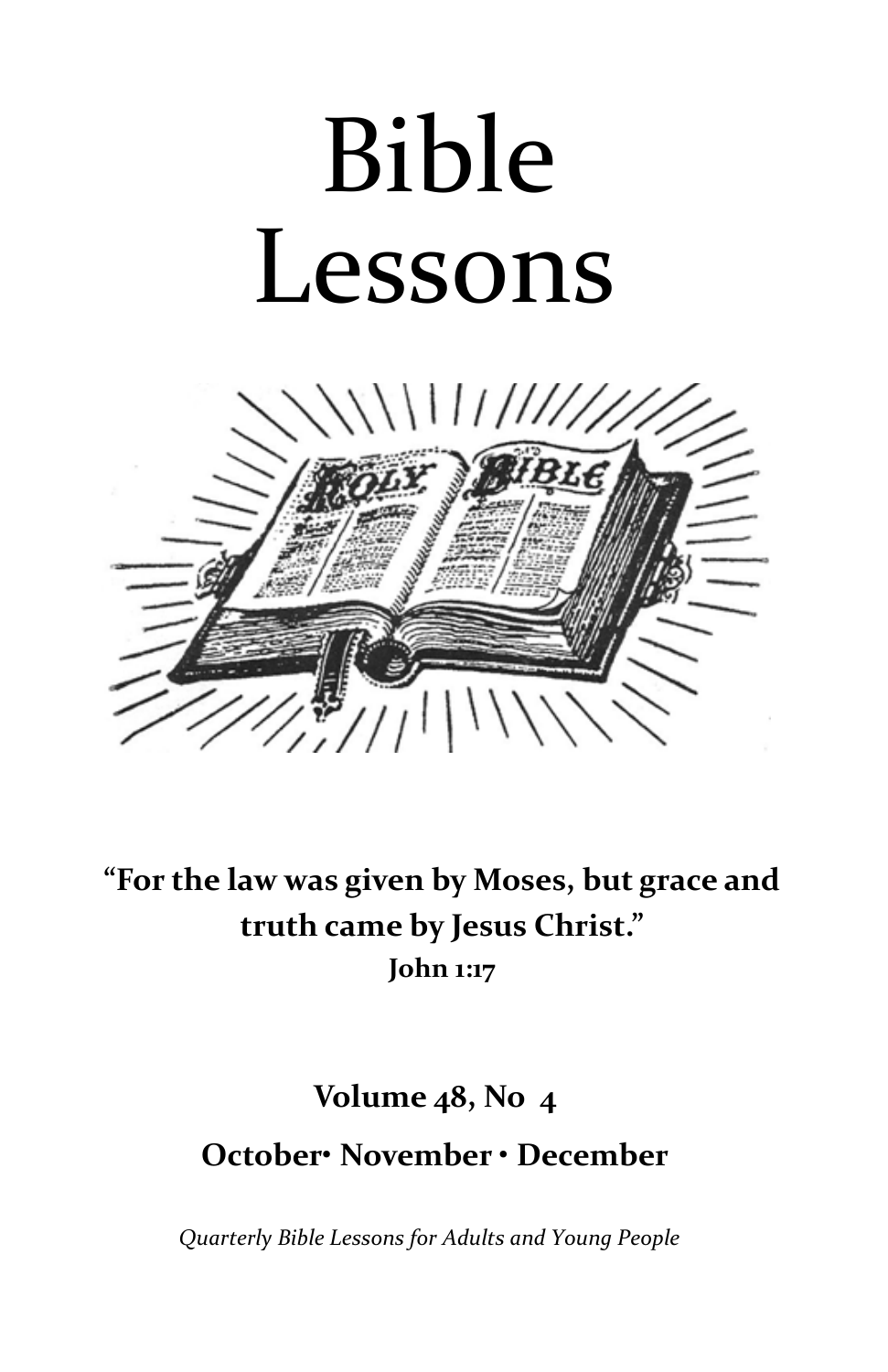# **Bible Lessons for Adults and Young People**

| Volume 48   |    | October • November • December                         | No 4        |
|-------------|----|-------------------------------------------------------|-------------|
|             |    | <b>Table of Contents</b>                              |             |
| <b>DATE</b> |    | <b>LESSON TITLE</b>                                   | <b>PAGE</b> |
| Oct         | 2  |                                                       |             |
|             | 9  |                                                       |             |
|             | 16 |                                                       |             |
|             | 23 |                                                       |             |
|             | 30 |                                                       |             |
| <b>Nov</b>  | 6  | Old Testament Saints Saved by Their Faith24           |             |
|             | 13 | Jesus Christ Brought Forth Under the Law28            |             |
|             | 20 | The New Covenant Written in the Heart32               |             |
|             | 27 | Righteousness of Faith Vs. Righteousness of the Law36 |             |
| Dec.        | 4  |                                                       |             |
|             | 11 |                                                       |             |
|             | 18 |                                                       |             |
|             | 25 | The Spiritual Heavens Shaken in Christ53              |             |
|             |    |                                                       |             |

Publishing the Bible truths in the interest of Jesus Christ and His Church Edited by Sis. Angela Gellenbeck Articles contributed by: Sis. LaDawna Adams, Bro. Bob Wilson, Bro. Harlan Sorrell, Sis. Julie Elwell, and Bro. James Bell

# **NOTICE**

The Bible Lessons are published by CHURCH OF GOD TODAY Phone: 859.319.9721. (Please leave text or voice message.) Lessons are available free of charge online at <churchofgodtoday.com> and can be downloaded for printing in booklet or other format. Website editor: Angela Gellenbeck

**If you would like printed copies mailed to you, please contact Bro. Edgar Martens, 1408 Huston Drive, Muscle Shoals, AL 35661 Phone (318) 402-9592**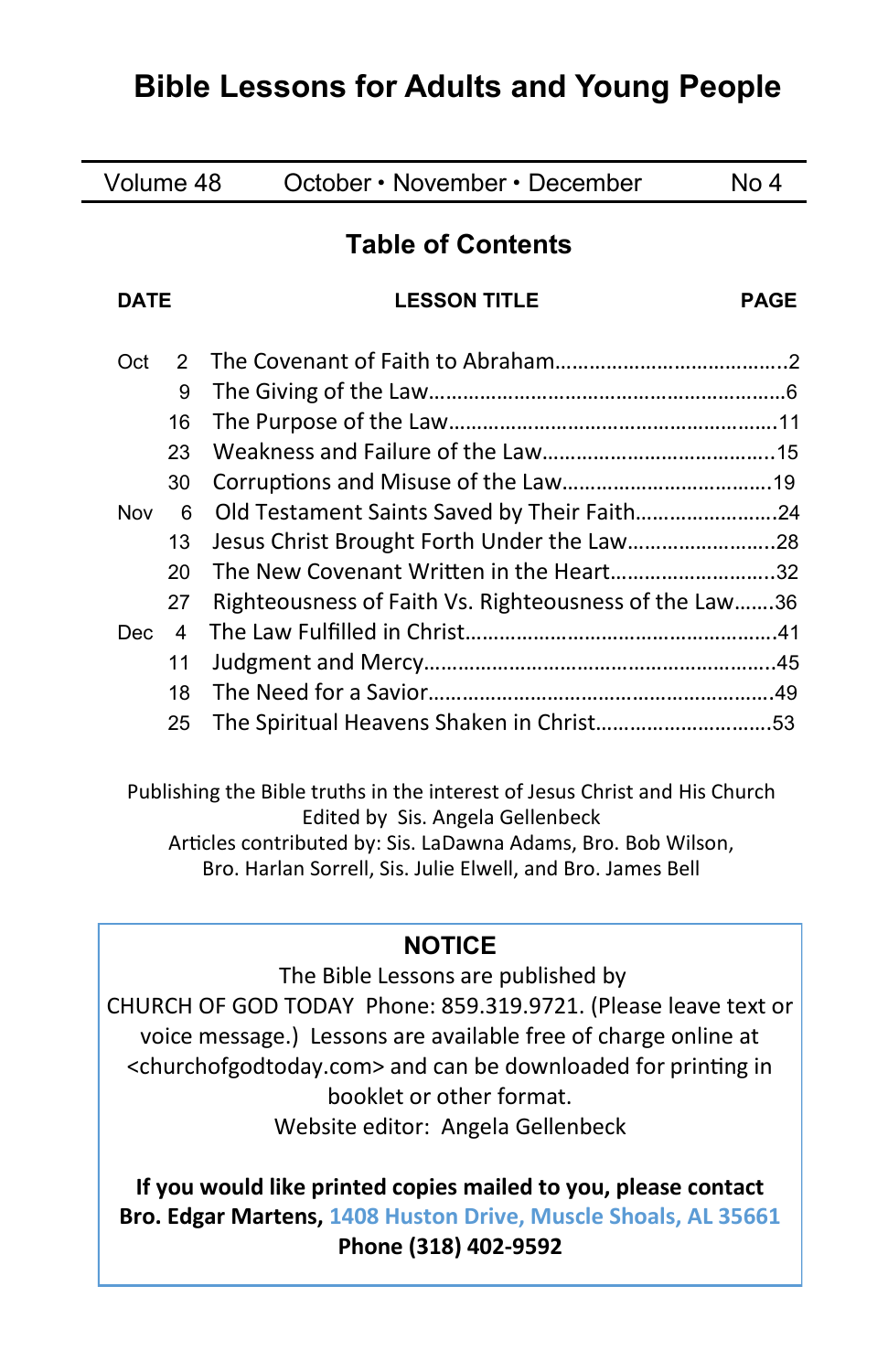#### **BIBLE LESSONS FOR FOURTH QUARTER, 2016**

# **THEME FOR FOURTH QUARTER**

# THE LAW AND GRACE

On July 18, 2016, the Lord called my father, Bro. Leslie Busbee, to his heavenly home after a long illness, thus ending a long and useful life of consecrated service. One of the many facets of his ministry included the Bible Lessons, which he began writing in the 1980's. As a memorial to him, I delved into the archives and felt it would be good to use this set of his lessons for the fourth quarter. Bro. Leslie wrote:

"We feel greatly inspired to set forth a study of the difference between the Law and Grace. There is a lot of this dealt with in the Scriptures. It is needful for everyone to come to a clear understanding on this subject, which must be revealed by the Holy Spirit. This we trust will be to all who consider the truths in these lessons."

"There is a danger of being unbalanced in our understanding of the basis of our acceptance and favor with God. There is a 'law spirit' that can take hold of a person which will not allow one to bear with his fellow man. This law spirit can blossom into spiritual pride—the attitude that Jesus confronted in His earthly ministry. This attitude is not dead—it is prevalent today and is easy to fall into."

Amen! I must add, there is also a great danger of becoming unbalanced far to the other side. There is a "loose spirit" prevalent in the world today which promotes a cheap "grace" and opposes the biblical doctrine of holiness. Bro. Leslie goes on:

"May God help us to see the truth on what the grace of God is. May we seek to be as the apostle Paul said: 'Found in him [Christ], not having mine own righteousness, which is of the law, but that which is through the faith of Christ, the righteousness which is of God by faith (Philippians 3:9).'"

—Sis. Angela Gellenbeck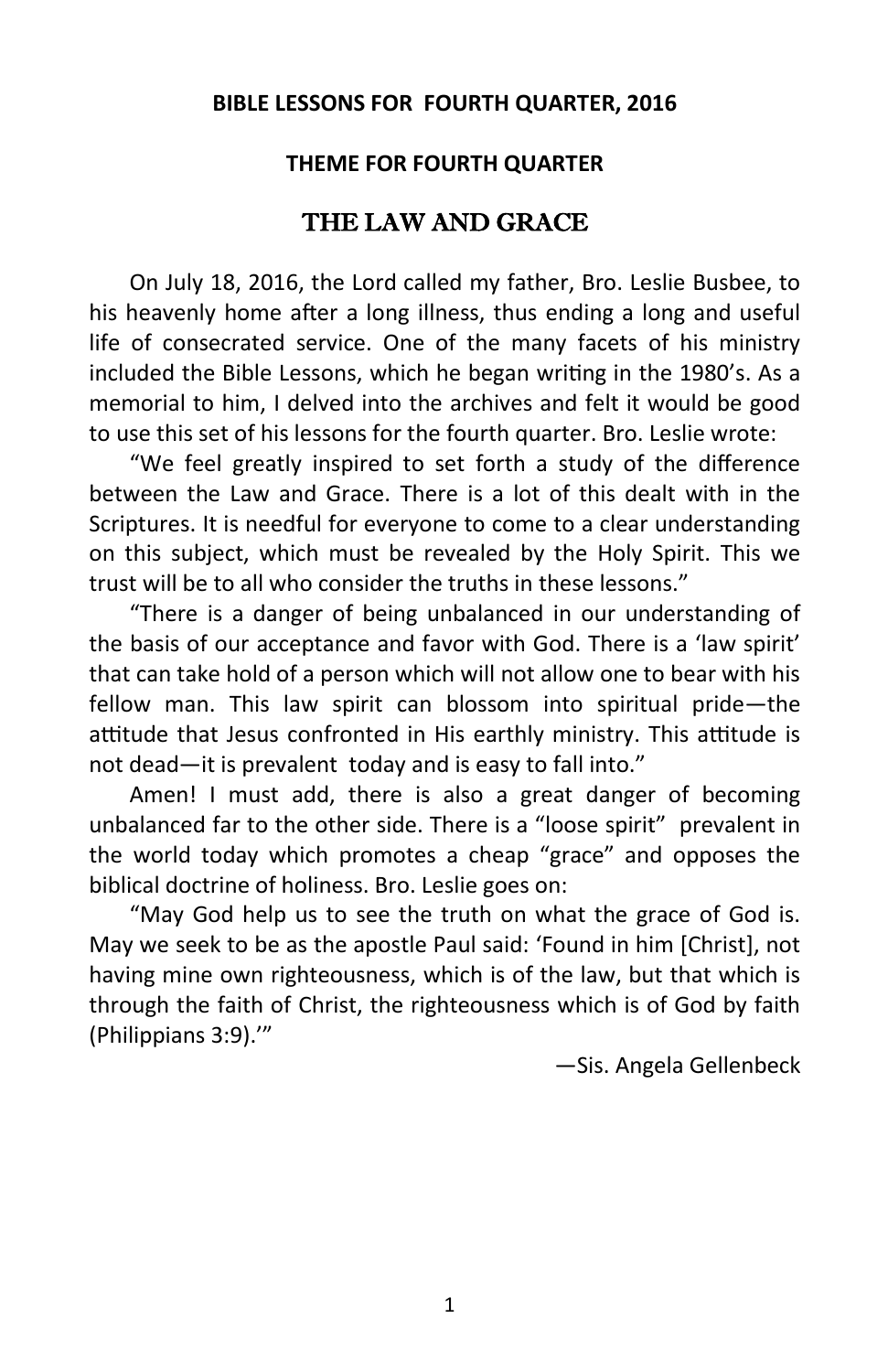# **OCTOBER 2, 2016**

#### **THE COVENANT OF FAITH TO ABRAHAM**

Gen. 12:1 Now the Lord had said unto Abram, Get thee out of thy country, and from thy kindred, and from thy father's house, unto a land that I will show thee:

2 And I will make of thee a great nation, and I will bless thee, and make thy name great; and thou shalt be a blessing:

3 And I will bless them that bless thee, and curse him that curseth thee: and in thee shall all families of the earth be blessed.

17:1 And when Abram was ninety years old and nine, the Lord appeared to Abram, and said unto him, I am the Almighty God; walk before me, and be thou perfect.

2 And I will make my covenant between me and thee, and will multiply thee exceedingly.

3 And Abram fell on his face: and God talked with him, saying,

4 As for me, behold, my covenant is with thee, and thou shalt be a father of many nations.

Gal. 3:15 Brethren, I speak after the manner of men; Though it be but a man's covenant, yet if it be confirmed, no man disannulleth, or addeth thereto.

16 Now to Abraham and his seed were the promises made. He saith not, And to seeds, as of many; but as of one, And to thy seed, which is Christ.

17 And this I say, that the covenant, that was confirmed before of God in Christ, the law, which was four hundred and thirty years after, cannot disannul, that it should make the promise of none effect.

Heb. 6:13 For when God made promise to Abraham, because he could swear by no greater, he sware by himself,

14 Saying, Surely blessing I will bless thee, and multiplying I will multiply thee.

15 And so, after he had patiently endured, he obtained the promise.

**MEMORY VERSE:** Even as Abraham believed God, and it was accounted to him for righteousness. —Galatians 3:6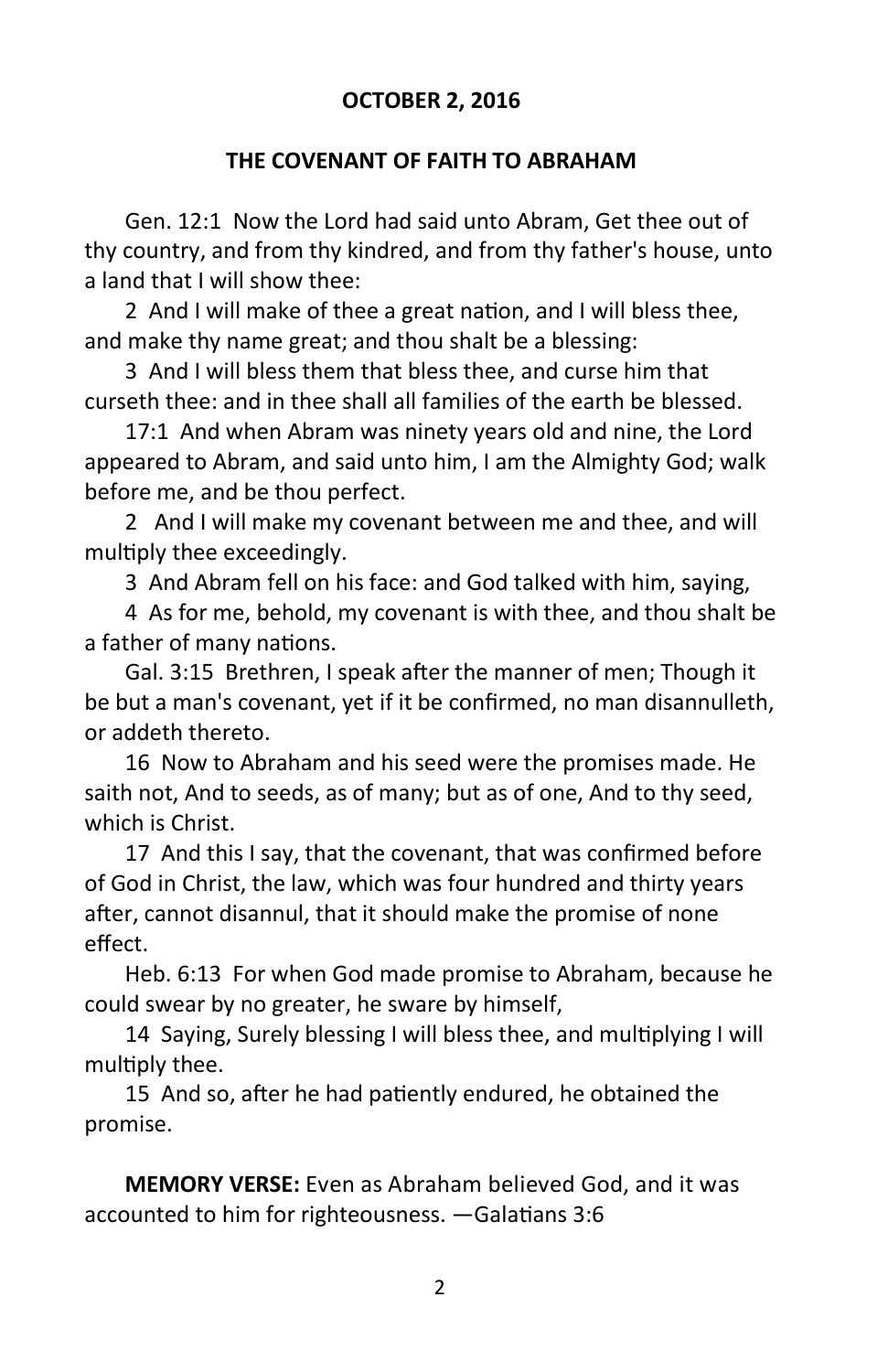**CENTRAL THOUGHT:** God established His relationship with mankind on the terms of faith and exemplified it in the covenant He made with Abraham.

#### **WORD DEFINITIONS**

Genesis 17:2 "Covenant": a compact; a contract; an agreement between two or more parties.

Galatians 3:15 "Confirmed": ratified or made authoritative.

Galatians 3:17 "Disannul": invalidate or make of none effect.

#### **LESSON BACKGROUND**

The first in our series of lessons on the subject of the law and grace will be that of the covenant of faith to Abraham. Now Abraham is a very important character to the Christian. He is important because God laid the basis of His work with the souls of men in His dealings with Abraham. He showed in His dealing with this man that all of His goodness and mercy will be granted to mankind in accord with their belief and trust in Him. Abraham obeyed God, but it was because of his faith that he obeyed. Faith comes before obedience, for it is the work that God does in the heart of man to persuade him; divinely-wrought conviction.

God's dealings with Abraham shows the goodness, longsuffering, forbearance, and patience of the Lord. Had He laid down a rigid law first, there would have been no room for tolerance and pity. But we see God laying aside, for the present, the high-demanding standard of His law and stooping in love to establish an accord with mankind on the terms of love and faith.

One would have to read the entire story of Abraham to get the overall picture, but we make mention of Abraham's call from God at the first and then the revealing of His wonderful covenant (which came about 24 years later). All this time, God was working and dealing with Abraham, bringing him to the place of utter trust and dependence on Him.

The law was placed to one side to make room for the establishment of faith. This is a very important thought. The law was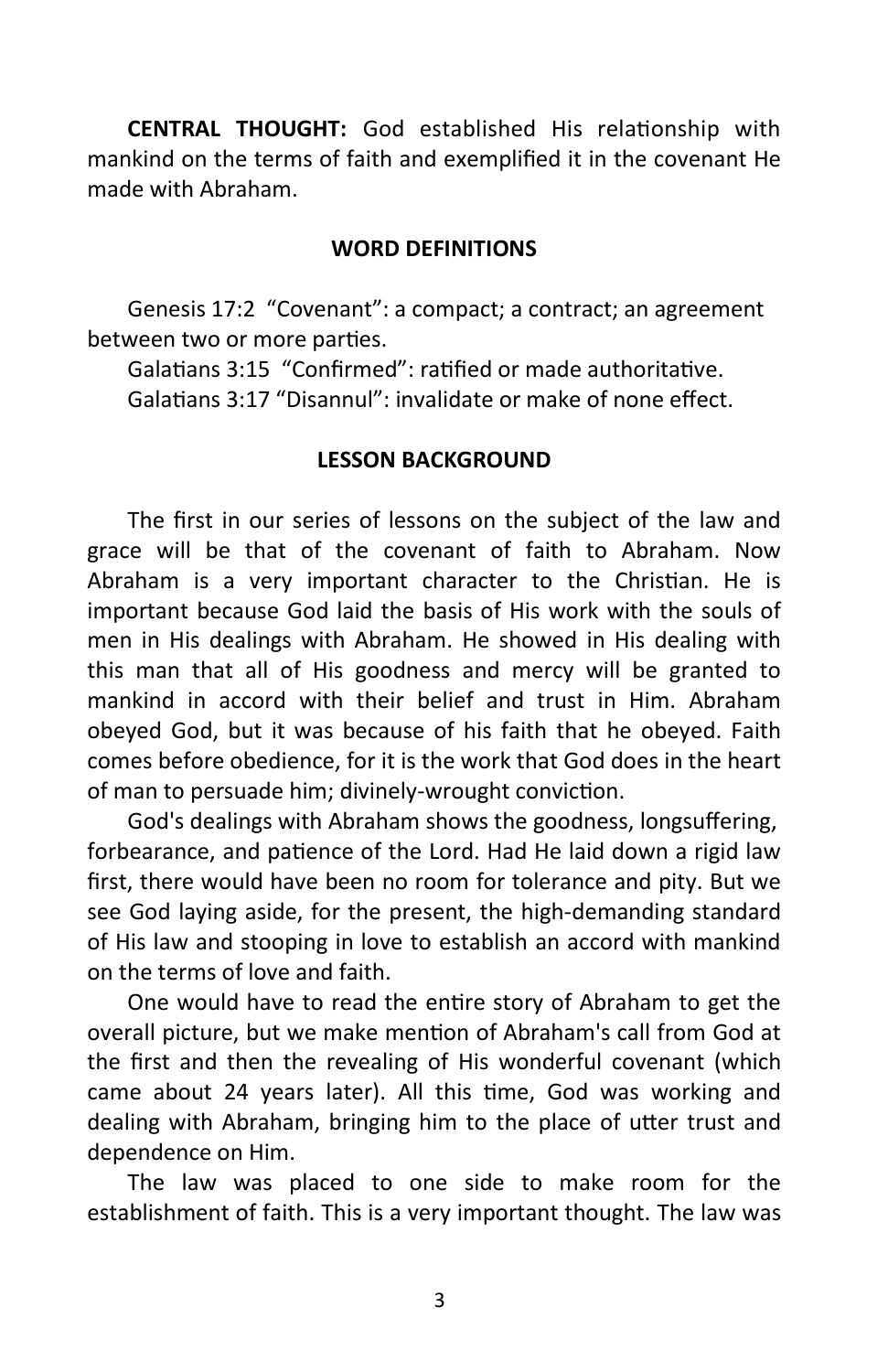not given until 430 years after this. Faith had the priority over the law. It was necessary for Abraham to draw near to the heart of God in confidence, love and assurance. This was accomplished in the covenant of faith that God made with him.

—Bro. Leslie Busbee

# **QUESTIONS:**

- 1. What did God promise to do with Abraham and his seed?
- 2. What was God's purpose in making a covenant with Abraham?
- 3. How old was Abraham when the covenant was made?
- 4. Who was the "seed of Abraham" to whom the promises were made?
- 5. What did it take on Abraham's part to see the covenant confirmed and brought to pass?

# **COMMENTS AND APPLICATION**

God singled out Abraham from the ancient world in the midst of idolatry and darkness. It seems that Abraham was the only man in his area that clung to the knowledge of the true God that had come down from the forefathers. In response to this integrity, God revealed Himself to Abraham and gave him the command to leave his native country and journey to a place which would afterward be shown to him.

Thus began the life of faith for which Abraham is so noted. Worshiping, seeking and pleasing God became the sole occupation of this dear man. Dwelling in the land of Canaan as a stranger and enduring the long wait for a son who was to be his heir, Abraham rode out the years of his earthly pilgrimage devoted to the covenant that God had made with him. The promise of God's inheritance was his constant companion and guide. Triumphing in the final test put on him by the Lord in the offering up of Isaac, this man emerged upon the pages of history as the "Father of the faithful" whose posterity reaches into the realm of the Christian age. We that are saved and redeemed through the blood and righteousness of Christ are blessed with faithful Abraham.

The faith that he had was not just for his own benefit. It was for us, also, because it substantiated the great communion of man with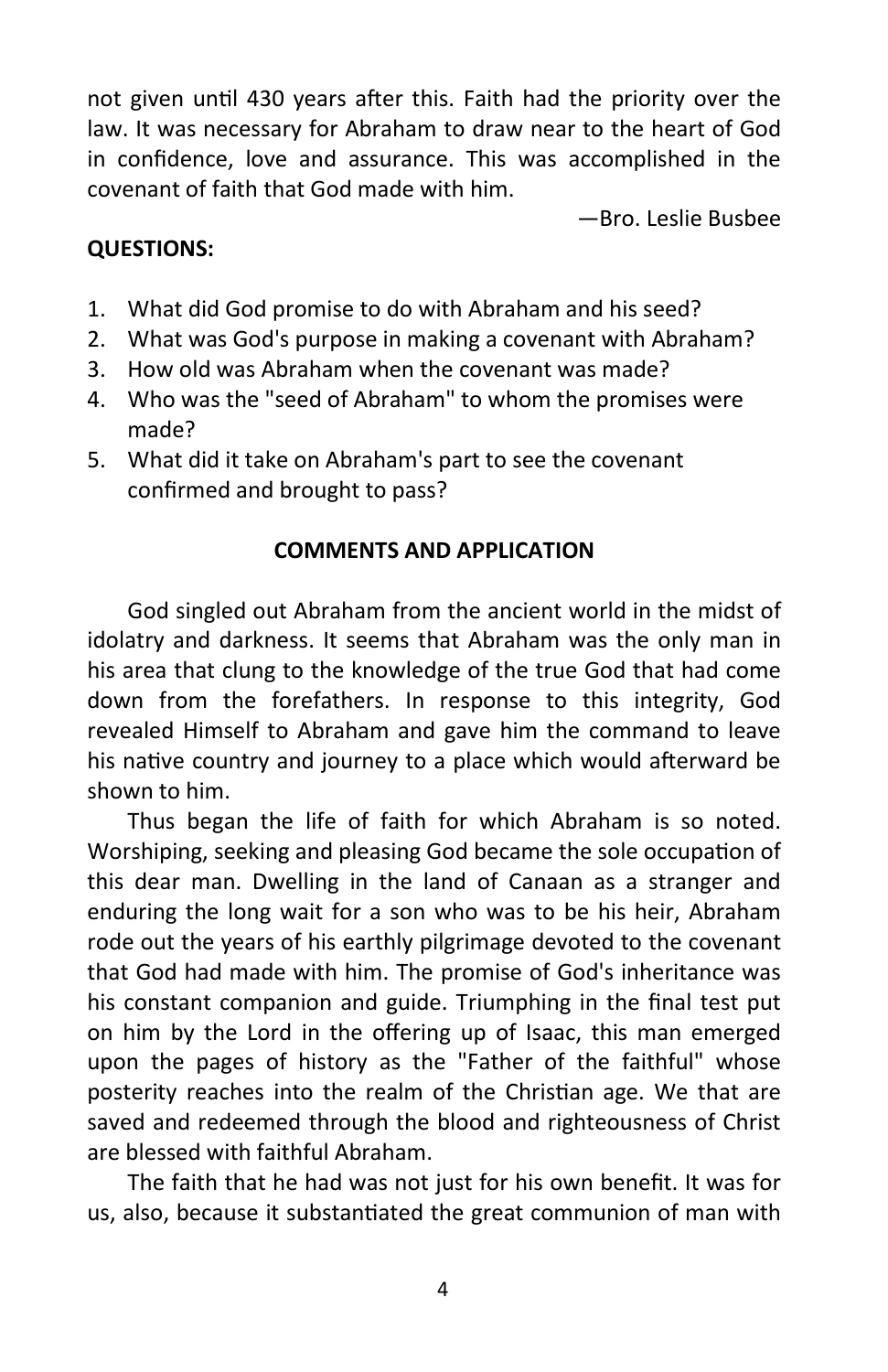God. It showed that God wanted man to trust in Him and not in his own abilities. God purposed to establish this truth to man. Thus He dealt with Abraham upon the principles of faith alone.

And still today, God designs to establish every soul in a faith and a confidence in Christ that nothing will move. We are to have for the basis of our hope and fellowship with God, His righteousness revealed in what Christ did for us in the New Testament plan of salvation. God knew there would be an inclination in the soul of man to try to trust in his own righteousness and good works; thus, He seeks to offset this temptation by working on the principles of faith first. If every soul could but grasp this truth and seek to come to God according to faith as He planned, there would be success and victory every time. It would heal a man's backsliding and forever hold him fast in the grace of God.

—Bro. Leslie Busbee

#### **REFLECTIONS**

Recently, a couple of our children took an airplane trip that encompassed the local area over our house. While we took pictures of them up in the air, they were also taking pictures of us from their vantage point. When we compared the pictures later it was interesting to see the vast differences. Our viewpoint was very limited as we were only able to see the small plane and unable to see much else. Their viewpoint took in not only our neighborhood, but also the horizon, the sky and the beautiful beyond.

 This makes me think of Abraham standing in the middle of the countryside in his conversation with the Lord. No doubt Abraham strained his eyes and maybe even tiptoed to see as much land as he could: north, south, east and west. His vision was hindered by the limitations of his surroundings. But God was looking from heaven with an eternal point of view. He was looking into the future as well as the past when He made this covenant with Abraham. And yet, Abraham's faith was able to accept his part in the magnificent scheme of things. "By faith Abraham, when he was called to go out into a place which he should after receive for an inheritance, obeyed; and he went out, not knowing whither he went" (Hebrews 11:8).

We too are surrounded by our own earthly circumstances,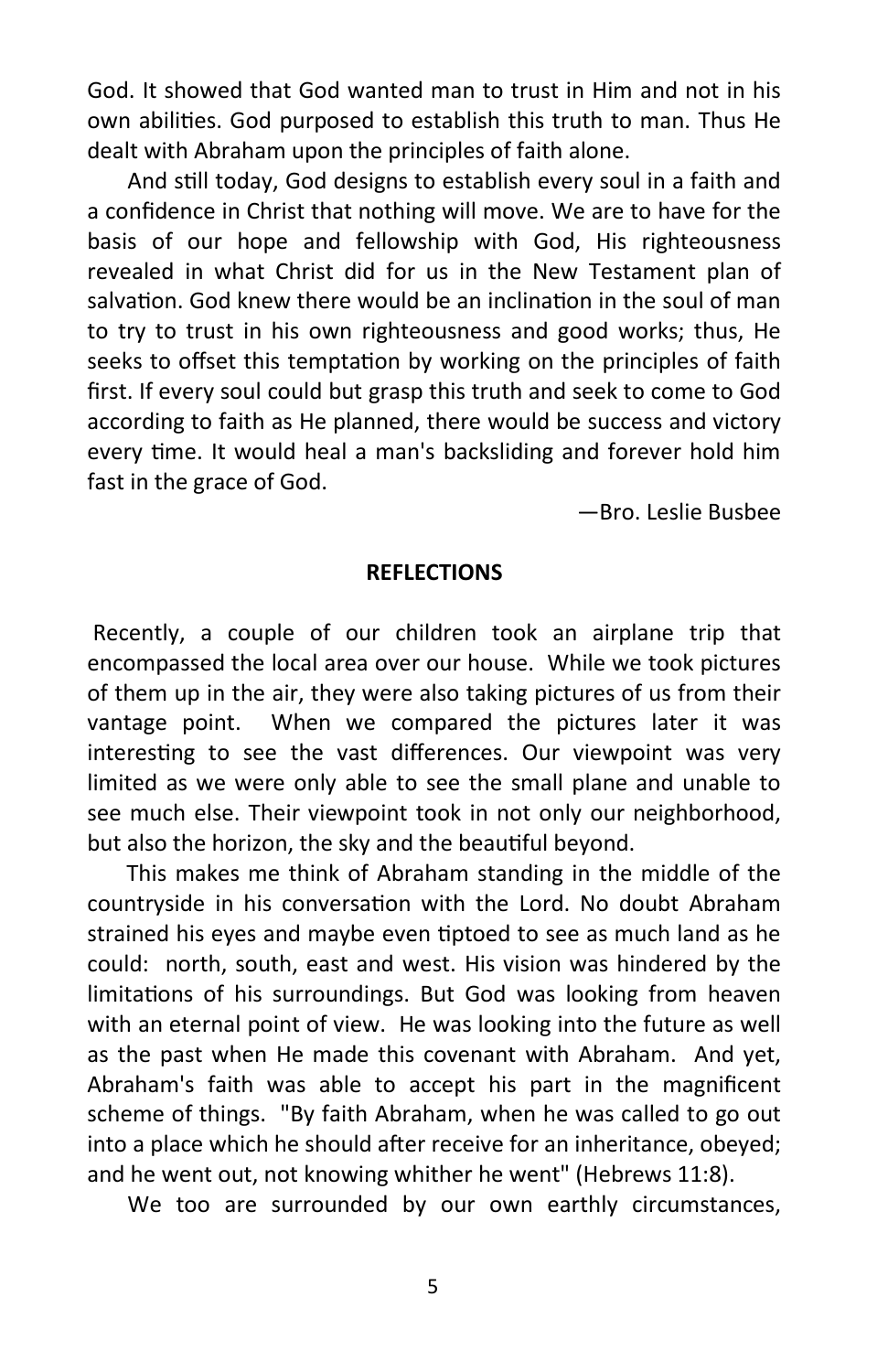dimensions and perceptions. But to imagine from a heavenly point of view takes the same kind of faith that Abraham had. "For he (Abraham) looked for a city which hath foundations, whose builder and maker is God" (Hebrews 11:10). Every decision and action here on earth becomes small and insignificant when compared to that eternal perspective.

—Sis. LaDawna Adams

## **OCTOBER 9, 2016**

## **THE GIVING OF THE LAW**

Exodus 19:10 And the Lord said unto Moses, Go unto the people, and sanctify them to day and to morrow, and let them wash their clothes,

11 And be ready against the third day: for the third day the Lord will come down in the sight of all the people upon mount Sinai.

12 And thou shalt set bounds unto the people round about, saying, Take heed to yourselves, that ye go not up into the mount, or touch the border of it: whosoever toucheth the mount shall be surely put to death:

13 There shall not an hand touch it, but he shall surely be stoned, or shot through; whether it be beast or man, it shall not live: when the trumpet soundeth long, they shall come up to the mount.

16 And it came to pass on the third day in the morning, that there were thunders and lightnings, and a thick cloud upon the mount, and the voice of the trumpet exceeding loud; so that all the people that was in the camp trembled.

18 And mount Sinai was altogether on a smoke, because the Lord descended upon it in fire: and the smoke thereof ascended as the smoke of a furnace, and the whole mount quaked greatly.

19 And when the voice of the trumpet sounded long, and waxed louder and louder, Moses spake, and God answered him by a voice.

20 And the Lord came down upon mount Sinai, on the top of the mount: and the Lord called Moses up to the top of the mount; and Moses went up.

20:1 And God spake all these words, saying,

2 I am the Lord thy God, which have brought thee out of the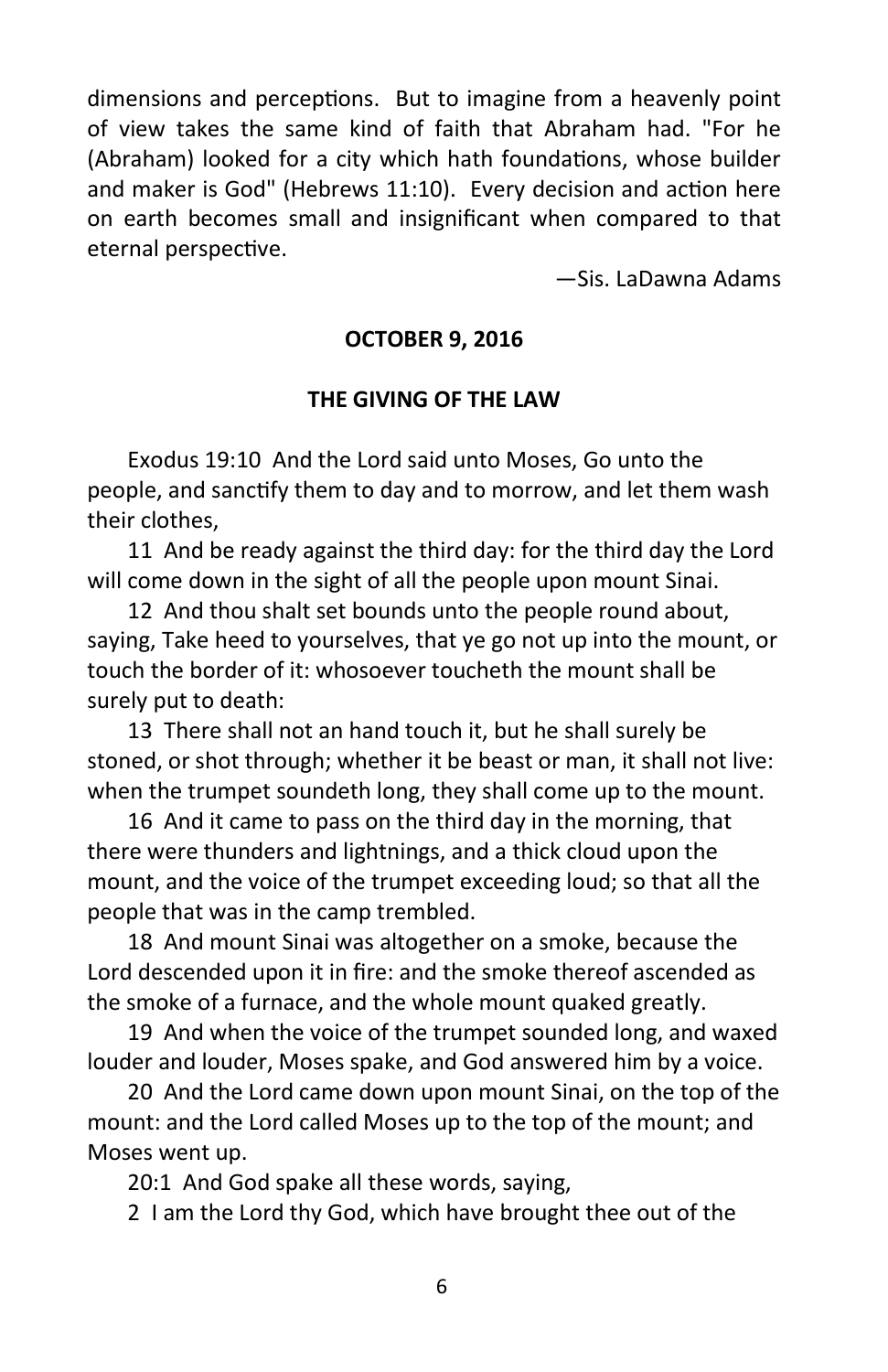land of Egypt, out of the house of bondage.

3 Thou shalt have no other gods before me.

18 And all the people saw the thunderings, and the lightnings, and the noise of the trumpet, and the mountain smoking: and when the people saw it, they removed, and stood afar off.

19 And they said unto Moses, Speak thou with us, and we will hear: but let not God speak with us, lest we die.

31:18 And he gave unto Moses, when he had made an end of communing with him upon mount Sinai, two tables of testimony, tables of stone, written with the finger of God.

**MEMORY VERSE:** For the law was given by Moses, but grace and truth came by Jesus Christ. —John 1:17

**CENTRAL THOUGHT:** The law given to Moses on Mount Sinai was accompanied with fearful and awesome signs and visible and audible manifestations of God's power and majesty, and was written by God upon tables of stone.

# **LESSON BACKGROUND**

It was in the third month since the children of Israel had departed from Egypt. They were camped in the wilderness before the mountain of Sinai. This was the same as mount Horeb where Moses had been visited by God in the burning bush. God was choosing this time to speak to them His Law and Commandments. This was a literal nation of people, and the commandments which God was to give them were to come accompanied with an outward show of power and audible sound. It was so fearful a sight that Hebrews 12:21 states that Moses said, "I exceedingly fear and quake."

Try to imagine from the language of our lesson just what it would have been like to have been there. Thunders and lightning proceeded from the mountain enveloped in a thick black cloud. A prolonged, loud trumpet blast was heard in the midst of black smoke which ascended as from a furnace. The whole mountain was shaking greatly. Then God's voice spoke from the midst of all of this terrible sight. It caused the people to want to back off and flee. It did not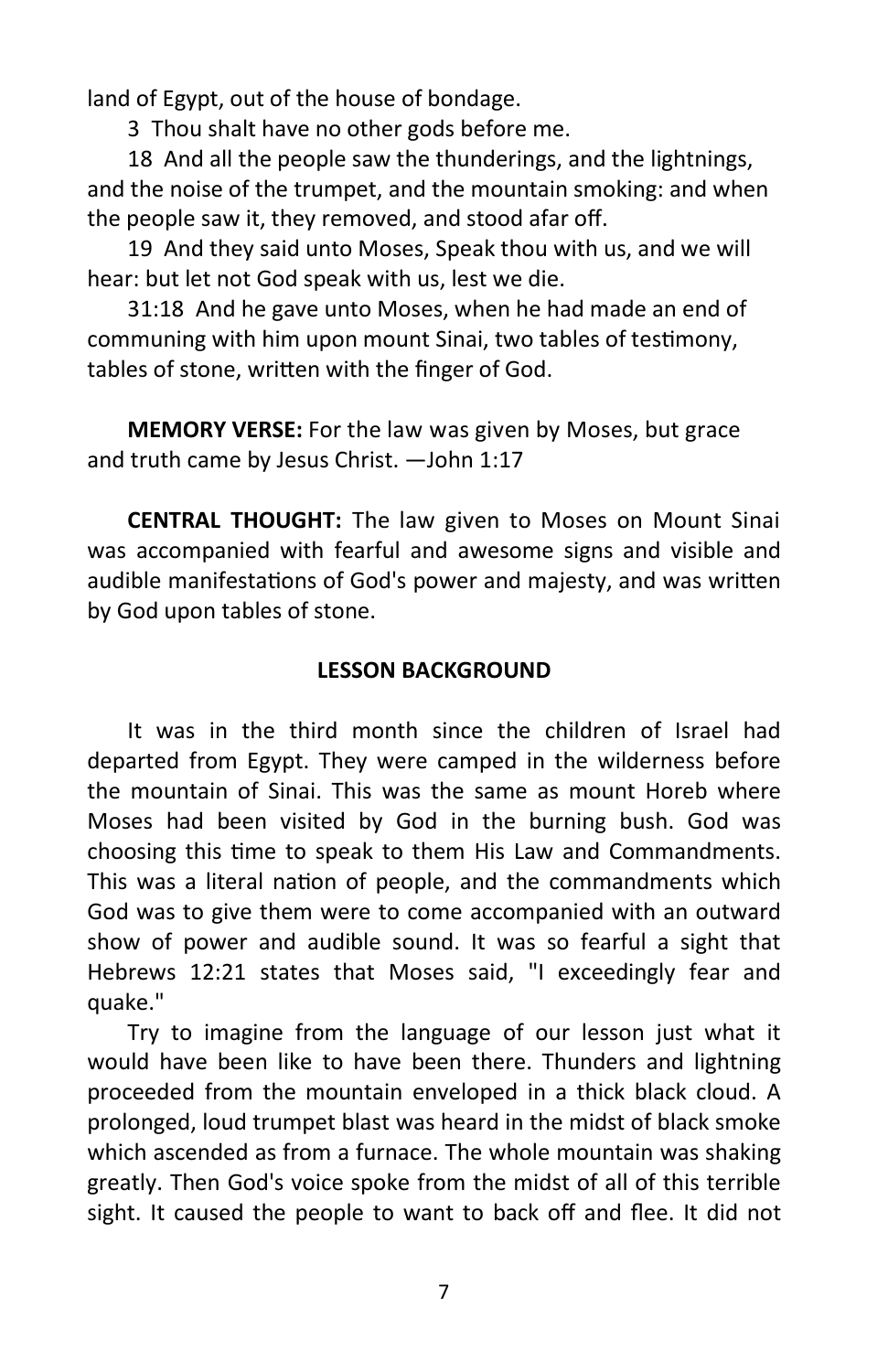draw them nigh to God. It filled them with fear and terror.

God called Moses up into the mount and communed with him for forty days and nights. He presented unto Moses, at the end of the forty days, two tablets of stone with the Law written thereon with His own hand. This was the giving of the Law to the people by Moses. It is good for us to have this scene well stamped in our minds and to view its every aspect. Try to put yourself in the place of the people.

It did not take long to show that the people were not of any disposition to keep these laws. At the end of the forty days, Moses found them in the camp worshipping a golden calf. The first two commandments were broken already. No wonder Moses felt like breaking the tablets of stone into pieces. What good were they if the people would not keep them?

—Bro. Leslie Busbee

# **QUESTIONS:**

- 1. What did God do at Mount Sinai?
- 2. What kind of things were seen there?
- 3. What effect did this administration of the law have upon the people?
- 4. Upon what were the commandments written by God?
- 5. What was the first commandment given? Read the other nine in chapter 20, verses 4 through 17.

# **COMMENTS AND APPLICATION**

It is good to remember two sayings in the New Testament as we consider this lesson. Paul said in Galatians 3:19, "Wherefore then serveth the law? [For what purpose was it given?] It was added because of transgressions. . . ." Then Paul stated in 1 Timothy 1:9 "that the law is not made for a righteous man, but for the lawless and disobedient," that is, the unrighteous. God knew that all this throng of people were unrighteous. The law would serve as a restraint to the people, but it also was a means of causing them to sense their own personal guilt. This was to help prepare them for the sense of their need for the Messiah, Jesus Christ, who would come to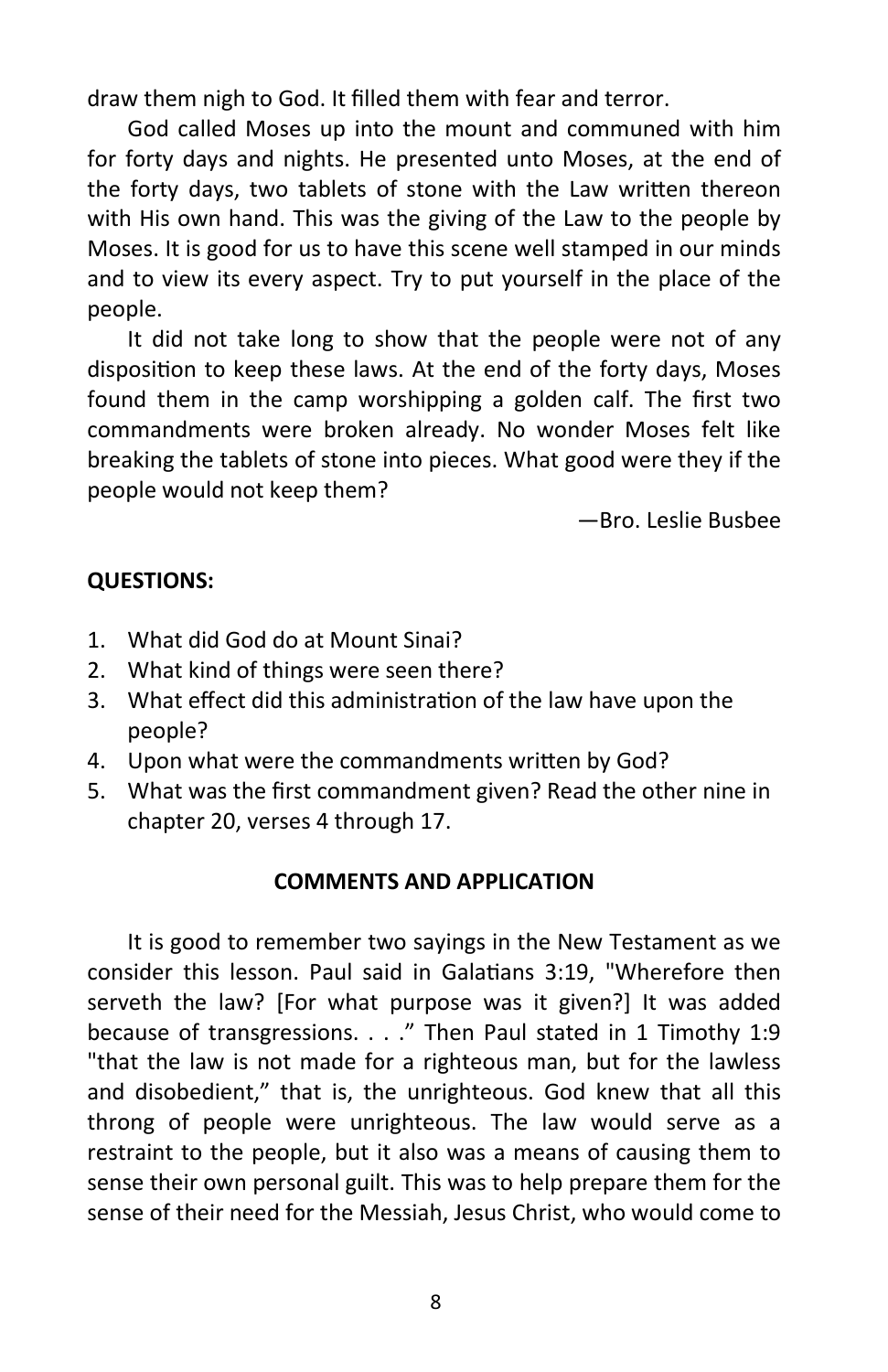be their Savior.

The law was given in such a way and manner as to show man's inability to keep a written, carnal commandment. This was God's way of showing us in the New Testament age not to preach or teach His Word with a law spirit. Just telling people is not enough. They must sense the Savior's love and power for themselves.

Those who promote and preach the gospel should possess the same spirit of grace that Jesus had. Yes, it was a frightening experience to see the terrible display of the power and judgment of the wrath of God on Mount Sinai. But for all of this power and display, how far did it get with the people? Did it justify them and give them victory to live spiritual and faithful lives? May God help us today.

How do we administer His Word today? Are we guilty of this same error? Do we beat people with the gospel and merely try to show them their error? If we do, we have nothing less than a law spirit. If we do not point people to the bleeding sacrifice of the Lamb of God, dying on Calvary, our preaching will miss the mark. Our dealing with other souls will be defeated. No matter how hard we try, the soul remains in darkness and prison until he or she beholds the wonderful grace of God. Let us not be guilty of administering the laws of God as was done on Mount Sinai. It will not work. The heart must be touched and softened by the Holy Spirit and won to full salvation. Then the laws can be deposited in their rightful place. Of this we will study later.

—Bro. Leslie Busbee

#### **REFLECTIONS**

 "For ye are not come unto the mount that might be touched, and that burned with fire, nor unto blackness, and darkness, and tempest, …But ye are come unto mount Sion …" Hebrews 12:18, 22a (read the entire passage, verses 18-29).

 "… A significance has been found in the fact that the law was given from Sinai on the fiftieth day after the deliverance from Egypt." --*Smith's Bible Dictionary*, see *Pentecost*.

 If my calculations are correct, the Passover lambs were killed on a Thursday evening. The Passover was kept during that night while the death angel slew all the firstborn of Egypt. Then Pharaoh "thrust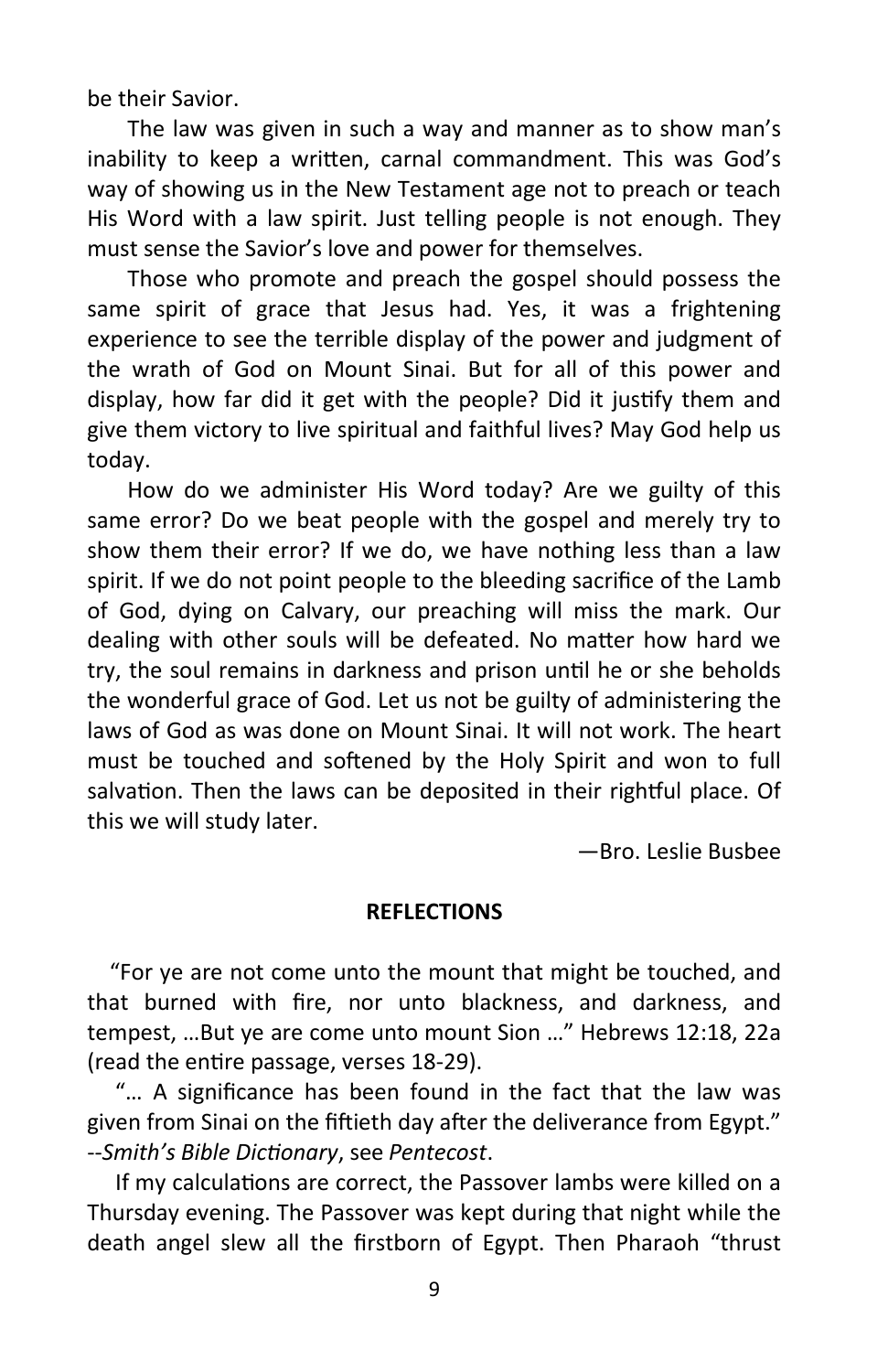out" the children of Israel early Friday morning. That was the day of their deliverance and the beginning of their exodus. Counting 50 days forward from that day would put the giving of the law (the covenant) at Sinai on Saturday, the Sabbath day. Note also that the establishing of that covenant came *in the morning* of that day (see Exodus 19:16-25). This was the *50th day following the beginning of the exodus and the 51st day following the day the Passover lambs were killed.*

 Now, here is a very interesting aspect of type and antitype: Jesus Christ kept His last Passover observance on Thursday night, knowing that He was the Lamb Who was to fulfill all its type and shadow. Following that last Passover supper, He allowed the mob to arrest Him that night and take Him as a lamb to be slaughtered. He was crucified the next morning, which was Friday morning. He died as the Passover Lamb for the new dispensation *on Friday evening*, fulfilling all that the Thursday evening Passover lambs were a type of. And guess what! *It was exactly 51 days later* that the Messenger of the new covenant (the Holy Spirit) came down on mount Zion, the general assembly and church of the firstborn, *in the morning* (see Acts chapter 2) and established the covenant of the new dispensation. Just as the old covenant was established on Saturday morning, 51 days after the slaying of the Passover lambs in Egypt, so the new covenant was established on Sunday morning, 51 days after the slaying of Jesus Christ, our Passover Lamb (and exactly 7 weeks from the day of His resurrection). There were exactly *50 days between* the slaying of the Old Testament Passover lambs and the establishment of the first covenant at Sinai and exactly *50 days between* the slaying of the New Testament Passover Lamb and the establishment of the new covenant at Pentecost.

 These parallels are not coincidental. God planned them that way. God has done all things in perfection! He fulfilled every type and shadow of the Old Testament to the most perfect detail when He established the New Testament! Is it any wonder that Sunday came to be called "the Lord's Day," and became the great memorial day of the new dispensation? This day was never intended to be kept as the Sabbath of Sinai, but as a memorial of something far better! Not only was it the day Jesus arose from the dead, it was also the day a better covenant replaced the old one (see Hebrews 8:6-13). God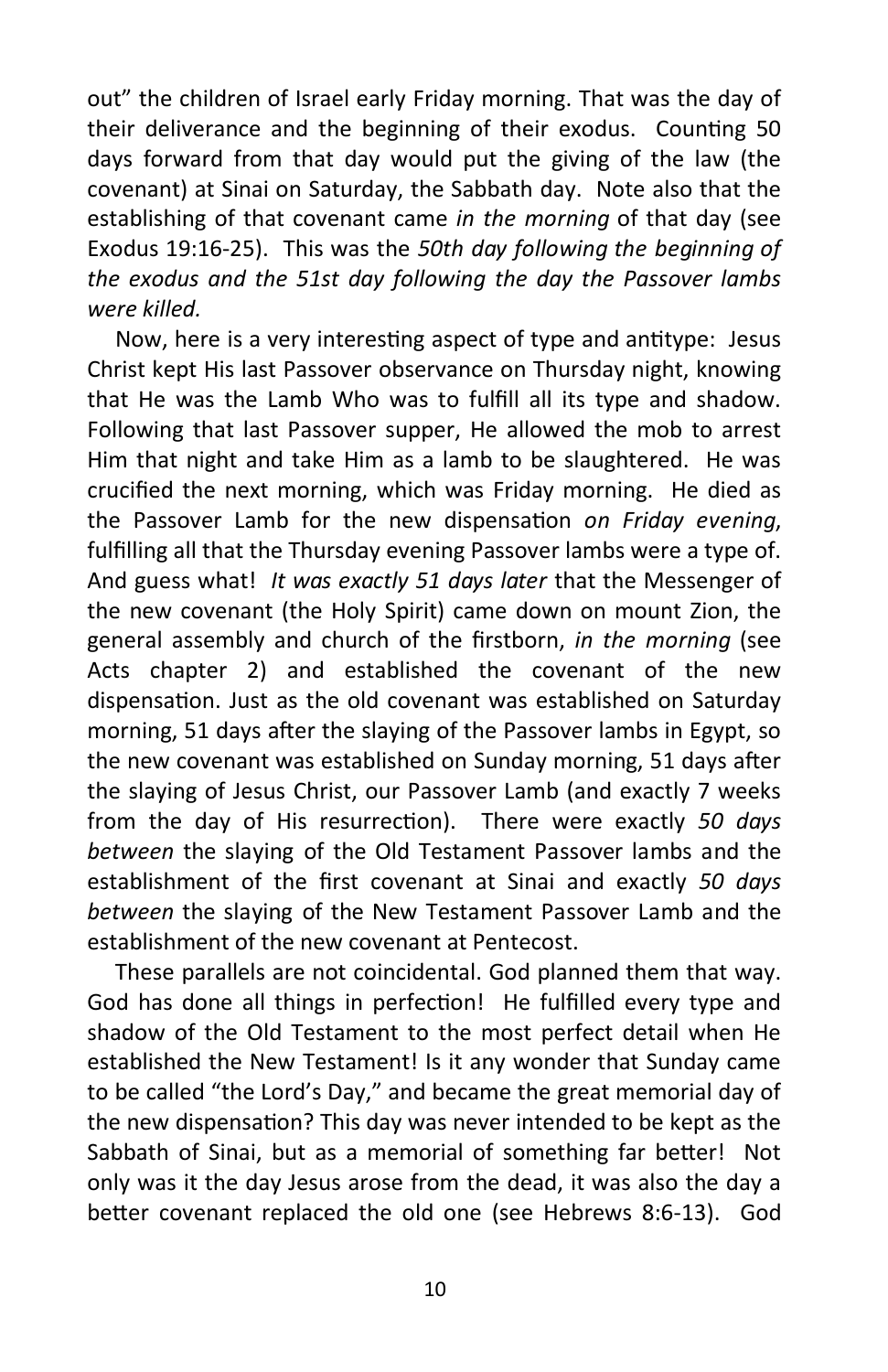wrote the old covenant on two tables of stone; the new one He writes on the fleshly tables of men's hearts by His Spirit.

—Bro. Harlan Sorrell

#### **OCTOBER 16, 2016**

#### **THE PURPOSE OF THE LAW**

Romans 3:9b For we have before proved both Jews and Gentiles, that they are all under sin;

10 As it is written, There is none righteous, no, not one:

19 Now we know that what things soever the law saith, it saith to them who are under the law: that every mouth may be stopped, and all the world may become guilty before God.

20 Therefore by the deeds of the law there shall no flesh be justified in his sight: for by the law is the knowledge of sin.

5:12 Wherefore, as by one man sin entered into the world, and death by sin; and so death passed upon all men, for that all have sinned:

13 (For until the law sin was in the world: but sin is not imputed when there is no law.

14 Nevertheless death reigned from Adam to Moses, even over them that had not sinned after the similitude of Adam's transgression, who is the figure of him that was to come.

7:7 What shall we say then? Is the law sin? God forbid. Nay, I had not known sin, but by the law: for I had not known lust, except the law had said, Thou shalt not covet.

8 But sin, taking occasion by the commandment, wrought in me all manner of concupiscence. For without the law sin was dead.

Galatians 3:19 Wherefore then serveth the law? It was added because of transgressions, till the seed should come to whom the promise was made; and it was ordained by angels in the hand of a mediator.

22 But the scripture hath concluded all under sin, that the promise by faith of Jesus Christ might be given to them that believe.

23 But before faith came, we were kept under the law, shut up unto the faith which should afterward be revealed.

24 Wherefore the law was our schoolmaster to bring us unto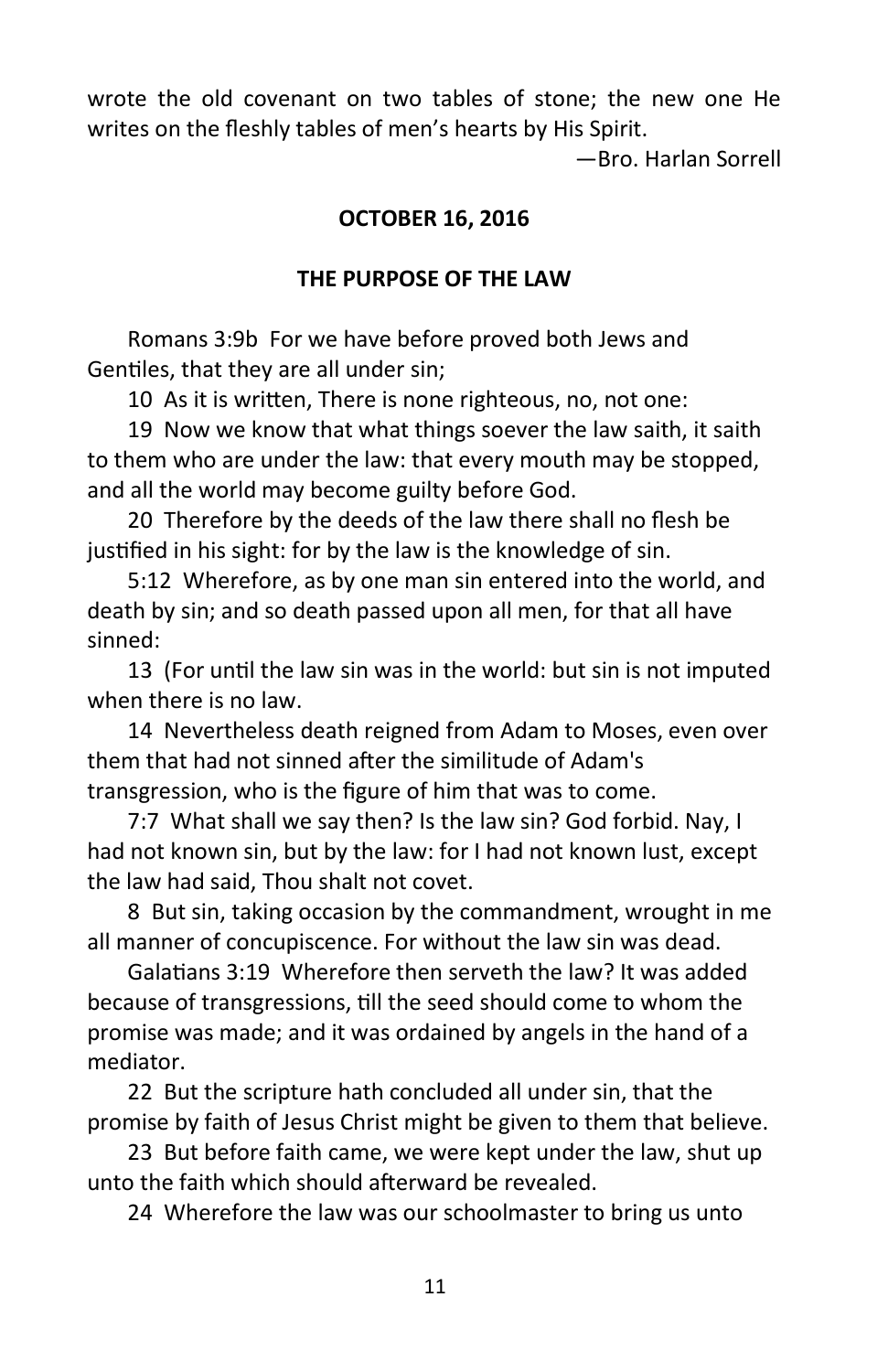Christ, that we might be justified by faith.

25 But after that faith is come, we are no longer under a schoolmaster.

**MEMORY VERSE:** And by him all that believe are justified from all things, from which ye could not be justified by the law of Moses. —Acts 13:39

**CENTRAL THOUGHT:** Four hundred and thirty years after God had established the covenant of faith with Abraham, He gave the Law to help man to be conscious of his errors and sins, and to help prepare man for the Savior that was to come.

#### **LESSON BACKGROUND**

All the writings and statements of our lesson today are from the hand of Paul, being inspired of the Holy Spirit. He was dealing with the great problem that had arisen in his day concerning the departure from the old law system to the new life in Christ. This is yet a problem in our day—a problem that arises when many wellmeaning and sincere people fail to grasp the truth concerning the difference between the law and grace. In our lesson it is clearly stated that the real purpose of the law was not to justify mankind, but rather to bring mankind into condemnation. It was to awaken in the heart of man the knowledge of the sinfulness of his condition before God. It was to help him to realize his need of a Savior. God did not want man to go on unaware of his sin, and yet He did not want man to have any feeling that by good works he would merit favor with God. Thus the law was added to the covenant of Abraham that was established 430 years before on the principles of faith.

In Romans 5:14, Paul mentions how that "death reigned from Adam to Moses, even over them who had not sinned after the similitude of Adam's transgression." The time he was referring to, the time from Adam to Moses, were the years when there was no law given. Now Adam had a law; he had a direct command from God. He and Eve knew full well and had been warned not to partake of the forbidden fruit. Their disobedience brought spiritual death immediately and the expectation of physical death. But after they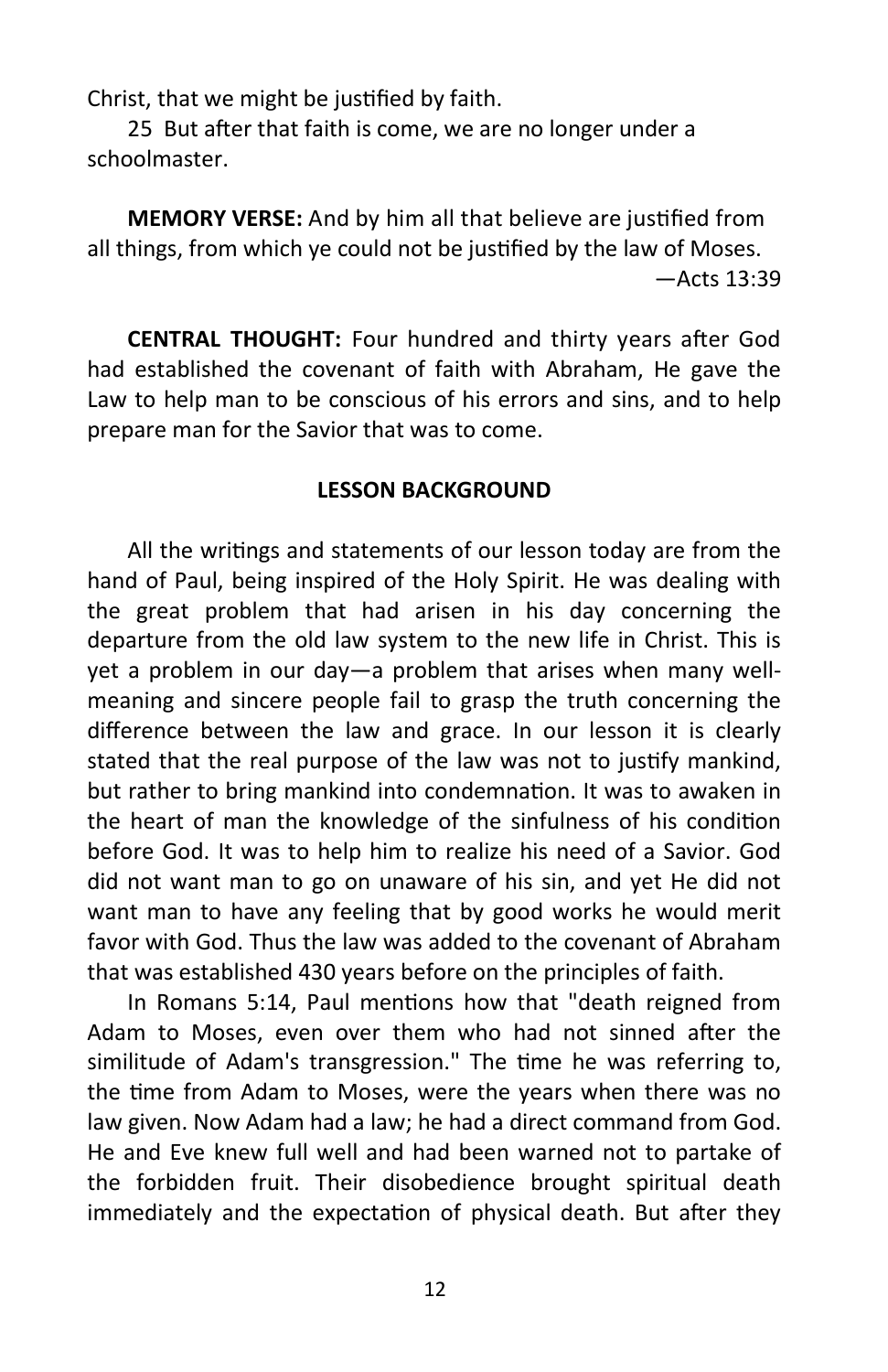were driven out of the garden and their posterity began to multiply in the earth, there were no commandments or laws given to them. Their conscience was their law, the only law that they had. And yet death reigned.

God wanted man to be saved and brought into His fellowship. In His mercy, God instituted faith to bring righteousness before He dealt with the sin question. Then later He gave the law to help men to see their sin. View God's wisdom and longsuffering and love for mankind in this.

—Bro. Leslie Busbee

# **QUESTIONS:**

- 1. Why did God not give the law before the covenant of faith?
- 2. What would have happened if man would have been brought into condemnation before mercy was given?
- 3. How should this affect our attitude toward sinners and those "without" today?
- 4. Was the law given to justify man?
- 5. What was the purpose of the giving of the law?

# **COMMENTS AND APPLICATION**

As the Israelites journeyed toward Canaan, they were under the terms of the faith that Abraham and God had covenanted on long before. This was the grounds for God's deliverance for the people from Egypt. It was the faith of Abraham that had merited for them this great inheritance promised for them in the land of Canaan and their own faith that brought them out of the land of bondage.

Now the law was to be given. As we studied in our last lesson, the law was given, accompanied with terrible sights and sounds. Fear was stricken in the hearts of the people. They turned away in terror, entreating Moses to not allow that voice to speak again. *But it was the covenant of faith that they disregarded and broke when they failed to wait for Moses when he was up in the holy mount. It was not the breaking of the law that drew the wrath of God. It was their unbelief and idolatry.* 

It is the same today; breaking moral laws is not the thing that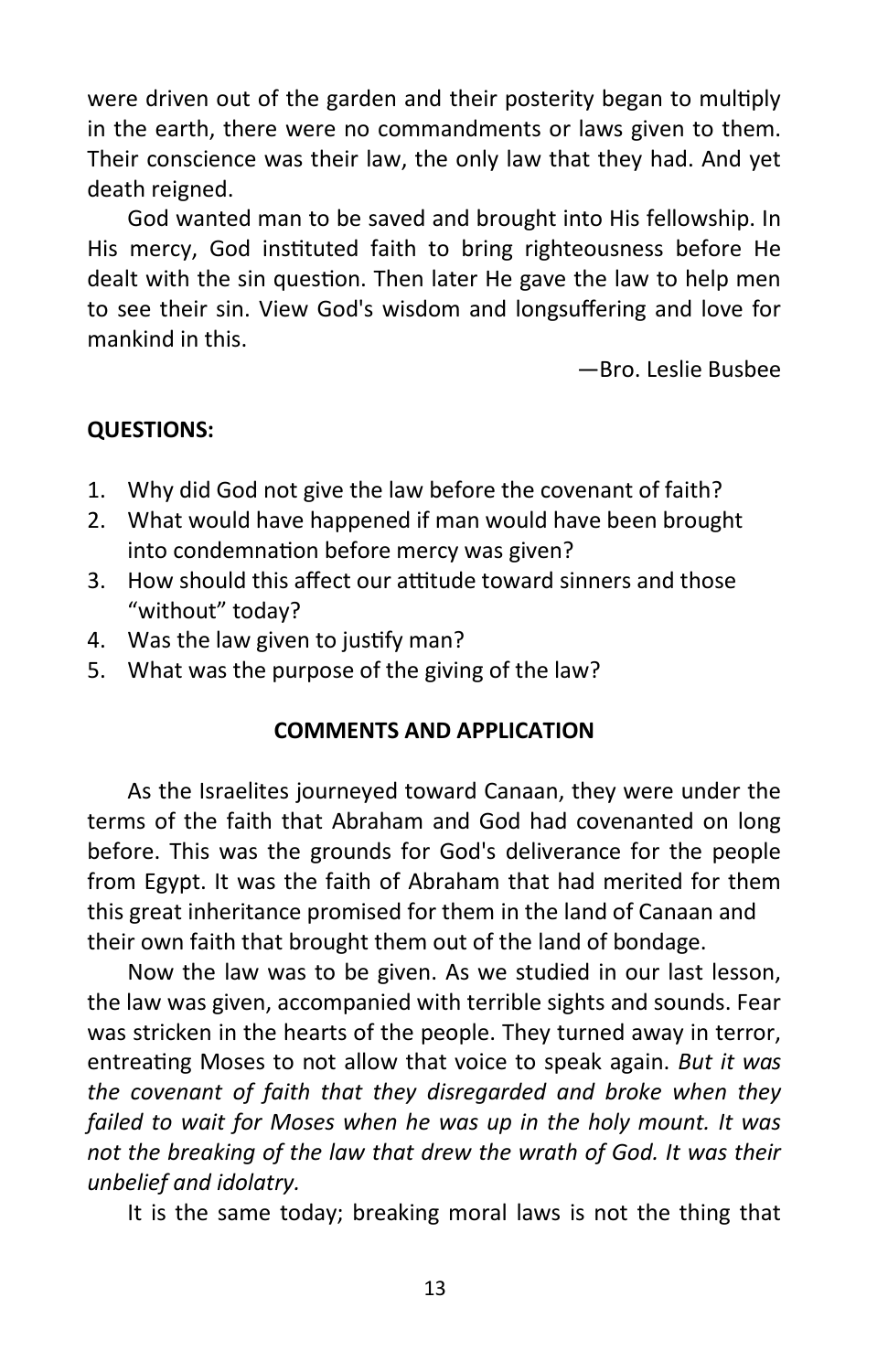brings God's displeasure. God's Son has shed His precious blood for this, and mankind can be freely forgiven for all manner of sin, but it is the unbelief and the rejection of the Savior that seals man's doom. We need to be aware of this. If a man is lost, it will not be because he is a murderer, or a gambler, or a drunkard. It will be because he rejected the plan of salvation and the faith of Jesus Christ.

Now the law was added to the plan of faith so that mankind could see wherein he was guilty before God. It was never meant to bring righteousness. One could not successfully live up to the law in his own power and strength. We shall see in further studies that a traditional law system along with the ceremonial part of the law prevailed, which, in so adhering to, man felt a sense of righteousness. But man lost sight of the spiritual element of the law. His false cloak of righteousness was whisked away before the plain teaching of Jesus and His apostles. The ceremonial and traditional laws crumbled, exposing the proud Jews to be just what they really were: sinners in the sight of God in need of a Savior. What Paul spoke of in Romans 7 was his law experience. It did not bring life; rather, it brought death. The condemnation for his breaking of the law brought miserable and wretched death to his soul. It was this sense of condemnation and death that prepared his heart for Christ. —Bro. Leslie Busbee

#### **REFLECTIONS**

"And the Publican, standing afar off, would not lift up so much as his eyes unto heaven, but smote upon his breast, saying, God be merciful to me a sinner." A personal 'knowledge of sin' in an honest heart brings inward pain and most of us humans like to avoid the inward pain and discomfort of being guilty. Just like the Pharisee we can look out and see people in much worse shape than ourselves (at least we think they are) and reason, "I am not so bad after all." Then again, we can enumerate the many good things we have done, thinking the good surely outweighs the bad. We can also play the blame game. "It was their fault." "They made me do it." You have probably heard the saying, "If it's not broken, don't fix it." All of these excuses are lying to us, telling us we are not broken. Exalting self is a dead-end road that will get us lost.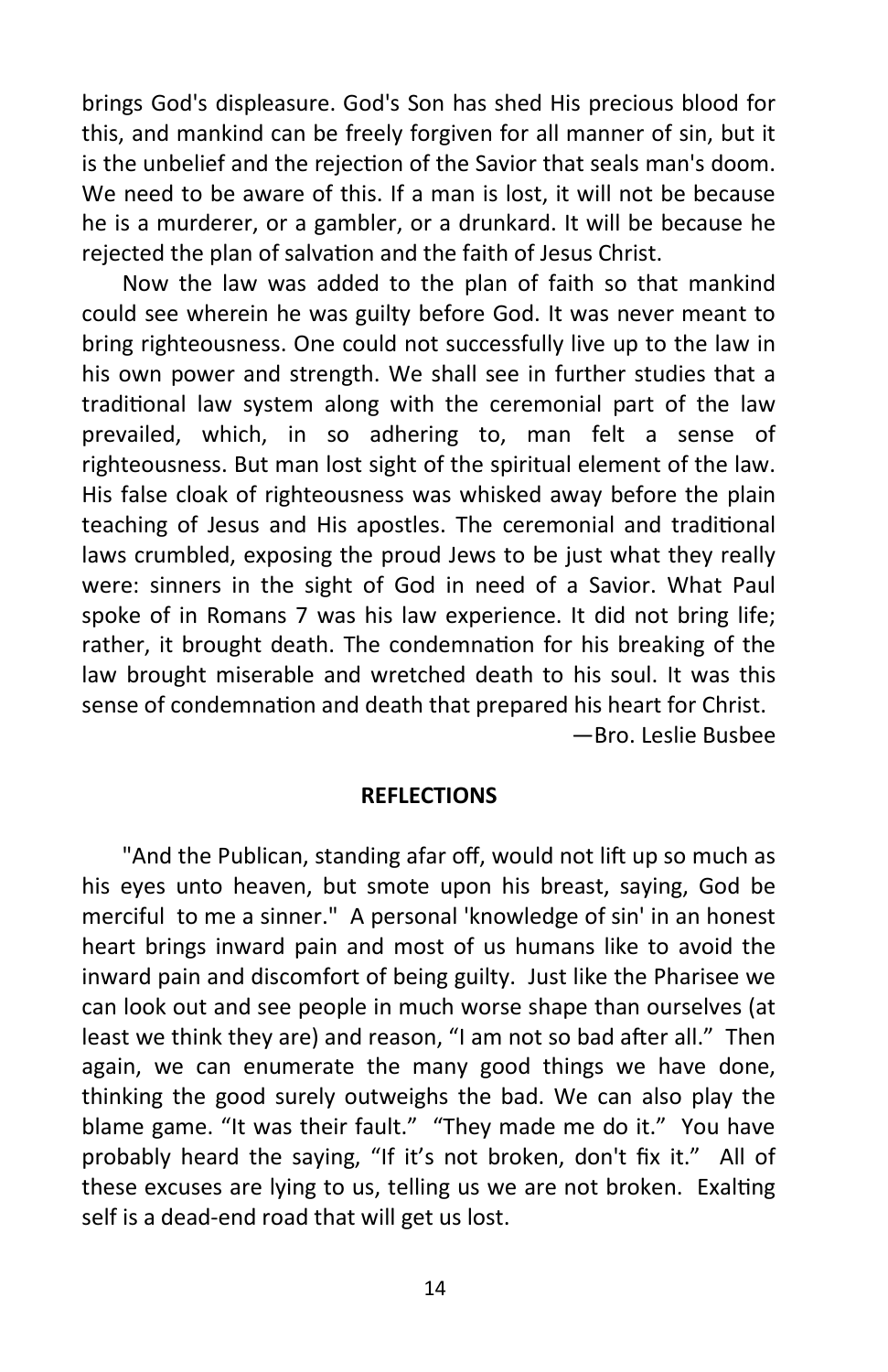When we humble ourselves and accept responsibility, the knowledge of sin (being broken) can bring us unto the next step or question: Is there any help for me? Is there any hope for me? Can I be fixed? "Oh wretched man that I am, who shall deliver me from the body of this death?"

Dear sinner friend, you are broken! You don't work right. Your sins testify against you and the people you have hurt and wounded. No pretensions about it. Look over on yonder hill and see the Son groaning, bleeding, dying on the cursed tree. Paying the price of your sins and mine. Are you tired of trying to fix your life your way? I hope so. Look to Jesus, open your heart's door, believe in Him and He will make you new.

"For the law of the Spirit of life in Christ Jesus hath made me free from the law of sin and death" (Romans 8:2).

—Bro. Bob Wilson

# **OCTOBER 23, 2016**

# **WEAKNESS AND FAILURE OF THE LAW**

Romans 7:7 What shall we say then? Is the law sin? God forbid. Nay, I had not known sin, but by the law: for I had not known lust, except the law had said, Thou shalt not covet.

8 But sin, taking occasion by the commandment, wrought in me all manner of concupiscence. For without the law sin was dead.

9 For I was alive without the law once: but when the commandment came, sin revived, and I died.

10 And the commandment, which was ordained to life, I found to be unto death.

Galatians 3:21 Is the law then against the promises of God? God forbid: for if there had been a law given which could have given life, verily righteousness should have been by the law.

22 But the scripture hath concluded all under sin, that the promise by faith of Jesus Christ might be given to them that believe.

Hebrews 7:11 If therefore perfection were by the Levitical priesthood, (for under it the people received the law,) what further need was there that another priest should rise after the order of Melchisedec, and not be called after the order of Aaron?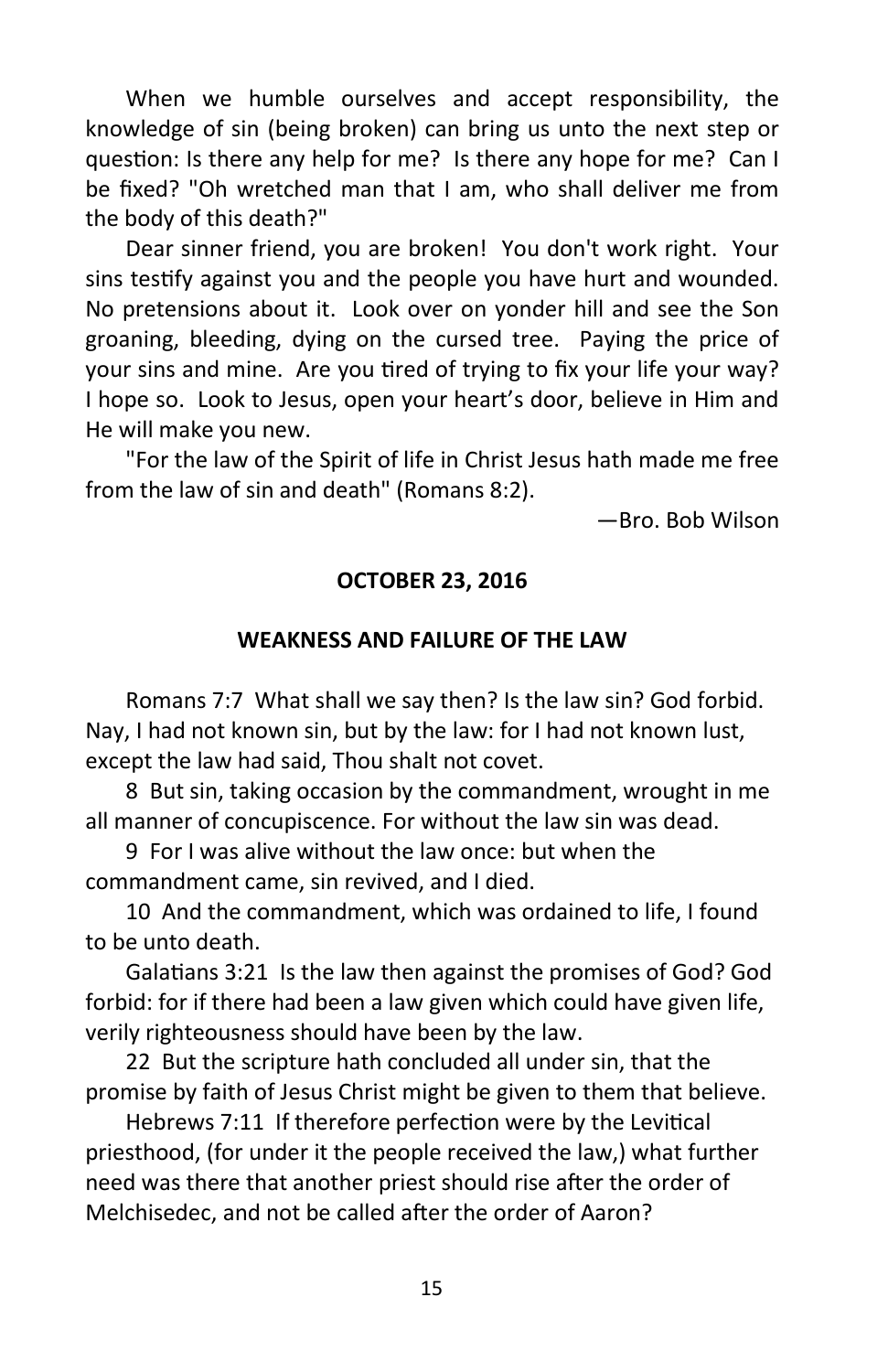12 For the priesthood being changed, there is made of necessity a change also of the law.

15 And it is yet far more evident: for that after the similitude of Melchisedec there ariseth another priest,

16 Who is made, not after the law of a carnal commandment, but after the power of an endless life.

18 For there is verily a disannulling of the commandment going before for the weakness and unprofitableness thereof.

19 For the law made nothing perfect, but the bringing in of a better hope did; by the which we draw nigh unto God.

10:1 For the law having a shadow of good things to come, and not the very image of the things, can never with those sacrifices which they offered year by year continually make the comers thereunto perfect.

4 For it is not possible that the blood of bulls and of goats should take away sins.

**MEMORY VERSE:** For what the law could not do, in that it was weak through the flesh, God sending his own Son in the likeness of sinful flesh, and for sin, condemned sin in the flesh. —Romans 8:3

**CENTRAL THOUGHT:** The Law was weak and failed because it did not provide an atonement sufficient to really justify the soul; it did not furnish victory and power to enable one to triumph over sin.

# **WORD DEFINITIONS**

Romans 7:7, 8 "Lust; concupiscence": These two words are from the same Greek word meaning *strong desire*.

Hebrews 7:18 "Disannulling": abrogate, which means *to repeal*, *put away*, or *do away with.*

#### **LESSON BACKGROUND**

Our lesson today comes from the teachings of Paul. We see in these that by the law was the knowledge of sin, and not the deliverance from sin. Being honest and speaking the truth, he was forced to admit that the Law of God in itself had no other effect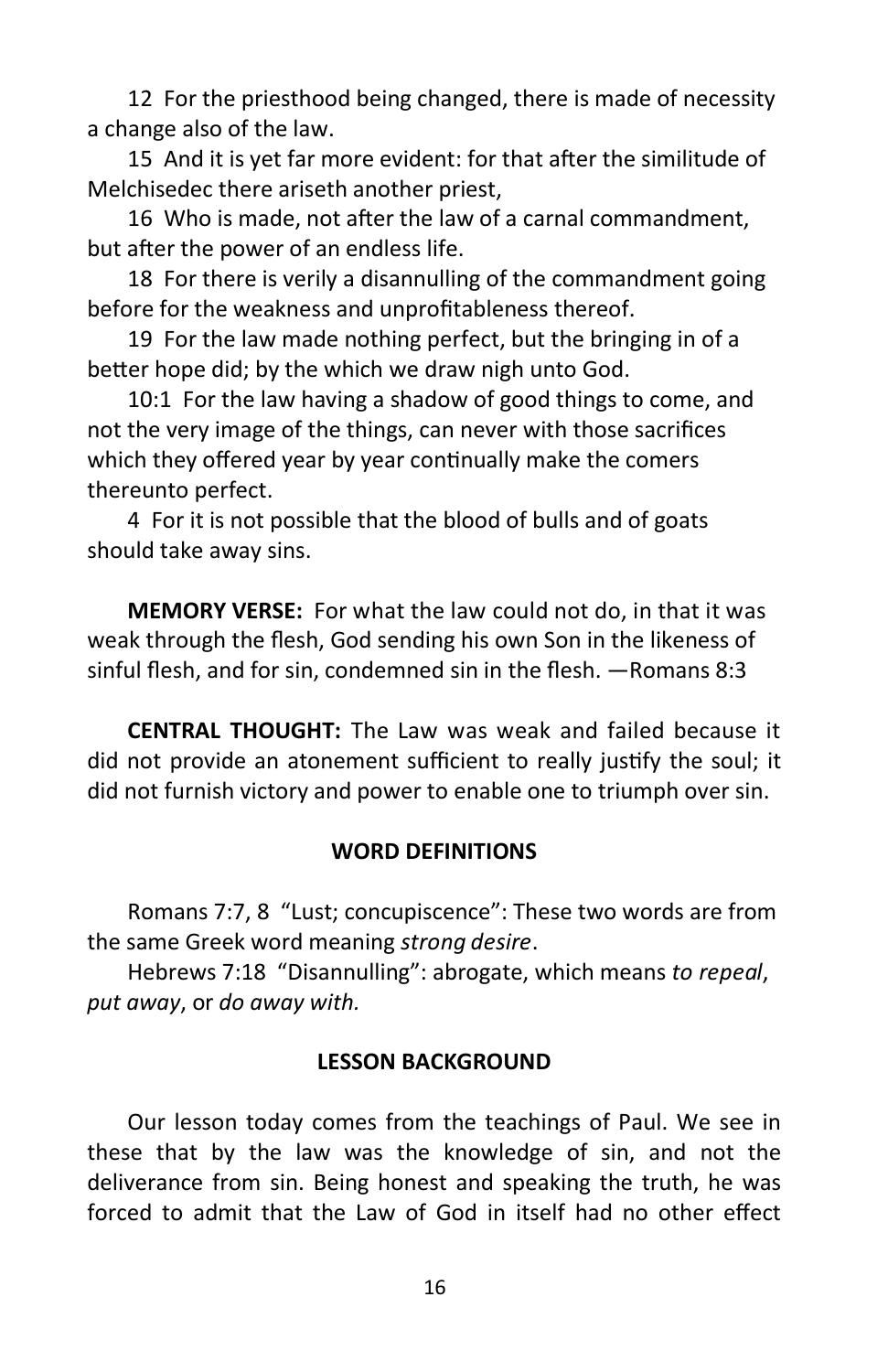upon him but to bring him into condemnation. Therefore he declared that the law was a failure as far as really saving and justifying a man from his sin. The law was good and just and holy, as he goes on to say in this seventh chapter of Romans. But it was sin working in his heart and life that asserted itself in the face of the law and brought him into condemnation and bondage.

Sin will do this. Sin has a power and a strong hold on a person. All the law did was to bring sin to light and magnify it. The law failed so that man could be brought to a sense of his real condition and need. The law concluded all under sin so that the promise of faith by Jesus Christ might be equally given to all.

The priesthood of the law was insufficient. A man's priesthood came to an end at his death. The writer in Hebrews grasped the truth of Psalms 110:4, where in prophecy Christ was declared to be "a priest for ever after the order of Melchizedek. . . ." (The concept points to an eternal and unchanging priesthood.) In Christ, the law was changed, and the priesthood was changed.

The law did not bring perfection because it was weak through the flesh. It had no power to work upon the heart and the affections and to change men from sin to righteousness. The blood of bulls and goats that were the atoning offerings was not sufficient to cleanse the conscience of man from the stain of sin. The law had failed and mankind was found in a worse state than before. He lay buried in the graveyard of sin with the gates locked by the law. Who would deliver man from the awful plight that he was in? Would there a Savior? Yes, thank God, there was a Savior!

—Bro. Leslie Busbee

# **QUESTIONS:**

- 1. What was the main factor in the heart of man that caused the law to fail?
- 2. What was the condition of Paul before the commandment came, and what happened when the law came?
- 3. How could the holy and just law of God bring out sin in mankind?
- 4. Was the priesthood under the law good enough? Why?
- 5. Why could not the blood of bulls and goats take away sin?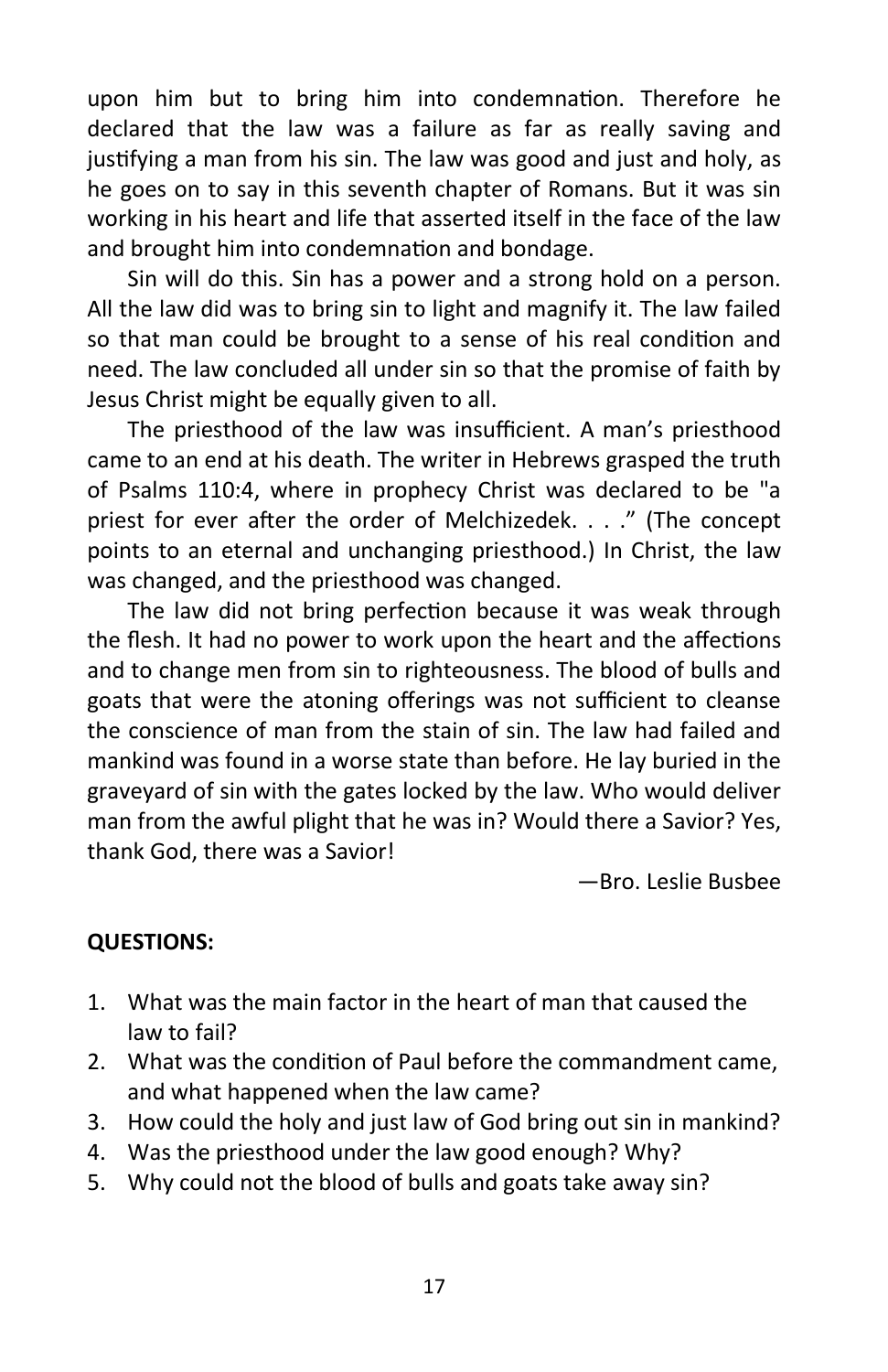#### **COMMENTS AND APPLICATION**

The law of Moses failed to bring the true reformation of mankind. God wills that we be persuaded of this. Just to tell a man where he is wrong without providing means to correct and reform is the spirit of the law.

When I was a little boy, my aunt was at our house taking care of my mother and her household duties on the occasion of a new baby. One day she told me that I could go outside and play, but I was to stay in the yard. I found that to stay in the yard was not my desired pastime when across the street were some of my friends engaged in lively play. I had the "law" that I was not to go over there, but the desire overcame me. Soon I was across the street enjoying the company of my friends. Then I heard the front door slam and my aunt was on the porch. "All right, Leslie!" I was caught. I was condemned to a good hard spanking. When she finished she said, "Now you can go back out and play, but stay out of the mud." That was the law. We had just had a good rain and there was plenty of mud outside. It seemed that I could find nothing else to do but to play in the mud. Soon I found myself in the mud. I heard the back door slam and my aunt was on the porch. "All right, Leslie!" So I got another spanking.

This is a good, clear example of the law. The law said, "Thou shalt not covet!" But there was a disposition in the heart of man, void of the love of God, that caused his affections to wander. Thus, lust took hold and man was caught. The law said, "Thou shalt not kill." But man, void of the love of Christ, knew not how to handle injury and the offences of others. Hatred, the forerunner of murder, sprang up. Man was caught and condemned by the law. That is all that the law did. It failed in that it provided man no cure for his ills or escape from the bondage of sin. The law alone will still fail today. It takes the love and grace of God, the blood of Christ, and the power of the Holy Spirit to liberate a man from sin.

—Bro. Leslie Busbee

#### **REFLECTIONS**

I can think of no better illustration for this lesson than that of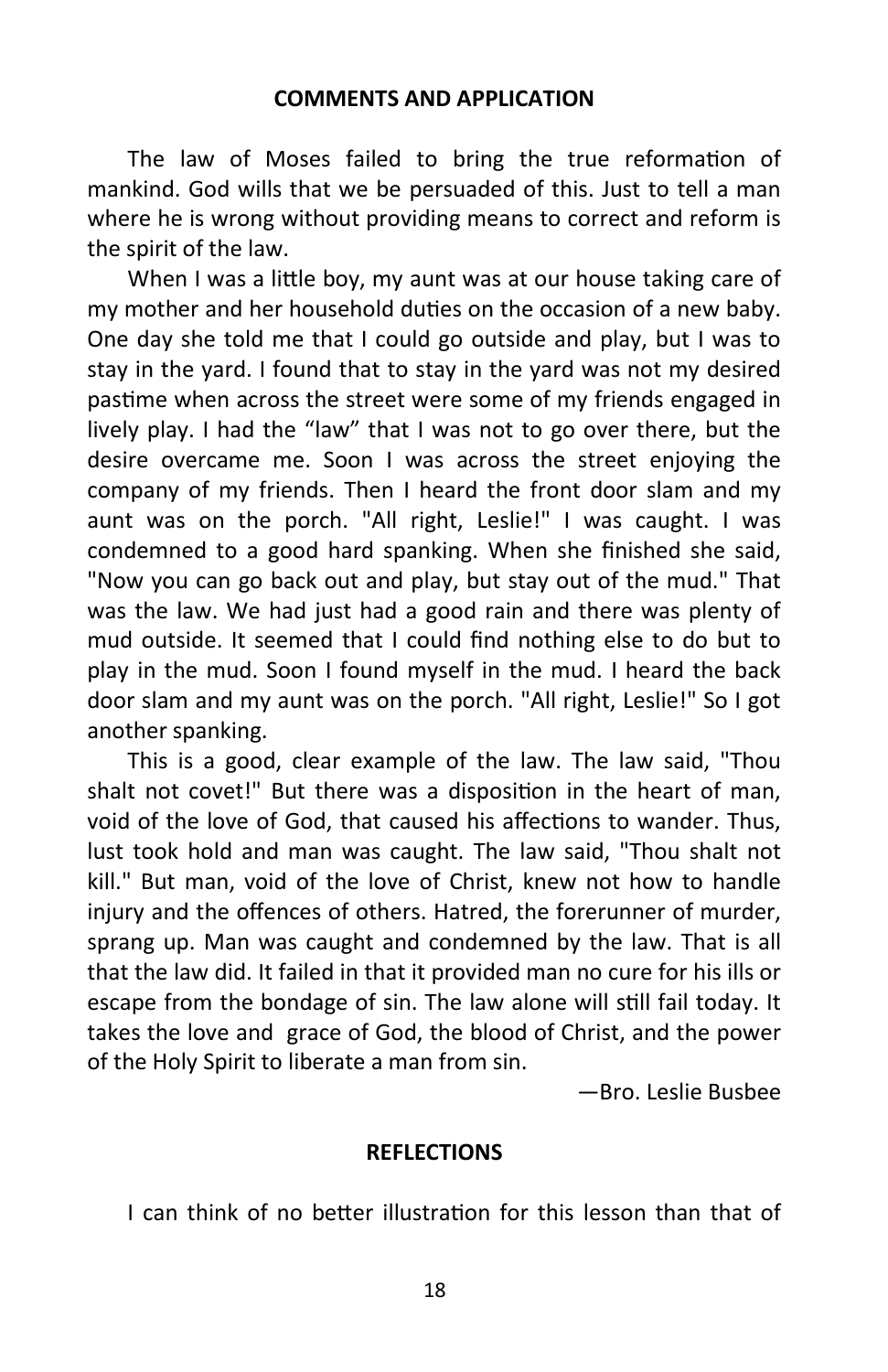raising children. As Bro. Leslie stated, it takes something more than "law" to bring a child's heart into subjection.

The law is important, as we have already learned. We start out with do's and don'ts. The swift, keen application of a little switch, administered calmly and accompanied with instruction and explanation, goes a long way in helping adjust a child's willful behavior.

But little ones grow bigger. The strict, firm discipline, so necessary to train good habits into character, isn't going to win or hold an older child's heart. Somehow, we must learn to transition from law to grace. If the law, as mentioned earlier, is a means--like a bus driver taking children to school--to get children to Christ, let us take care to not leave them on the bus! CHRIST is our goal: get the children to Christ.

Teenage struggles mirror the transition from law to grace. I remember agonizing over some of my teens' behavior, and the Lord speaking clearly to me: "They are experiencing Romans 7." Expecting rigid rules to bring perfection will only result in discouragement and defeat. We must be patient as they learn to wean from our "law" and draw their strength from Christ for the disciplining of their flesh.

—Sis. Angela Gellenbeck

#### **OCTOBER 30, 2016**

#### **CORRUPTIONS AND MISUSE OF THE LAW**

Mark 2:23 And it came to pass, that he went through the corn fields on the sabbath day; and his disciples began, as they went, to pluck the ears of corn.

24 And the Pharisees said unto him, Behold, why do they on the sabbath day that which is not lawful?

27 And he said unto them, The sabbath was made for man, and not man for the sabbath:

28 Therefore the Son of man is Lord also of the sabbath.

3:1 And he entered again into the synagogue; and there was a man there which had a withered hand.

2 And they watched him, whether he would heal him on the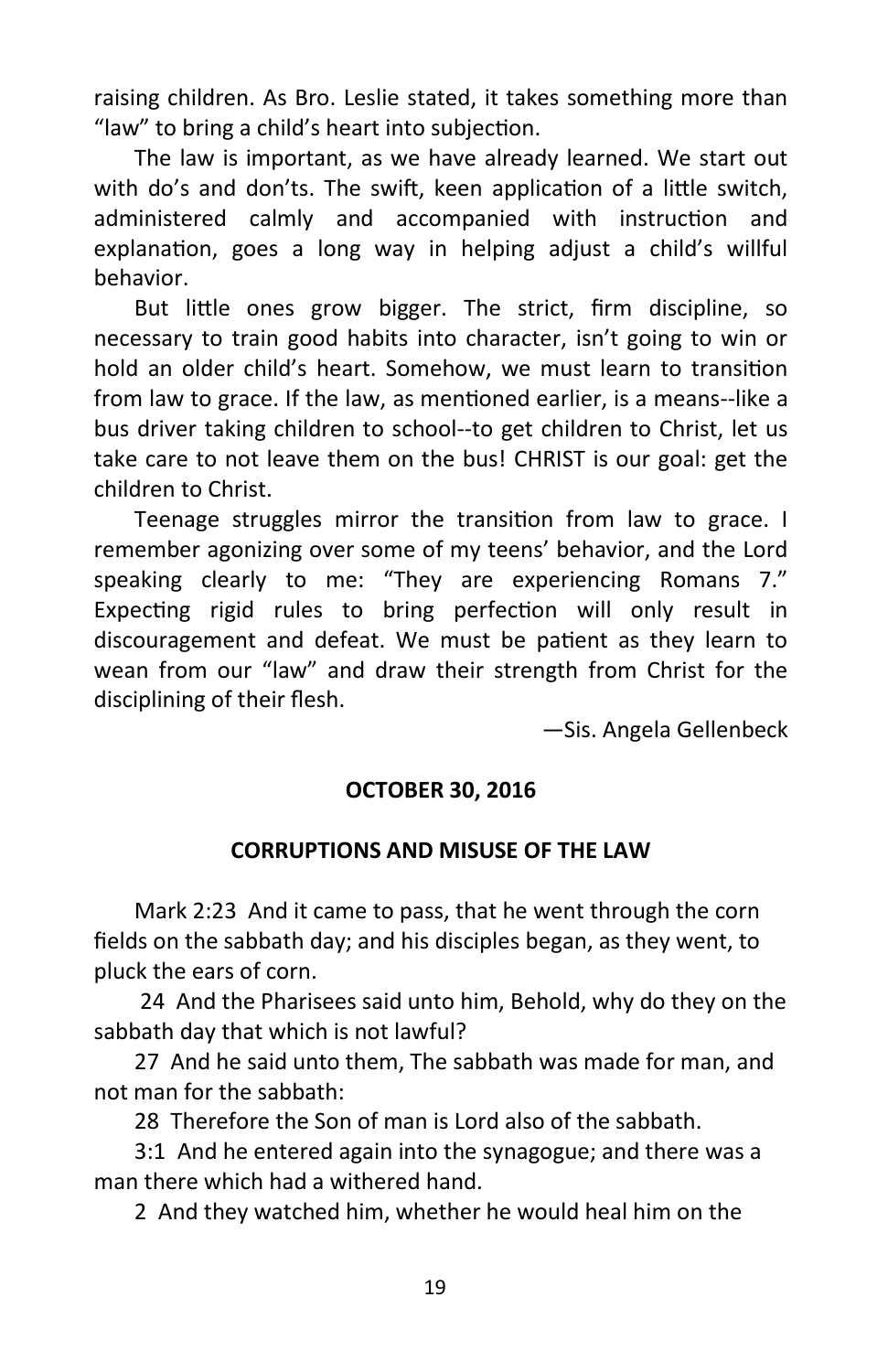sabbath day; that they might accuse him.

4 And he saith unto them, Is it lawful to do good on the sabbath days, or to do evil? to save life, or to kill? But they held their peace.

5 And when he had looked round about on them with anger, being grieved for the hardness of their hearts, he saith unto the man, Stretch forth thine hand. And he stretched it out: and his hand was restored whole as the other.

7:9 And he said unto them, Full well ye reject the commandment of God, that ye may keep your own tradition.

10 For Moses said, Honour thy father and thy mother; and, Whoso curseth father or mother, let him die the death:

11 But ye say, If a man shall say to his father or mother, It is Corban, that is to say, a gift, by whatsoever thou mightest be profited by me; he shall be free.

12 And ye suffer him no more to do ought for his father or his mother;

13 Making the word of God of none effect through your tradition, which ye have delivered: and many such like things do ye.

**MEMORY VERSE:** But we know that the law is good, if a man use it lawfully. —1 Timothy 1:8

**CENTRAL THOUGHT:** Because of the blindness and corruptness of man's heart, the law that God gave by Moses was misused, misapplied, and corrupted by traditions and commandments of men.

# **LESSON BACKGROUND**

Some of the greatest problems that Jesus encountered in dealing with the Jews and the Pharisees had to do with the Sabbath Day. We have two cases mentioned in our lesson today about this misuse of the law. It is very easy to be legalistic about a carnal commandment and lose sight of the real essence and purpose of the law. God never instituted any of His laws just to put man in a strait jacket or bondage. God's laws for mankind were given with man's betterment and profit in mind.

The law had provided (Deuteronomy 23:25) that one could pluck corn from his neighbor's land when passing thereby. But the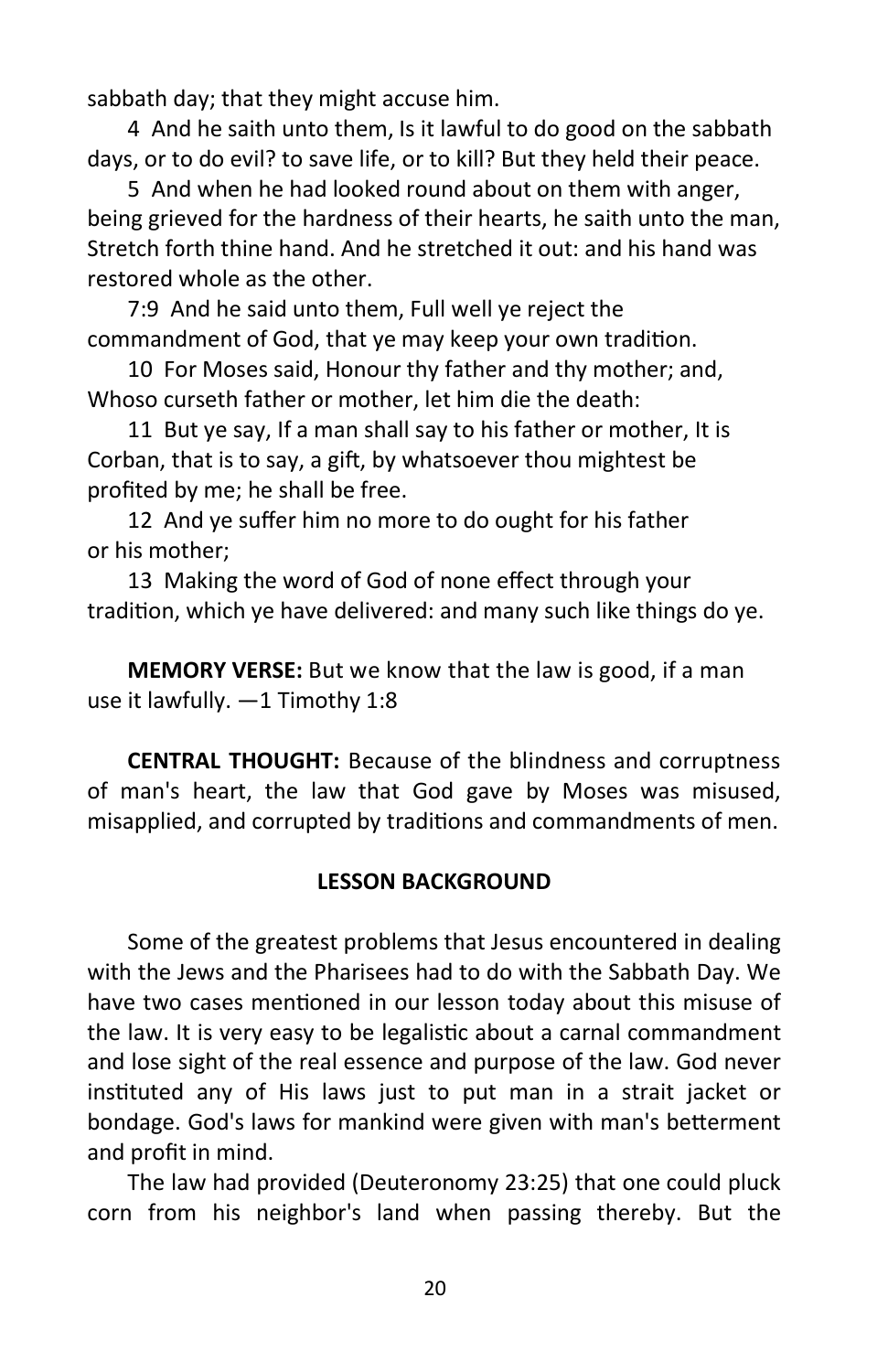Pharisees had lost sight of the true essence of the law. They counted the picking of the handfuls of grain as work that was forbidden. Because of limited space, we did not include in the scripture text of the lesson what Jesus said in response to the Pharisees' condemnation of the disciples. But He reminded them of a time when David broke the law of the tabernacle by eating of the shewbread when he was hungry. Reading the story from 1 Samuel 21 shows that David, in his flight from Saul, was in a real strait. God was merciful to David.

God had instituted His laws for the profit of mankind. Jesus said that the Sabbath was made for man; that is, it was made for the profit and benefit of man. Man was not made for the Sabbath. If he had been made for the Sabbath, then the spirit of the law would have to be satisfied regardless. Jesus also said that He was the Lord of the Sabbath. What did He mean? Harmonizing with the context, we are persuaded that He meant that the Sabbath was His dominion and He could handle and control it as He willed.

See the misuse and corruption that the Pharisees had allowed in their hearts concerning the law? The man with the withered hand could not be healed on the Sabbath, according to their way of thinking. And yet at the same time, they had allowed traditions to creep in that would excuse a man from supporting his parents in their time of need if he would give the money to the priests and Pharisees. Jesus sternly rebuked such evil. We have the same problems today. There is a danger of having a law spirit, and failing to realize the mercy and goodness of God.

—Bro. Leslie Busbee

# **QUESTIONS:**

- 1. The Pharisees were endeavoring to uphold which law?
- 2. Is it possible to become unreasonable in upholding the law?
- 3. In what way was the Sabbath made for man?
- 4. What had the Pharisees done to the law?
- 5. Can you think of how this can be done today?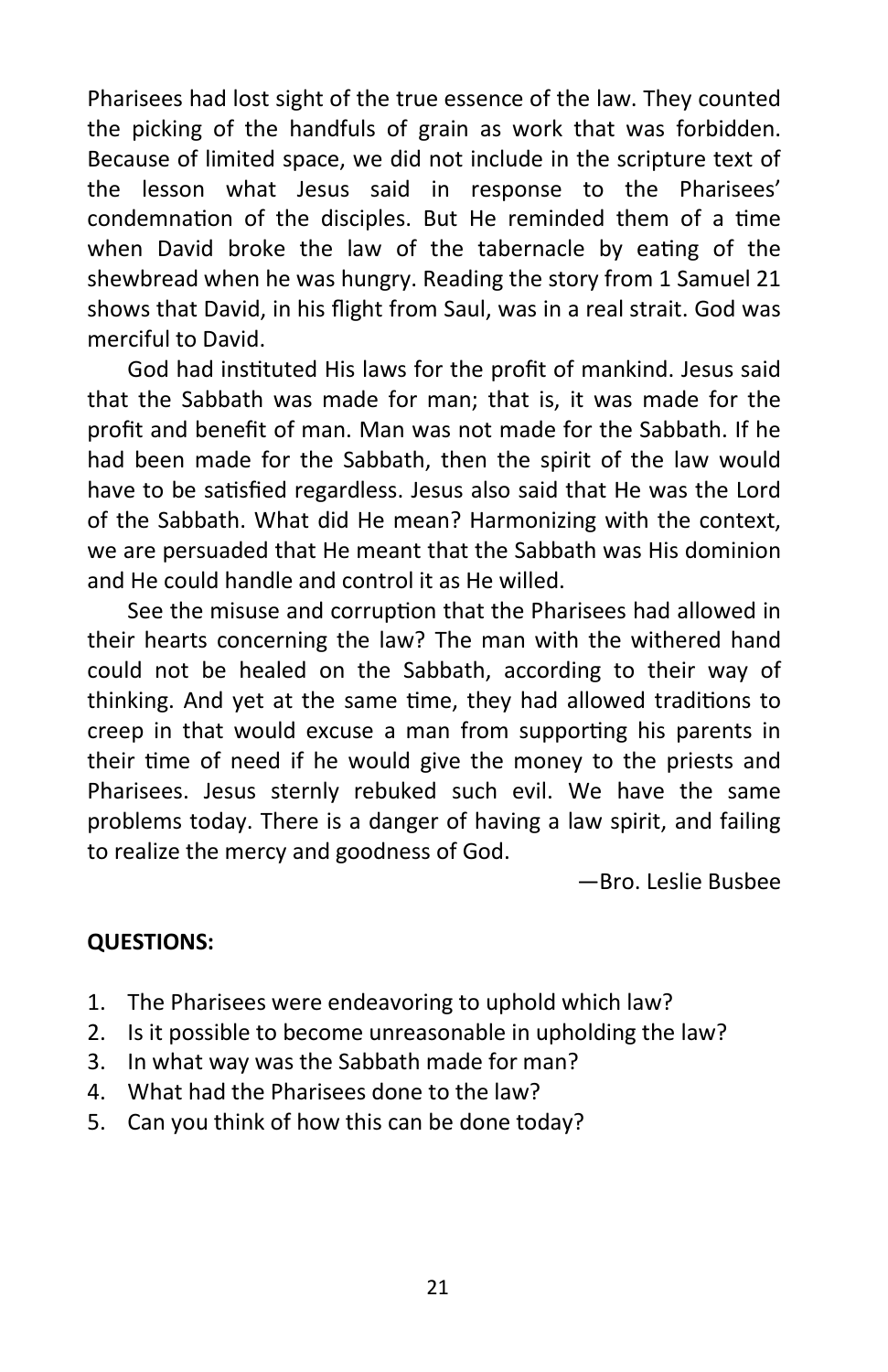#### **COMMENTS AND APPLICATION**

Besides bringing mankind into condemnation and guilt because of sin and disobedience, the law contained a danger of being corrupted. Along with the law sprang up twisted traditions and formal obligations, imposed by the leaders of Israel. The law commanded: "Thou shalt honor thy father and thy mother." But somehow through the years, because of covetousness, the idea crept in that if a man would give the money that he would ordinarily use for the support of his parents to the Pharisees and the priests, he would be free from the obligation of taking care of his parents. Think of the mothers and fathers who suffered! This tradition had crept into the law system and the leaders held it over the people as important as the law. Think of the money that was padding the pocket of the temple leaders. Their tradition had a religious cast that attracted many. "Give your money to the Church!" Covetousness had taken hold of the people's hearts. They made the commandments of none effect through holding this tradition over the people.

This is something that has hindered the work of the Lord many times. The taking advantage of the law for a man's own personal promotion or benefit is corruption of the law. It is very easy to just obey and do without really understanding the principles and essence of the law. God does not want this. To go through a motion or a ritual or a form of worship is not sufficient with God. He desires a person's heart and understanding to be enlightened so that he or she can be aware of just what is taking place in his or her relationship with the Lord.

Religion can be just a form. "Do this and you will be blessed." That is the religion of so many, and it is a law spirit. The kind, compatible, merciful attitude is gone. There is no love or mercy or forbearance. It becomes a cold, hard, legalistic procedure. This leaves the way open for corruptions and misuse of the law. May God help us to keep in view the real end of the commandment which is "charity out of a pure heart, and of a good conscience, and of faith unfeigned" (1 Timothy 1 :5).

—Bro. Leslie Busbee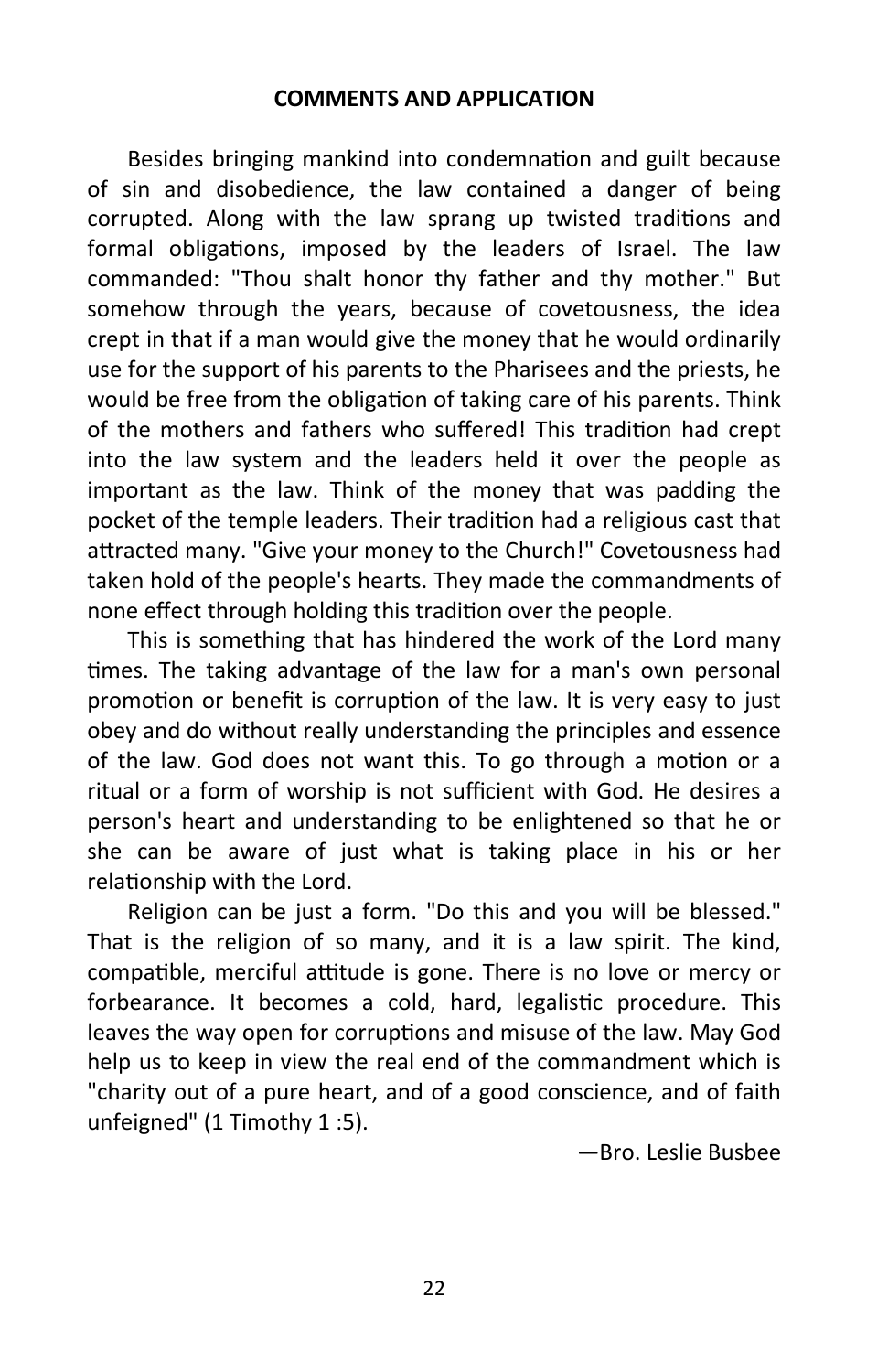#### **REFLECTIONS**

While teaching in the temple, Jesus was dealing with a crowd of self-righteous people and told them a parable of two men who went up into the temple to pray. It starts out describing two very different types of men; the one was a Pharisee and the other was a publican.

 Let's take a look at the Pharisee. The title alone sets him apart, as he had great knowledge of the laws and gave strict adherence to the commandments. As we observe the Pharisee walk into the temple to pray, we will notice that he has clean hands and his clothing is of quality material. His posture is regal and stately. As he adjusts his robes, he senses the presence of another and looks over to see a publican who is also making a petition. Inwardly the Pharisee is thinking, "What is this publican doing here? Did he not know that this was a place of complete holiness and protocol? And look at those garments! Oh well, on to the task at hand. Maybe he needs to see what a righteous man looks like. I will make sure that I speak loud enough for him to hear so that he may be able to follow my example." The Pharisee then clears his throat and starts to speak, "I am so thankful to you Lord that I have never had to stoop to cheating or stealing or other criminal acts for my daily bread. I am grateful to say that I have never treated anyone unjustly nor have I ever been unfaithful to my wife. I am blessed, Lord, that I have been spared the life of sin, even as this publican. You know my frame and how that I want to serve you in all things and how that I fast twice in the week even when it is not easy or convenient. I am thankful for all the blessings that you have bestowed upon me as it allows me to give abundantly to the work of the Lord. May I ever be your humble servant. Amen."

 Our attention now turns to the publican. He is standing there stoop shouldered, ashamed of the deeds he has committed. His eyes are not able to reach the heavens so he looks down in contemplation, "What words are there to say? How does one petition the Holy God of Israel?" His voice breaks with emotion as he tries to speak, even as his fist doubles up. Finally, he beats his fist against his chest and utters, "God be merciful to me a sinner."

 Jesus tells us that only the publican went away justified. And yet, in this parable there were two sinners…

—Sis. LaDawna Adams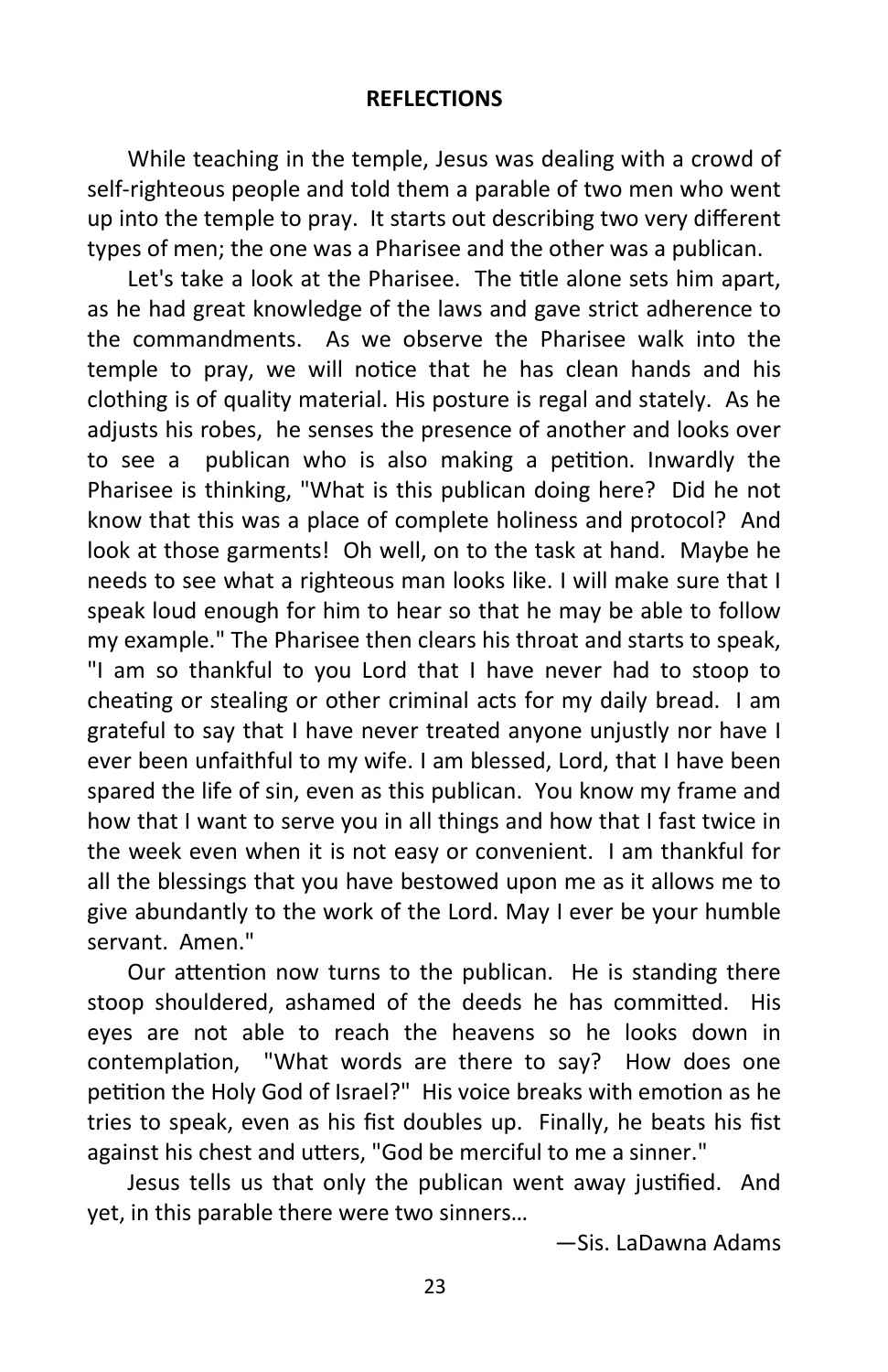## **NOVEMBER 6, 2016**

#### **OLD TESTAMENT SAINTS SAVED BY THEIR FAITH**

Habakkuk 2:2 And the Lord answered me, and said, Write the vision, and make it plain upon tables, that he may run that readeth it.

3 For the vision is yet for an appointed time, but at the end it shall speak, and not lie: though it tarry, wait for it; because it will surely come, it will not tarry.

4 Behold, his soul which is lifted up is not upright in him: but the just shall live by his faith.

Hebrews 11:12 Therefore sprang there even of one, and him as good as dead, so many as the stars of the sky in multitude, and as the sand which is by the sea shore innumerable.

13 These all died in faith, not having received the promises, but having seen them afar off, and were persuaded of them, and embraced them, and confessed that they were strangers and pilgrims on the earth.

20 By faith Isaac blessed Jacob and Esau concerning things to come.

21 By faith Jacob, when he was a dying, blessed both the sons of Joseph; and worshipped, leaning upon the top of his staff.

22 By faith Joseph, when he died, made mention of the departing of the children of Israel; and gave commandment concerning his bones.

24 By faith Moses, when he was come to years, refused to be called the son of Pharaoh's daughter;

25 Choosing rather to suffer affliction with the people of God, than to enjoy the pleasures of sin for a season;

26 Esteeming the reproach of Christ greater riches than the treasures in Egypt: for he had respect unto the recompense of the reward.

27 By faith he forsook Egypt, not fearing the wrath of the king: for he endured, as seeing him who is invisible.

32 And what shall I more say? for the time would fail me to tell of Gedeon, and of Barak, and of Samson, and of Jephthae; of David also, and Samuel, and of the prophets: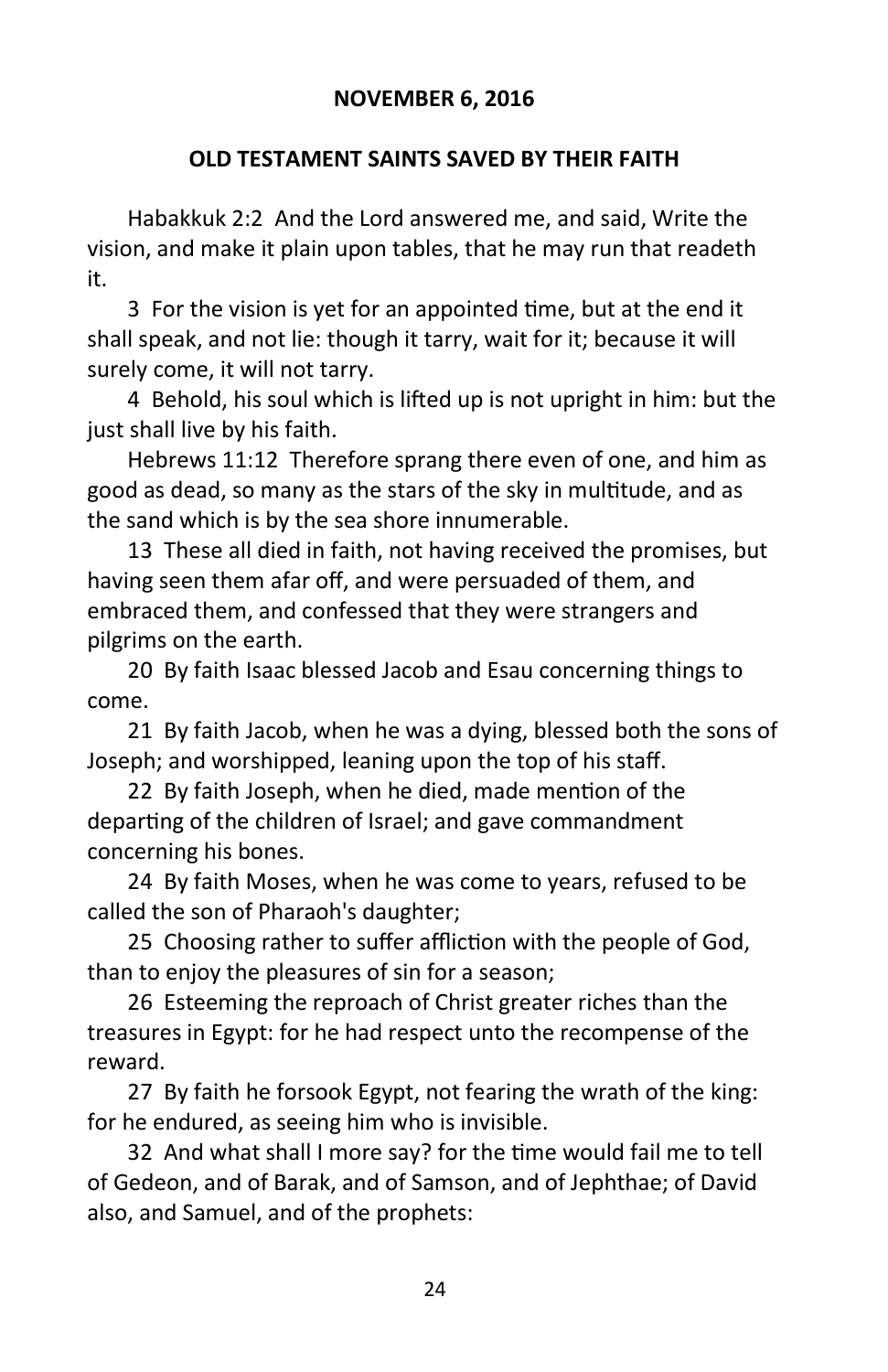33 Who through faith subdued kingdoms, wrought righteousness, obtained promises, stopped the mouths of lions,

39 And these all, having obtained a good report through faith, received not the promise:

40 God having provided some better thing for us, that they without us should not be made perfect.

**MEMORY VERSE**: We having the same spirit of faith, according as it is written, I believed, and therefore have I spoken; we also believe, and therefore speak. —2 Corinthians 4:13

**CENTRAL THOUGHT:** It took faith in God for the Old Testament saints to triumph in their lives for God.

#### **WORD DEFINITIONS**

Habakkuk 2:4 "Faith": Trust; reliance; confidence; believing concerning things unseen and not received as yet.

#### **LESSON BACKGROUND**

Habakkuk was an Old Testament prophet who was greatly concerned about the work of God. He stood upon his watch tower of prayer to see what God's answer would be to the great burden of his heart. "The just shall live by his faith." That was the answer of God to him. All down through the ages of the law it was the faith of the people that was to carry them through. It was to be faith in God as their real righteousness. Despite the failings and misgivings of the law, it would take faith and real steadfast persuasion to carry the souls of men forward to victory.

From the eleventh chapter of Hebrews we draw a recounting of many of those heroes of faith. The writer starts in the first part of the chapter by saying that the elders (ancients, or saints of old) obtained a good report. The Greek text reads "by faith they were attested." In other words, they were tried and proven. The pressure and trying circumstances, in the midst of which these saints believed God, was a refining fire to their faith. It caused their souls to tread the high places of victory and salvation. Faith was manifested in Abel, Enoch,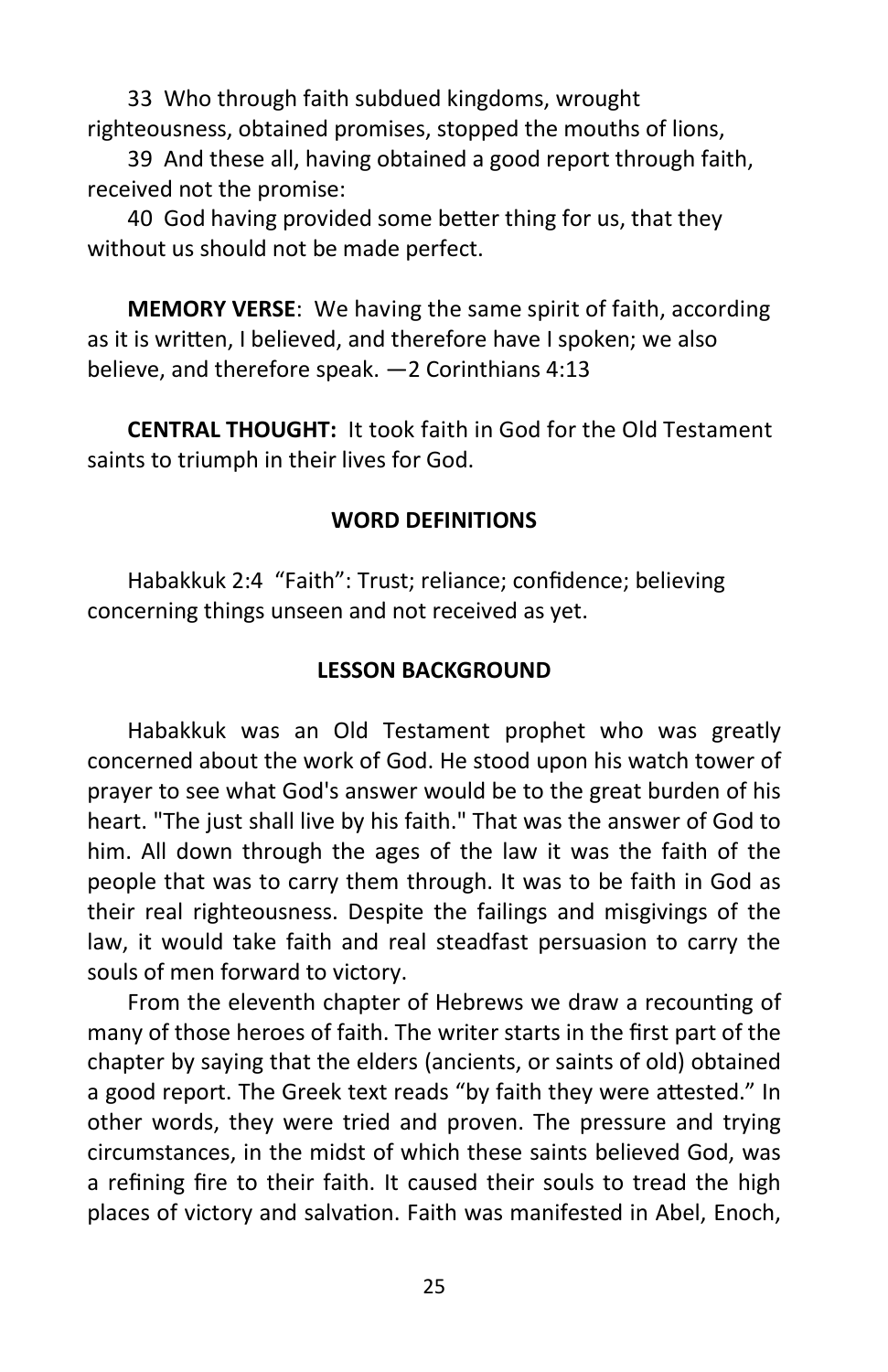and Noah. Then the covenant of faith was established in Abraham. Sarah, the wife of Abraham, manifested faith in God, also. It took faith to conceive and bring forth Isaac in her old age. Note the fact that the early-day saints of God were human beings, but they had the divine quality of faith in their lives.

Such are we today if we are saved in Christ. We are human beings. We have mortal and physical occupations to render, but there must be sure and definite fabric in our lives of faith and trueness to God. These Old Testament saints have proven a great blessing even down in our day. The faith that they manifested and put on exhibition is the same faith that we need today to lead victorious lives for Christ.

—Bro. Leslie Busbee

# **QUESTIONS:**

- 1. What was the quality in the lives of the saints that enabled them to triumph?
- 2. Is faith needed yet today?
- 3. Of what value is the record of their faith?
- 4. What was "that better thing" provided for us today that they did not have?
- 5. Will their faith be of any value to them in the judgment?

# **COMMENTS AND APPLICATION**

The testimonies of faith and triumphs of the Old Testament saints are of great spiritual value to us today. We are joined to them in a mutual faith. Without us they could not be made perfect. And yet without them, we could not have had the faith that we now have. We have the fulfillment of their faith, and yet our faith is like theirs. We are reaching forth to the second coming of Christ as they looked forward to the first coming of the Savior. It was their faith in the future and the promises of God that had not yet been fulfilled that was accounted to them for righteousness.

Their faith prevailed beyond death. The deadness of Sarah's womb, the extreme age of Abraham's body, Jacob's blessing to Joseph's two sons as he was dying, Joseph's command concerning his bones, Moses' renunciation of Egypt despite the wrath of the king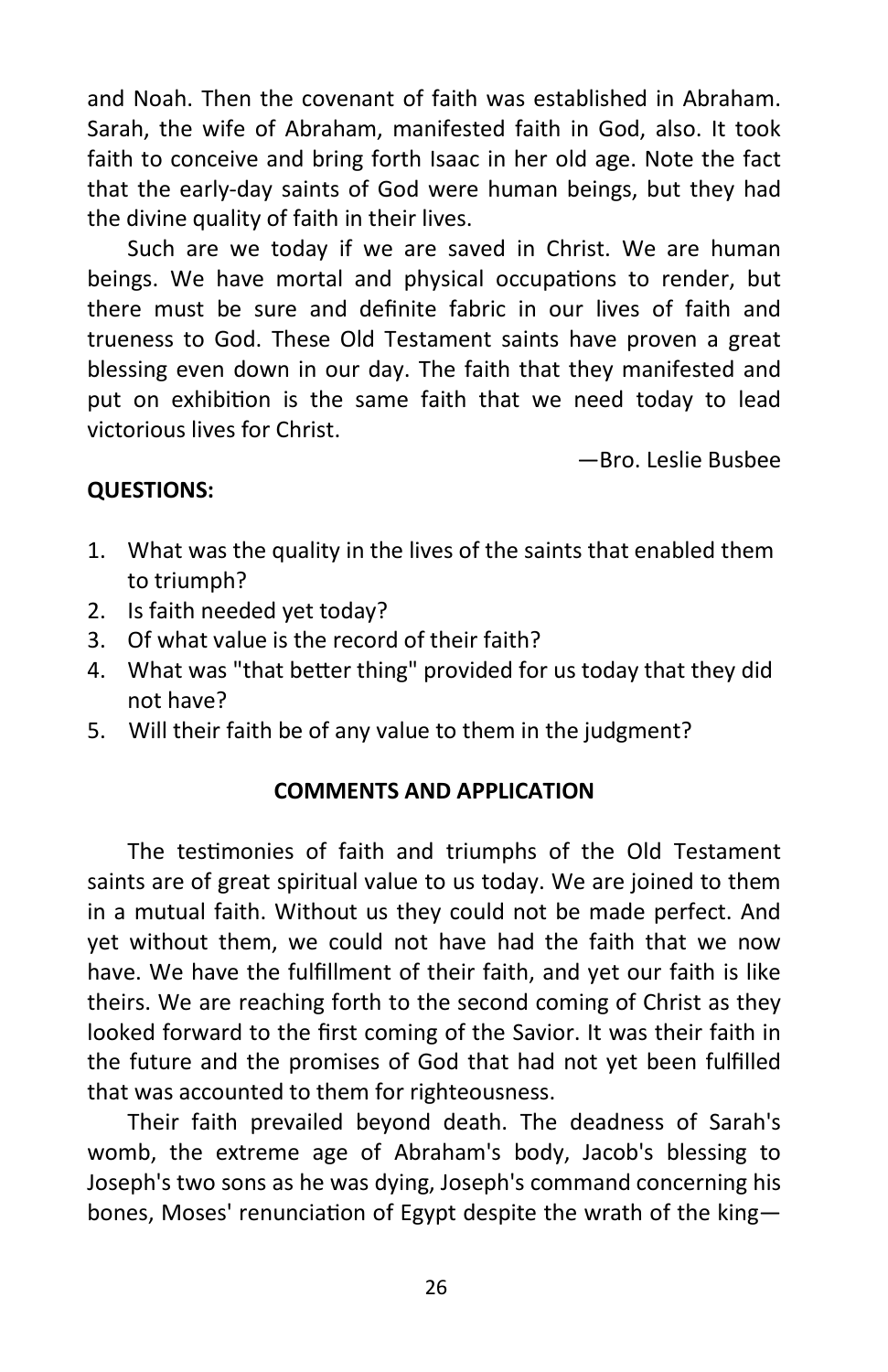all of these were faith triumphing over the presence and threat of death. Time ran out on the writer; many more could have been rehearsed, but it was the same story with each of them. They held fast their persuasion and faith in God in the face of extreme contradictory forces. Overcoming daily with faith and steadfast confidence in God and His unfailing promises, these people went forth in their lives for the will of God.

This is the same faith that we need today. As they needed it, so we need it. As they had it, so can we have it. The faith of Abraham is what brought the real work of God along through those many years of time. It is this faith that we need in Christian lives today. It is a mutual and shared faith. It is a tie that binds us together. It holds us fast to the will of God; we are clinging to the promise and we dare not go against the good Lord. May we be inspired as never before to cling to and stand for the truth of Jesus Christ and keep His faith unto the end.

—Bro. Leslie Busbee

#### **REFLECTIONS**

How wonderful to think that one day we will meet all the family of God! Not just those saved by grace, but those dear ones who were saved by their faith. You might say, "Well, they weren't baptized like we are today; or, they weren't saved by Christ's blood nor did they know about what we have the privilege of knowing. But look in I Corinthians 10:1-3: "Moreover, brethren, I would not that ye should be ignorant, how that all our fathers were under the cloud, and all passed through the sea...And did all eat the same spiritual meat; And did all drink the same spiritual drink: for they drank of that spiritual Rock that followed them: and that Rock was Christ."

We read of numerous saints of old who had great faith and had many close encounters with God. Noah had to have a close connection with God to get all the details on how to build the ark. Moses followed God's leadings in bringing Israel out of Egypt. Many more saints of old were directed and led by God during the Old Testament times. Thank God for all of the faithful saints of old who have influenced our lives today!

—Bro. James Bell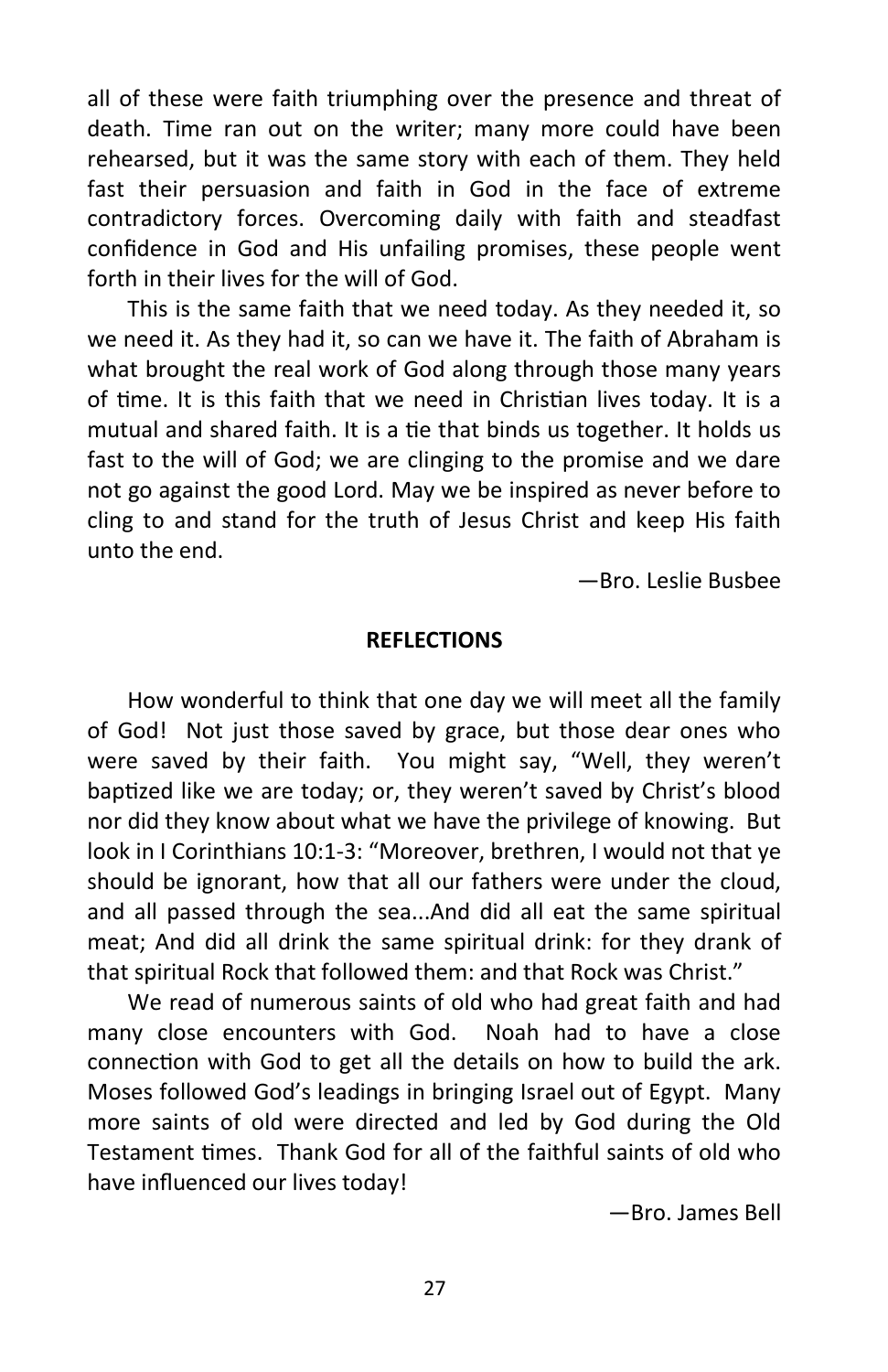# **JESUS CHRIST BROUGHT FORTH UNDER THE LAW**

Galatians 4:1 Now I say, That the heir, as long as he is a child, differeth nothing from a servant, though he be lord of all;

2 But is under tutors and governors until the time appointed of the father.

3 Even so we, when we were children, were in bondage under the elements of the world:

4 But when the fulness of the time was come, God sent forth his Son, made of a woman, made under the law,

5 To redeem them that were under the law, that we might receive the adoption of sons.

6 And because ye are sons, God hath sent forth the Spirit of his Son into your hearts, crying, Abba, Father.

7 Wherefore thou art no more a servant, but a son; and if a son, then an heir of God through Christ.

Galatians 3:13 Christ hath redeemed us from the curse of the law, being made a curse for us: for it is written, Cursed is every one that hangeth on a tree:

14 That the blessing of Abraham might come on the Gentiles through Jesus Christ; that we might receive the promise of the Spirit through faith.

Romans 3:19 Now we know that what things soever the law saith, it saith to them who are under the law: that every mouth may be stopped, and all the world may become guilty before God.

20 Therefore by the deeds of the law there shall no flesh be justified in his sight: for by the law is the knowledge of sin.

21 But now the righteousness of God without the law is manifested, being witnessed by the law and the prophets;

22 Even the righteousness of God which is by faith of Jesus Christ unto all and upon all them that believe: for there is no difference.

**MEMORY VERSE:** The law and the prophets were until John: since that time the kingdom of God is preached, and every man presseth into it. –Luke 16:16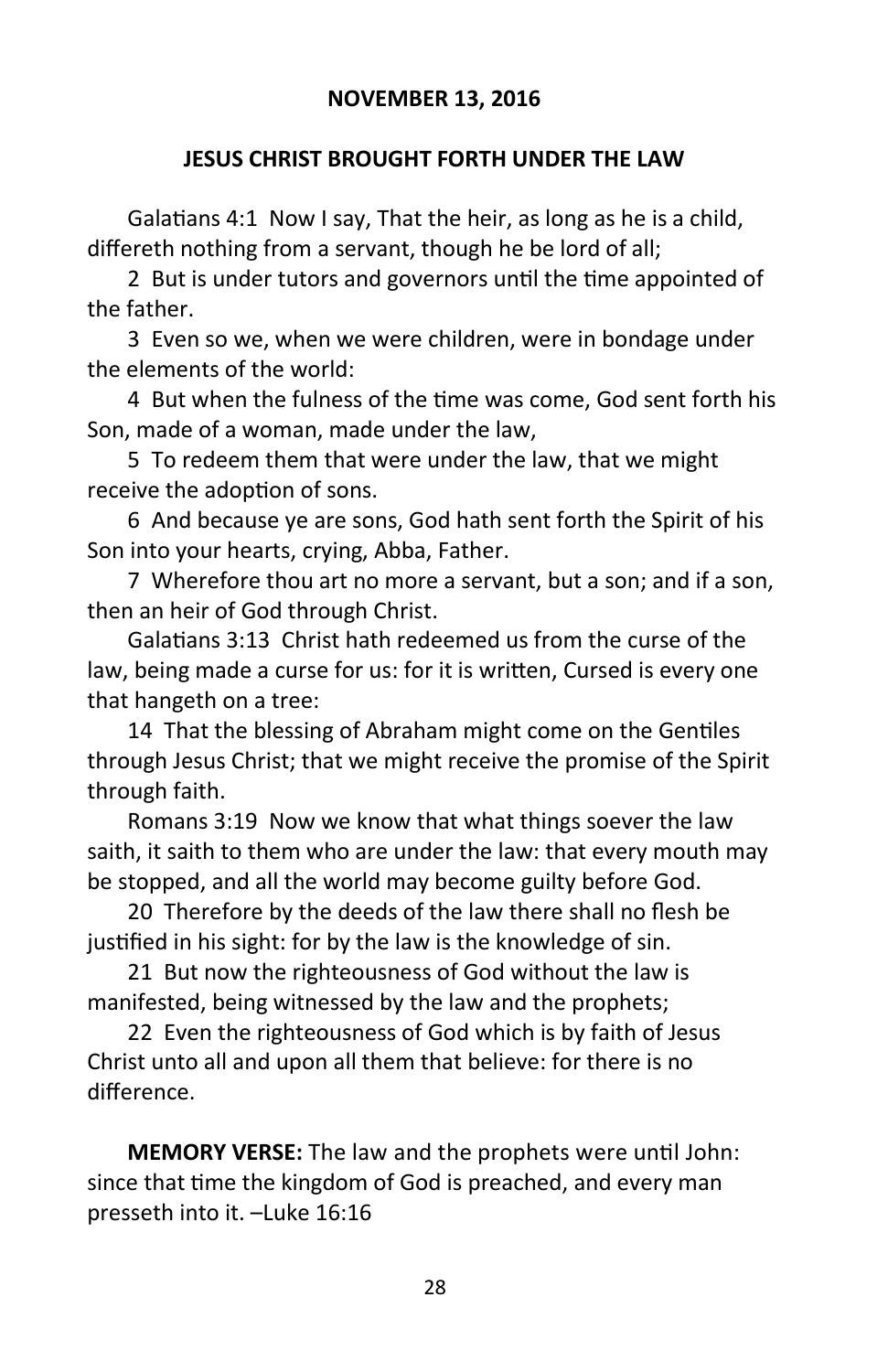**CENTRAL THOUGHT:** Jesus Christ was born, grew to manhood, and began His ministry under the law. He respected, honored, and obeyed the law, but it was for the purpose of redeeming those who also were under the law to the spiritual sonship of the New Covenant that He was to establish.

#### **WORD DEFINITIONS:**

Galatians 4:4 "Made under the law": born under the law. Galatians 4:5 "Adoption": sonship.

#### **LESSON BACKGROUND**

Christ Jesus came forth into this world under the jurisdiction and authority of the law. Joseph and Mary respected and obeyed the laws of God. When Jesus was taken as an infant to the temple in Jerusalem, it was in obedience to the law. The law had given the commandment that every male child that was the firstborn was to be holy unto the Lord. Mary and Joseph took Jesus to Jerusalem to present Him to the Lord and to offer the sacrifice that was commanded in the law—a pair of turtledoves or two young pigeons (Luke 2:22-24). At the age of twelve, Jesus was taken, after the custom of the law, to Jerusalem and the feast.

Jesus alluded to the law many times in His ministry. The scriptural rebukes with which He overcame Satan in the days of temptation were taken from the law. The leprous men that He healed were commanded to go and show themselves to the priests, after the manner of the law. His quotations from the law were time and time again a reproof to the Jews who professed to be keeping the law. Jesus was fully aware of their problem. He knew that they were not keeping the law, and they knew it, too. Thus they were enraged when Jesus tore their playhouse down. He showed them that there was not any shelter in their superficial religious system. Christ was under the law, but He was bringing in a better hope all the time.

There was an overlapping of the law system with that of grace. From the days of John the Baptist, God was bringing forth the New Testament plan of salvation. The animal sacrifices had lost their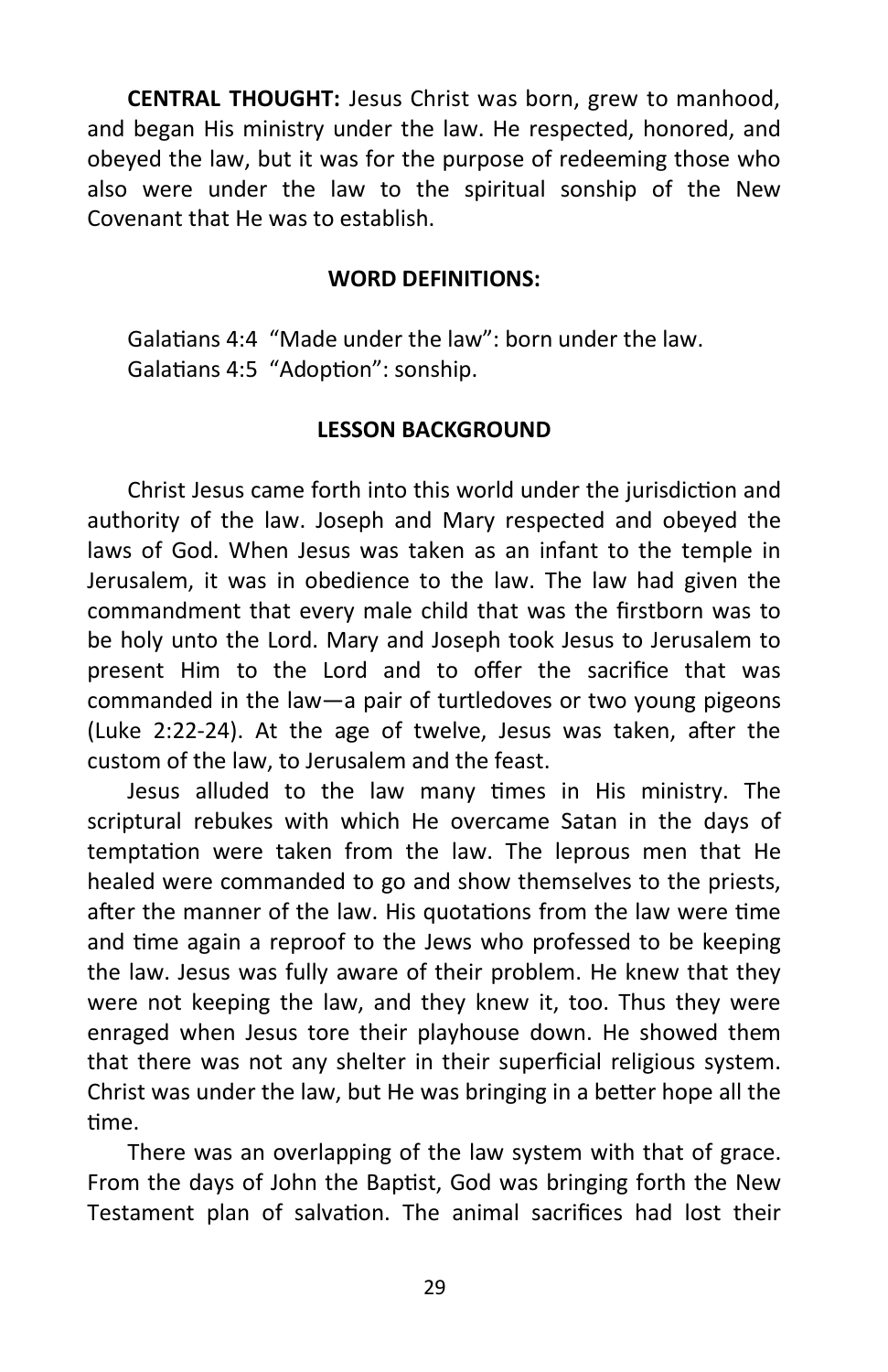value in the face of the real sacrifice, the Victim for the salvation of men, who walked and talked in their midst. Christ was not bringing to the souls of men another carnal commandment of "Thou shalt" and "Thou shalt not." He was bringing the Spirit of adoption, or sonship. He was the Son of God, and was to give His life on Calvary that we might be sons of God even as He was. Thus, we are to no longer be as servants who take commands, but we are to be in the bosom of the Father, obeying and serving Him with a joy of acceptance, being His heirs. It was no longer to be a system of where men obeyed to gain favor, but it was favor granted as a gift of righteousness, winning the heart and affection to an obedience that satisfied the obeyer and the Obeyed.

—Bro. Leslie Busbee

# **QUESTIONS:**

- 1. Can you think of different incidents that showed Jesus being subject to the law?
- 2. Who does He want to redeem and what are they to receive?
- 3. In what ways is the Spirit of adoption superior to servitude under the law?
- 4. How was Christ made a curse?
- 5. Why can there be no flesh justified by the law?

# **COMMENTS AND APPLICATION**

In the previous lessons we have studied the establishing of God's relationship with man on the principles of faith and the giving of the law, which came 430 years later. We have viewed the purpose of the law, why it failed to bring real perfection to the soul, how it was corrupted and misused, and how that faith was employed during the time of the law for those who really served God.

Today we will behold the Savior—brought forth into the world, born of a woman, born under the law. But let us bear in mind the truth that Christ was not born under the law to continue under the law. No, He was brought forth to rescue and to redeem those who were condemned and under the sentence of death by the law. He came to bring to men the access to eternal sonship with the Father.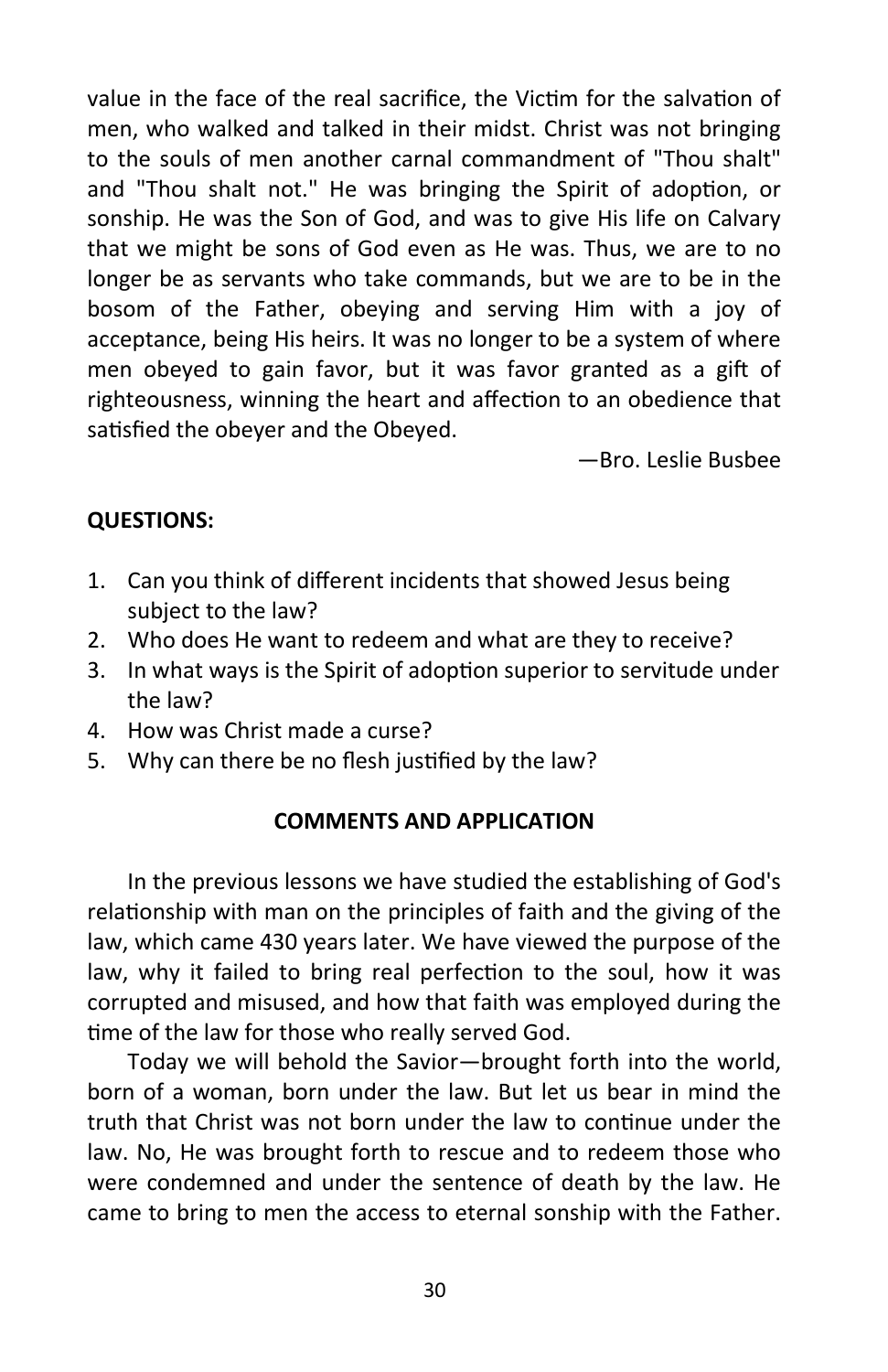We see Him bearing the curse of the law for us. In other words, He took the punishment that the law prescribed for offenders. He became "sin for us, who knew no sin; that we might be made the righteousness of God in Him" (2 Corinthians 5:21). "God was in Christ, reconciling the world unto Himself" (Verse 19).

The world had become guilty before God. The law had justified no one, and mankind lay in spiritual death and degradation. Satan had taken over many lives with evil bondage and disease. The religious system that professed to be holding to the law was corrupted with covetousness and self-righteousness. But Jesus came forth into the world, taking upon Himself human flesh. He was born of a woman just as every other man had been born. He entered into the realm of the great conflict with Satan. There were important and serious consequences at stake as Jesus made His advent into the world. But thank God, He came and we shall behold the glory and blessing of His salvation in the remaining lessons of this study.

—Bro. Leslie Busbee

# **REFLECTIONS**

In the 7th chapter of Romans the apostle Paul vividly describes his experience under the law – how that the law was unable to give him dominion over and deliverance from the law of sin and carnality that was warring in his members against the spiritual law of God. But he continues in chapter 8 to say that the "law of the Spirit of life in Christ Jesus hath made me free from the law of sin and death. For what the law could not do, in that it was weak through the flesh, God sending his own Son in the likeness of sinful flesh, and for sin, condemned sin in the flesh. That the righteousness of the law might be fulfilled in us, who walk not after the flesh, but after the Spirit."

Jesus said, "Think not that I am come to destroy the law, or the prophets: I am not come to destroy, but to fulfill" (Matthew 5:17). Jesus came to provide the missing link, so to speak, of the law. As Paul said, "the law is holy, and the commandment holy, and just, and good" (Romans 7:12). But it had no power to transmit its holiness to the moral nature of man. It took the Spirit of life emanating from Christ Jesus to accomplish that. Jesus became the true spiritual substance of what the law was all about. Uniting with Him in spirit will completely fulfill the righteousness of the law in us. Therefore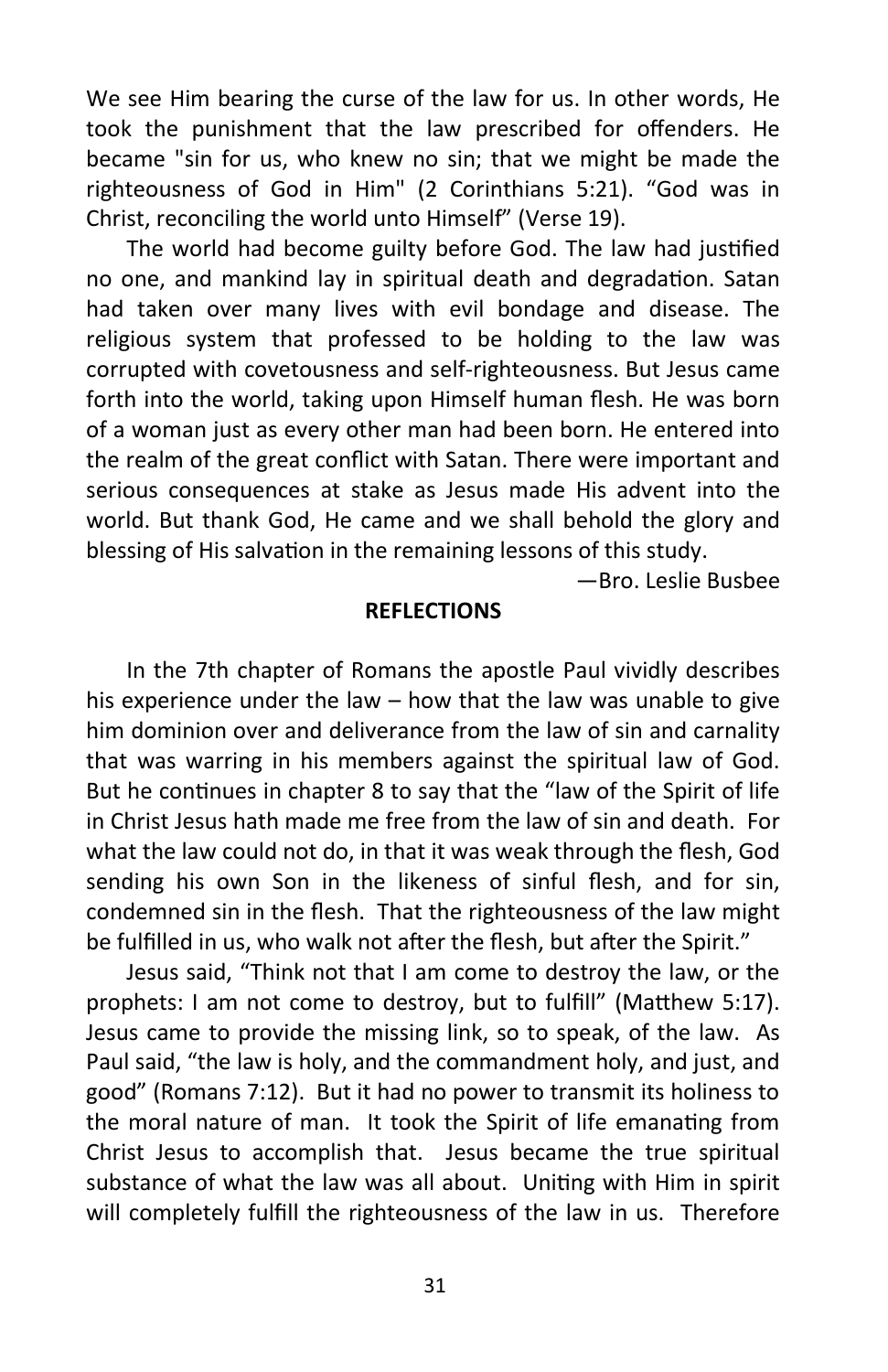our focus should no longer be the law, but Christ, the fulfillment of the law. "… He that is joined unto the Lord is one spirit" (1 Corinthians 6:17). He says, "Come unto me all ye that labour and are heavy laden, and I will give you rest [Sabbath]. Take my yoke upon you, and learn of me; for I am meek and lowly in heart: and ye shall find rest unto your souls" (Matthew 11:28-29). It is the rest of faith (see Hebrews 4:1-11).

"Wherefore, my brethren, ye also are become dead to the law by the body of Christ; that ye should be married to another, even to him who is raised from the dead, that we should bring forth fruit unto God…that we should serve in newness of spirit, and not in the oldness of the letter" (Romans 7:4, 6b). "Let no man therefore judge you in meat, or in drink, or in respect of an holyday, or of the new moon, or of the sabbath days: Which are a shadow of things to come; but the body (substance) is of Christ" (Colossians 2:16–17).

—Bro. Harlan Sorrell

# **NOVEMBER 20, 2016**

#### **THE NEW COVENANT WRITTEN IN THE HEART**

Hebrews 8:1 Now of the things which we have spoken this is the sum: We have such an high priest, who is set on the right hand of the throne of the Majesty in the heavens;

2 A minister of the sanctuary, and of the true tabernacle, which the Lord pitched, and not man.

6 But now hath he obtained a more excellent ministry, by how much also he is the mediator of a better covenant, which was established upon better promises.

7 For if that first covenant had been faultless, then should no place have been sought for the second.

8 For finding fault with them, he saith, Behold, the days come, saith the Lord, when I will make a new covenant with the house of Israel and with the house of Judah:

9 Not according to the covenant that I made with their fathers in the day when I took them by the hand to lead them out of the land of Egypt; because they continued not in my covenant, and I regarded them not, saith the Lord.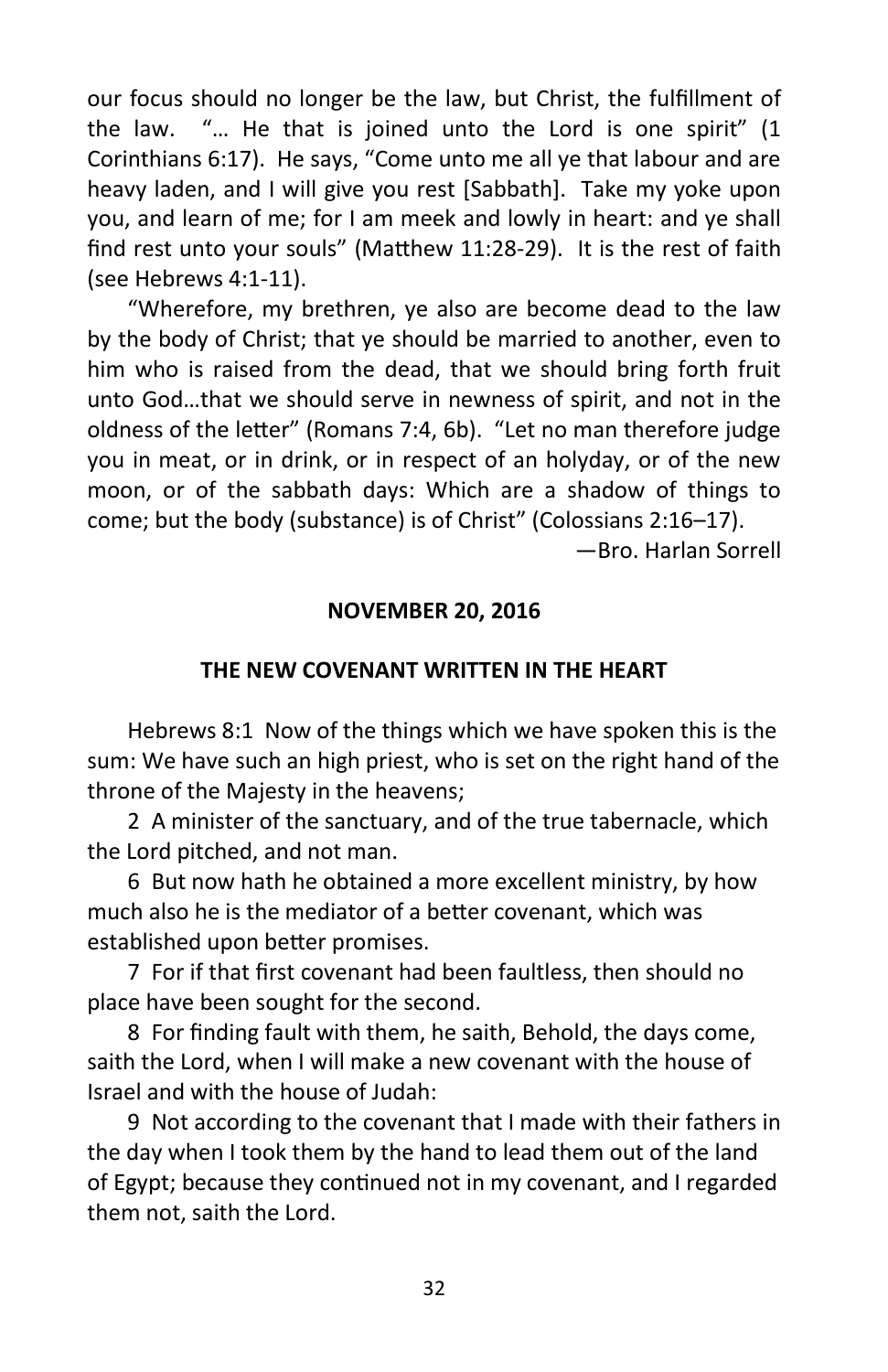10 For this is the covenant that I will make with the house of Israel after those days, saith the Lord; I will put my laws into their mind, and write them in their hearts: and I will be to them a God, and they shall be to me a people:

11 And they shall not teach every man his neighbor, and every man his brother, saying, Know the Lord: for he shall know me, from the least to the greatest.

12 For I will be merciful to their unrighteousness, and their sins and their iniquities will I remember no more.

13 In that he saith, A new covenant, he hath made the first old. Now that which decayeth and waxeth old is ready to vanish away.

2 Corinthians 3:3 Forasmuch as ye are manifestly declared to be the epistle of Christ ministered by us, written not with ink, but with the Spirit of the living God; not in tables of stone, but in fleshly tables of the heart.

6 Who also hath made us able ministers of the new testament; not of the letter, but of the spirit: for the letter killeth, but the spirit giveth life.

7 But if the ministration of death, written and engraven in stones, was glorious, so that the children of Israel could not steadfastly behold the face of Moses for the glory of his countenance; which glory was to be done away:

8 How shall not the ministration of the spirit be rather glorious?

**MEMORY VERSE:** This is the covenant that I will make with them after those days, saith the Lord, I will put my laws into their hearts, and in their minds will I write them. –Hebrews 10:16

**CENTRAL THOUGHT:** The laws of God are no longer a written set of rules that we must obey, but in Christ Jesus the Holy Spirit writes the laws of God upon the tables of our heart, with His power and love blending and harmonizing the holiness of the Lord with the humble, yielded soul.

#### **LESSON BACKGROUND**

The epistle to the Hebrews seems to be a special message to the Jews revealing the change from the Old Testament to the New, from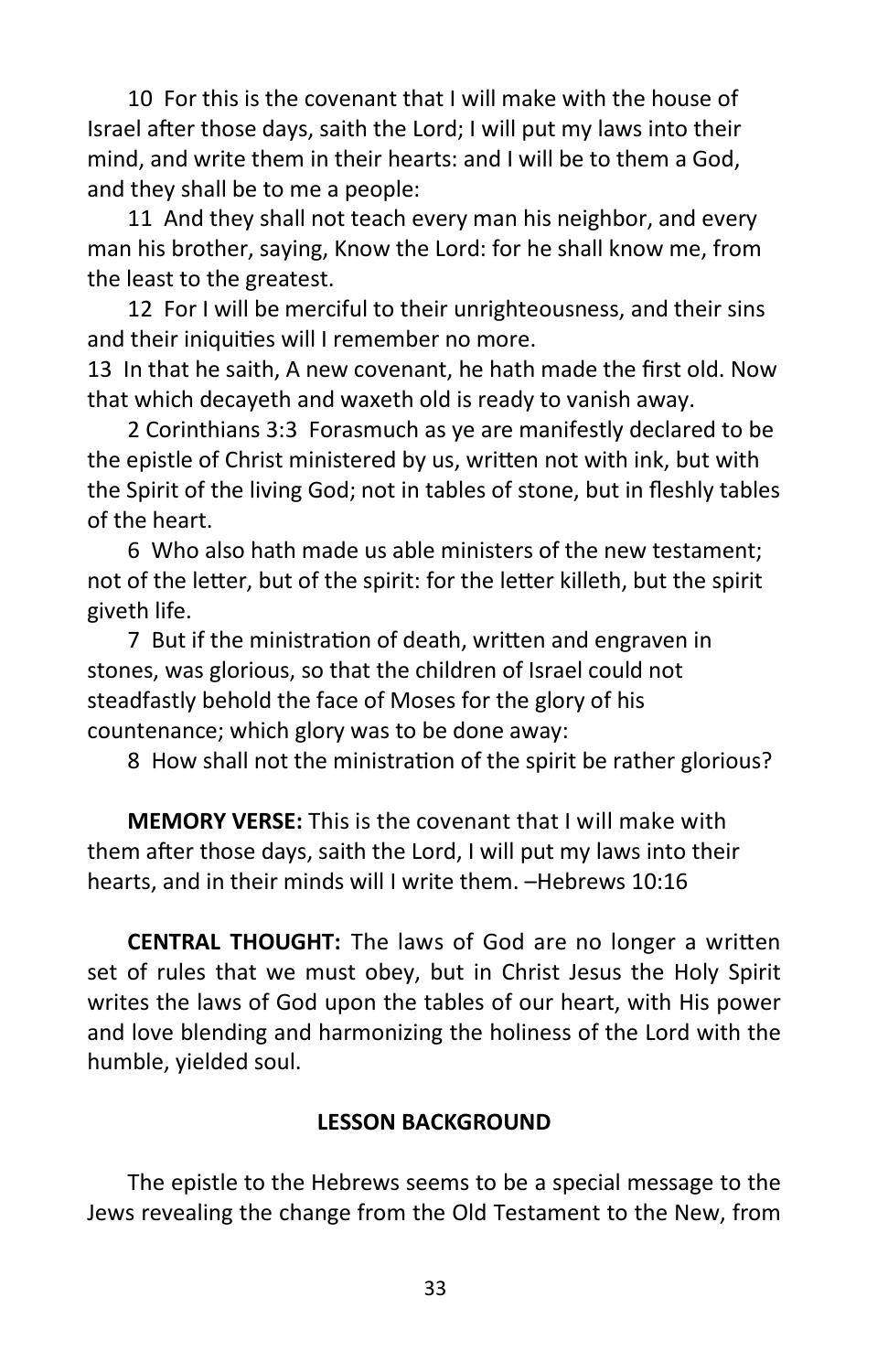the old law system to that which is through the grace of God. Paul is most generally regarded as the author, although some have speculated that the author could have been Apollos. But regardless of who wrote this wonderful book, it was surely inspired and anointed of God.

While Moses was upon the holy mount receiving the commandments and pattern for the worship of God, he received two tables of stone whereon was written, by the finger of God, the ten commandments. Upon returning to the camp of Israel, he was dismayed and sad to see the people worshiping the golden calf. In his wrath, Moses cast the two tables of stone to the ground, breaking them to pieces. Later God called Moses up again unto the mount, and Moses hewed out two tables of stone and the commandments were written again on these stones. When Moses returned from the second stay in the mount, his face shone so brightly with the glory of God that the people could not look upon him.

In the lesson for today, the law was termed a covenant. But now we see a new covenant being made, in Christ Jesus, with all who are saved in Him. This time, instead of on tables of stone, the laws of God are inscribed upon the tables of the heart of man. This means that God's law of holiness and righteousness is impressed vividly upon the affections and desires. This is the work of the Holy Spirit in the new covenant. This is where the law of God should be. Merely to have the law written out to be obeyed is not enough. The soul of man must be cleansed from sin and the truth written indeli-bly upon the heart and mind. This is accomplished in the New Testament plan of salvation wherein the soul is saved and sanctified by the Spirit of God.

—Bro. Leslie Busbee

# **QUESTIONS:**

- 1. Why did the law written on stones fail?
- 2. In Christ, where are the laws of God written now?
- 3. What is the difference between the two?
- 4. Who writes the law upon the heart?
- 5. What is the result in the life of one who has the laws of God written upon his heart?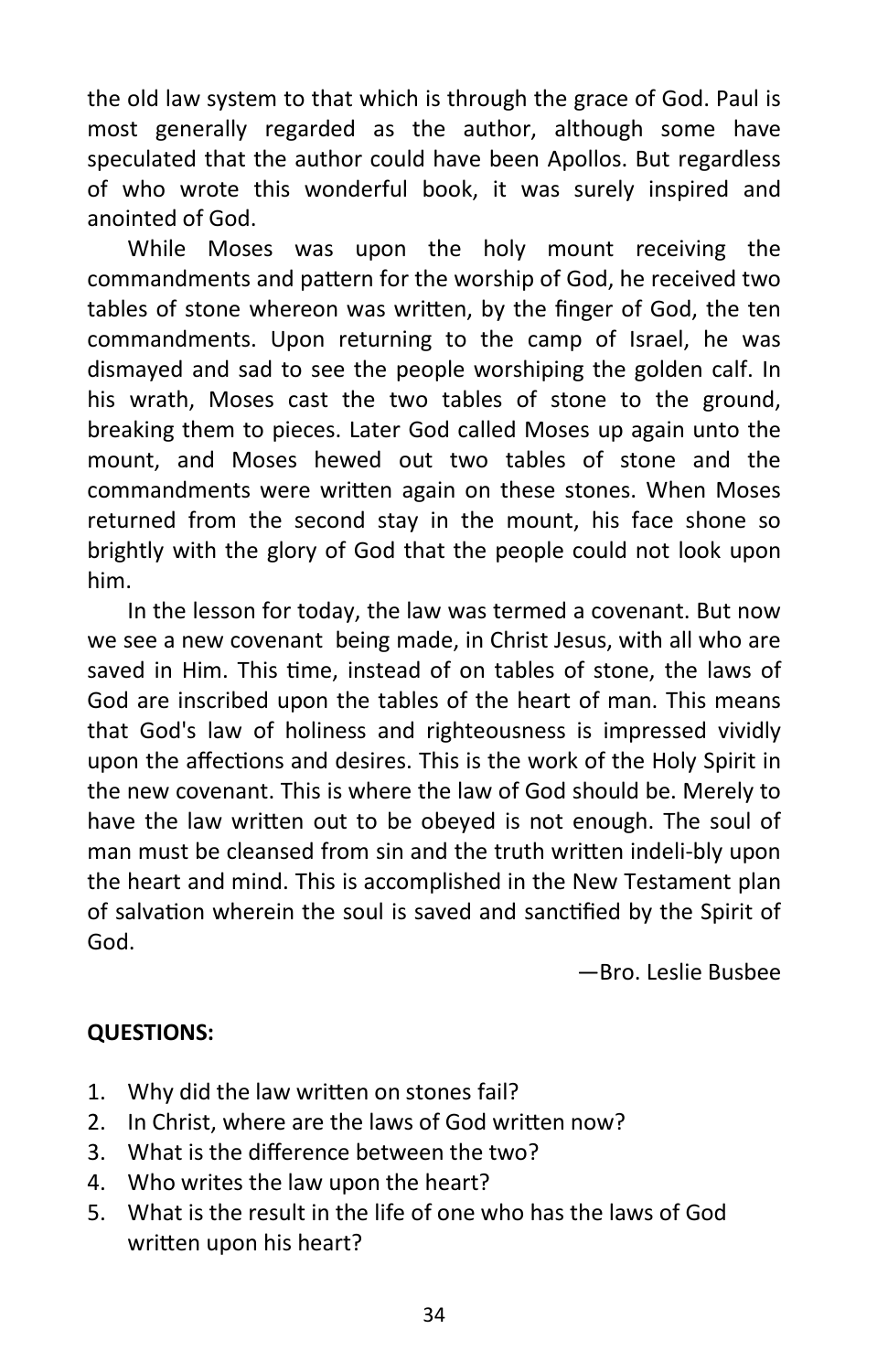#### **COMMENTS AND APPLICATION**

Oh, the wonderful truth of our lesson today! We are living in the time of abounding grace; there is no excuse for disobedience and sin today. God has not only commanded, but He has provided the wonderful free gift of righteousness, justifying us without the deeds of the law, and has sent the Holy Spirit, making Him available to all.

The Holy Spirit coming into the soul to take up His sacred abode brings power and inspiration to do and to be. The Holy Spirit burns in holy love a standard of purity and holiness that is well-pleasing in God's sight—right in the soul of man. Sin is purged out and the love of God reigns supreme. There is no desire to do wrong. What temptations come by way of the flesh are subdued and overcome. Thus we are victorious over sin and death. ''The sting of death is sin; and the strength of sin is the law. But thanks be to God, which giveth us the victory through our Lord Jesus Christ" (1 Corinthians 15:56- 57). We overcome all things through the grace of the Lord Jesus Christ who has conquered sin and the power of death. We are thus delivered from our enemies and the power of Satan so that we can live soberly and righteously and godly in this present world.

See how firm and sure this is. See how uncertain and shaky the old system was. See how souls did fail under that way of the law! It was impossible to live up to the law, but in Christ Jesus the power of the Holy Spirit is made available to us. Oh, how we need to consecrate our lives and yield our all to Him! He wants to sanctify the soul and make us His sacred dwelling. He wants to write upon every heart the laws and commandments of the Lord. Hereby the commandments of God are not grievous: the love of Christ constrains us.

Look at the new covenant and compare it with the old. Behold, today this principle still is true. Trying to live for God in our own strength is to be under the law. It will generate bondage and selfrighteousness and pride; but, to fully realize our helplessness and plead for the mercy and grace of God will qualify us for receiving the grace of God and the gift of righteousness. Thus, the laws of God are written and imprinted upon the mind and heart. We can live for God victoriously.

—Bro. Leslie Busbee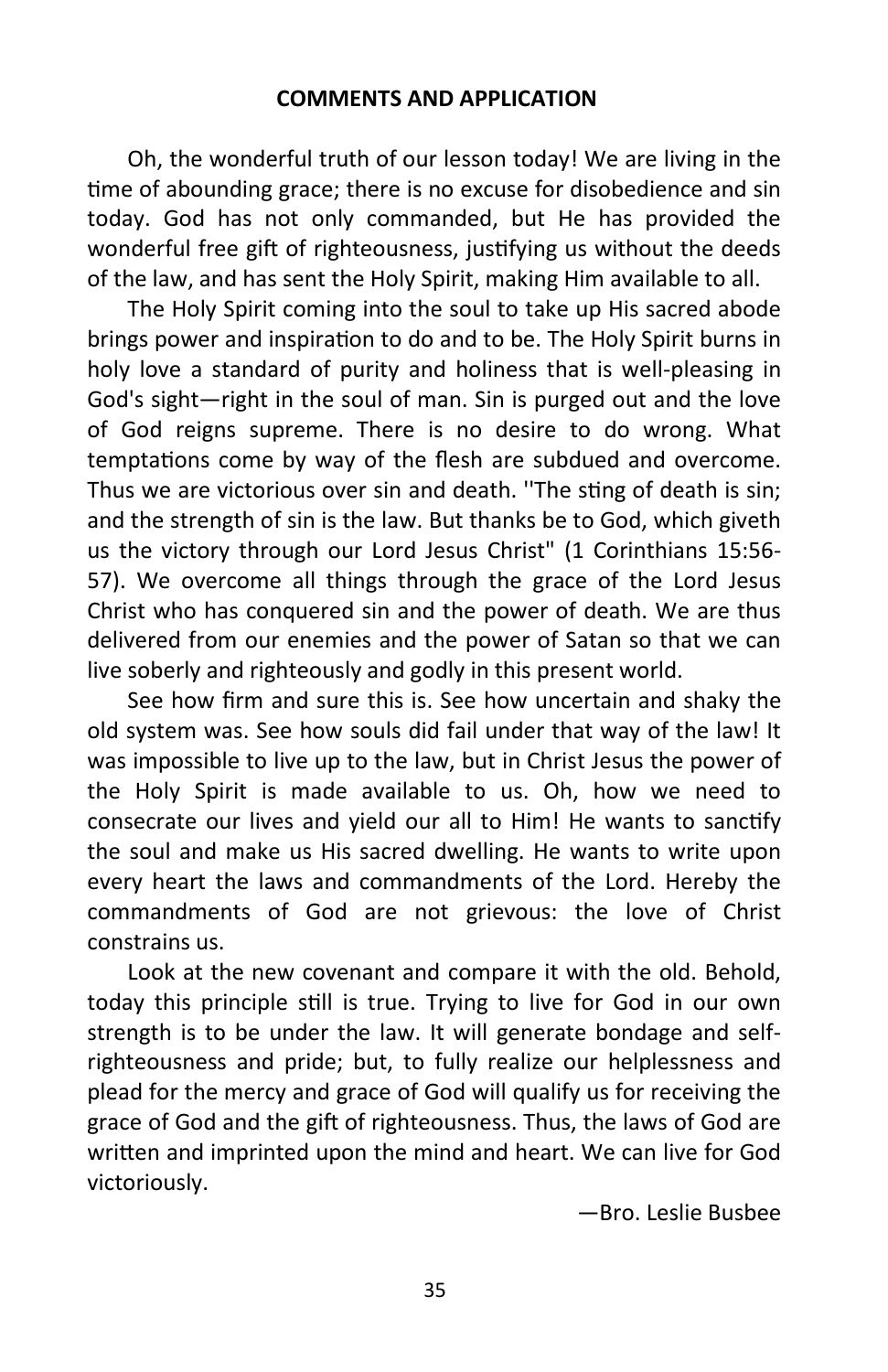#### **REFLECTIONS**

"Not by might, nor by power, but by my spirit, saith the Lord of hosts." These words were penned by Zechariah, from the Lord, to Zerubbabel. This message is so important for us to remember today. Zechariah 4:7 says, "Who art thou, O great mountain? before Zerubbabel thou shalt become a plain..."

Are there some big things opposing us, keeping us from accomplishing the will of God in our lives? Perhaps it is a big mountain of fear; fear of people or fear of the unknown. Perhaps it something in our personality that we have struggled with over and over, and it has hindered us on more than one occasion. Zerubbabel had a mountain in front of him, but God was going to give victory and turn it into a plain. Mountains can be intimidating and seemingly insurmountable.

Jesus' disciples on an occasion were unsuccessful in casting out a devil. They asked Jesus and He said, "Because of your unbelief: for verily I say unto you, If ye have faith as a grain of mustard seed, ye shall say unto this mountain, Remove hence to yonder place; and it shall remove; and nothing shall be impossible unto you" (Matthew 17:20). The Lord wants us to overcome all hindrances that would hinder us from the will of God, whether they be in us or out in front of us. "For the weapons of our warfare are not carnal, but mighty through God to the pulling down of strong holds; Casting down imaginations, and every high thing that exalteth itself against the knowledge of God, and bringing into captivity every thought to the obedience of Christ" (2 Corinthians 10:4-5). Caleb, at 85 years of age, said, "Give me this mountain" (Joshua 14:12).

"Not by might, nor by power, but by my spirit." Let us take our eyes off of our insufficiencies and trust and believe in the enabling power of the Holy Spirit.

—Bro. Bob Wilson

#### **NOVEMBER 27, 2016**

# **THE RIGHTEOUSNESS OF FAITH VERSUS THE RIGHTEOUSNESS OF THE LAW**

Romans 10:1 Brethren, my heart's desire and prayer to God for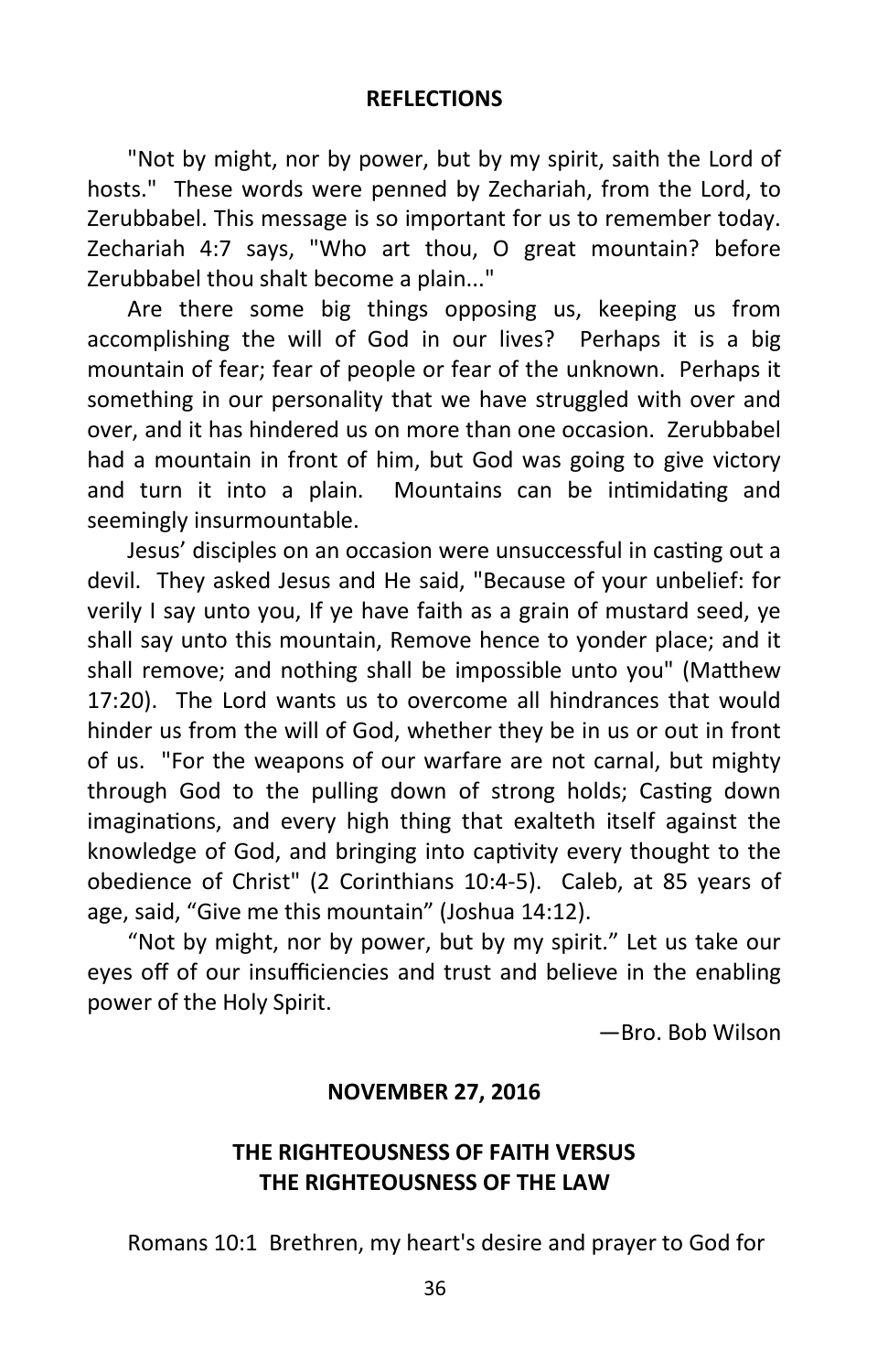Israel is, that they might be saved.

2 For I bear them record that they have a zeal of God, but not according to knowledge.

3 For they being ignorant of God's righteousness, and going about to establish their own righteousness, have not submitted themselves unto the righteousness of God.

4 For Christ is the end of the law for righteousness to every one that believeth.

5 For Moses describeth the righteousness which is of the law, That the man which doeth those things shall live by them.

6 But the righteousness which is of faith speaketh on this wise, Say not in thine heart, Who shall ascend into heaven? (that is, to bring Christ down from above:)

7 Or, Who shall descend into the deep? (that is, to bring up Christ again from the dead.)

8 But what saith it? The word is nigh thee, even in thy mouth, and in thy heart: that is, the word of faith, which we preach;

9 That if thou shalt confess with thy mouth the Lord Jesus, and shalt believe in thine heart that God hath raised him from the dead, thou shalt be saved.

10 For with the heart man believeth unto righteousness; and with the mouth confession is made unto salvation.

11 For the scripture saith, Whosoever believeth on him shall not be ashamed.

12 For there is no difference between the Jew and the Greek: for the same Lord over all is rich unto all that call upon him.

13 For whosoever shall call upon the name of the Lord shall be saved.

**MEMORY VERSE:** For Christ is the end of the law for righteousness to every one that believeth. –Romans 10:4

**CENTRAL THOUGHT:** The only true way to be righteous in the sight of God is to confess with your mouth the Lord Jesus and believe in your heart that God has raised Him from the dead. This faith and its confession makes us to be His workmanship and new creation unto good works that are pleasing to God.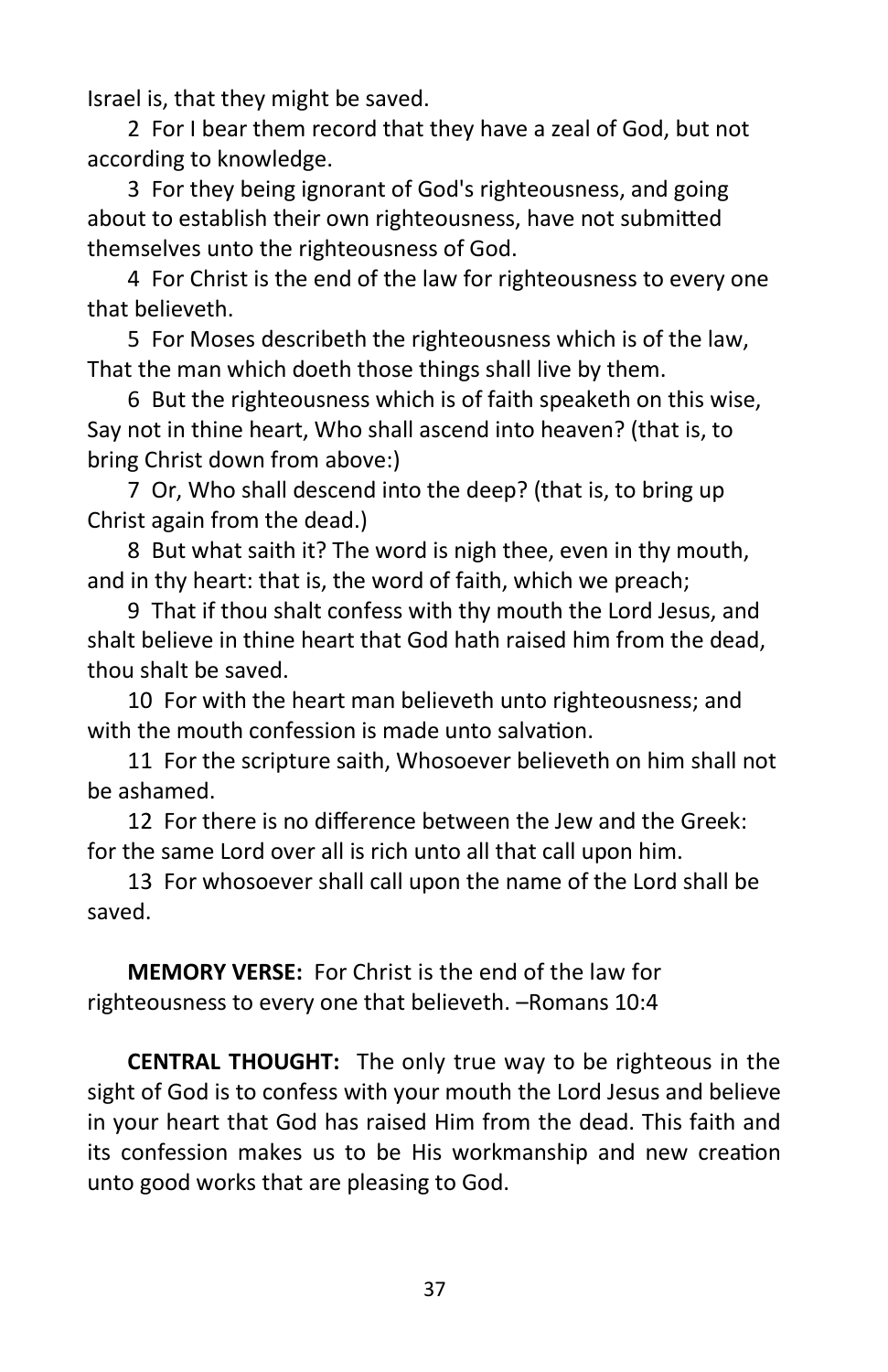We have for our lesson today a most sublime and clear teaching from the Bible. It brings the two kinds of righteousness into comparison and declares that Christ brings an end to the law for righteousness.

We may as well acknowledge the truth: there is no way that a man can be made righteous just by endeavoring to keep God's commands. If man could keep God's commands, he might be made righteous that way, but man, without the grace and love of the Lord Jesus, is incapable of living up to the holiness of God. Thus the covenant of faith that God established with Abraham emerges as the triumphant link of God with man. As we have seen, the inserting of the law proved that faith was the only means by which a man could be justified. Truthfully and honestly, the law made nothing perfect neither did it justify anyone. To be righteous by the law, one had to do what it said; but, no one could really do what the law said. It paved the way for grace and mercy to come when it brought man to a sense of his own guilt.

As we have already learned, the law was good and just, but the sin that was in mankind rendered the law incapable of bringing righteousness. But when Jesus came and paid the perfect price for man's redemption, clearing the offences out of the way, the Father's loving favor of strength and inspiration was brought down. And Paul's great desire was to see his fellow Israelites come to this realization. He wanted them to be saved. He bore witness of their zeal for God, but he was forced to confess that it was not according to knowledge. They were going about to establish their own righteousness.

Beware of this! The danger of such a state is not past. May we gain an understanding of what God's righteousness really is and escape the snare of self-righteousness.

—Bro. Leslie Busbee

# **QUESTIONS:**

- 1. What was Paul's concern for Israel?
- 2. What kind of righteousness were they going about to establish?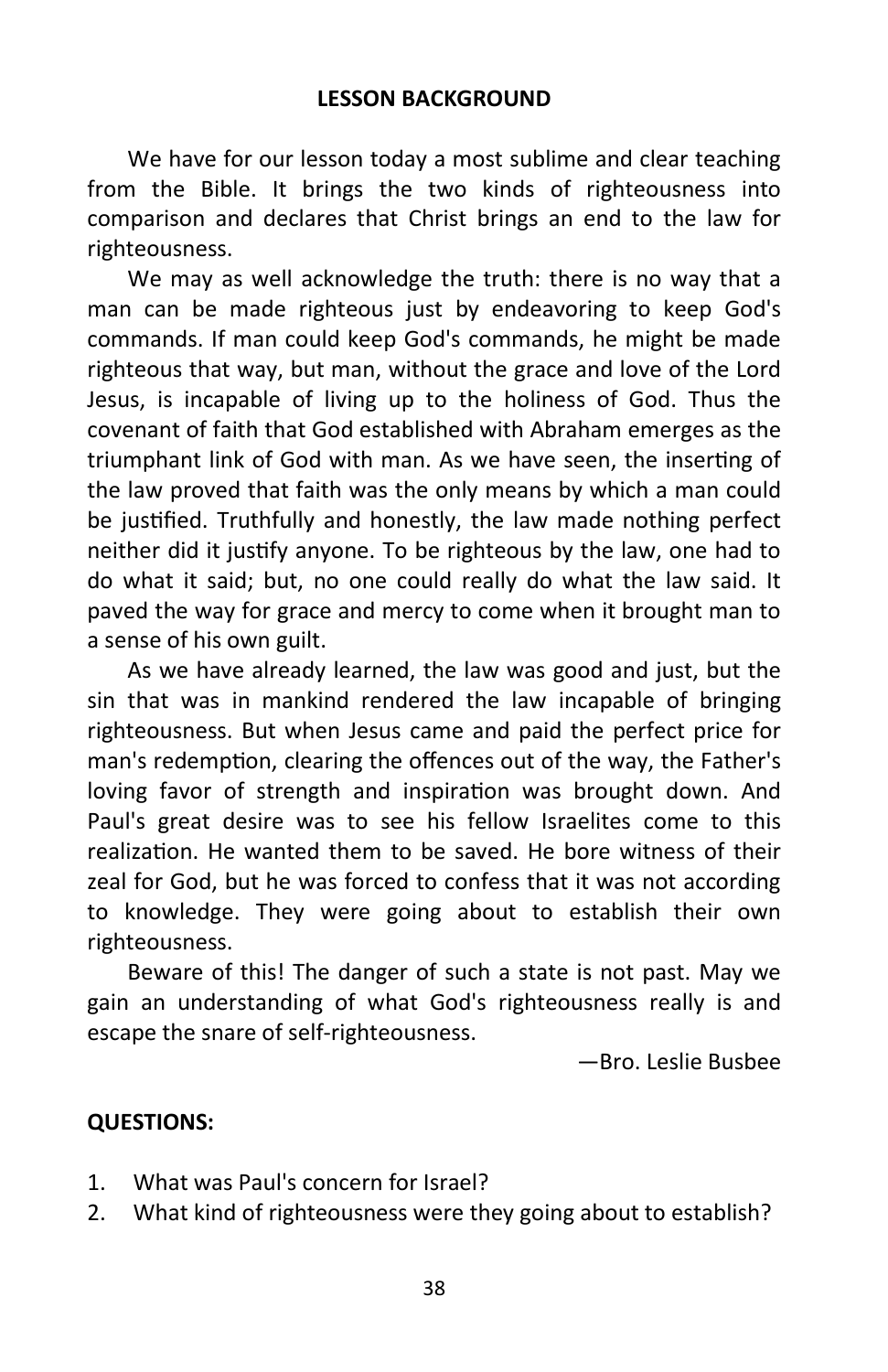- 3. Were they aware of what they were doing?
- 4. Is it possible for us to do this today?
- 5. How can we be sure that we are not seeking our own righteousness?

#### **COMMENTS AND APPLICATION**

The righteousness of the law was summed up this way: The man that does those things shall live by them. Paul declares that this is foreign to the true righteousness. The law is not of faith (Galatians 3:12). To seek to get righteousness through the law is vain endeavor. The law was given to make man conscious of his sin. A sincere Israelite faithfully offered sacrifices for his sins with respect for the promised Savior that was to come. He felt the load and guilt that his sins heaped upon him. The law made sin to be more exceeding sinful.

In other words, the righteousness of the law was not a reality. It sounded good on paper, but it could not be brought into actuality. Instead of bringing righteousness, it brought more awareness of sin. Instead of bringing life, it produced death; however, it was serving the wonderful purpose of preparing men to receive the wonderful gift of righteousness through the Lord Jesus Christ. It was as Paul said in Galatians 3:24, 25, a "schoolmaster to bring us to Christ." The Greek word from which schoolmaster is translated is paidagogos or "paidagogue" which means a child leader, that is, a servant whose office it was to take the children to school. In our society, a school bus picks up a child at his home and transports him to school. Paul likens the law to this. When the school bus arrives at the school, the child gets off and has no further need for the school bus while he is at the school. The law was a means of preparing us for Christ. But when we receive Christ, we need the law no longer, for He is our law and we follow Him as our Shepherd.

Note what the righteousness of faith says. It stills human endeavor and points the soul to rest and faith in Christ. "Say not, who shall ascend into heaven to bring Christ down? Say not, who shall descend into the deep to bring him up from the dead?" This is quieting the storm of our own frailty. It is the recognition of the supremacy of God's accomplishments over our own. It takes away all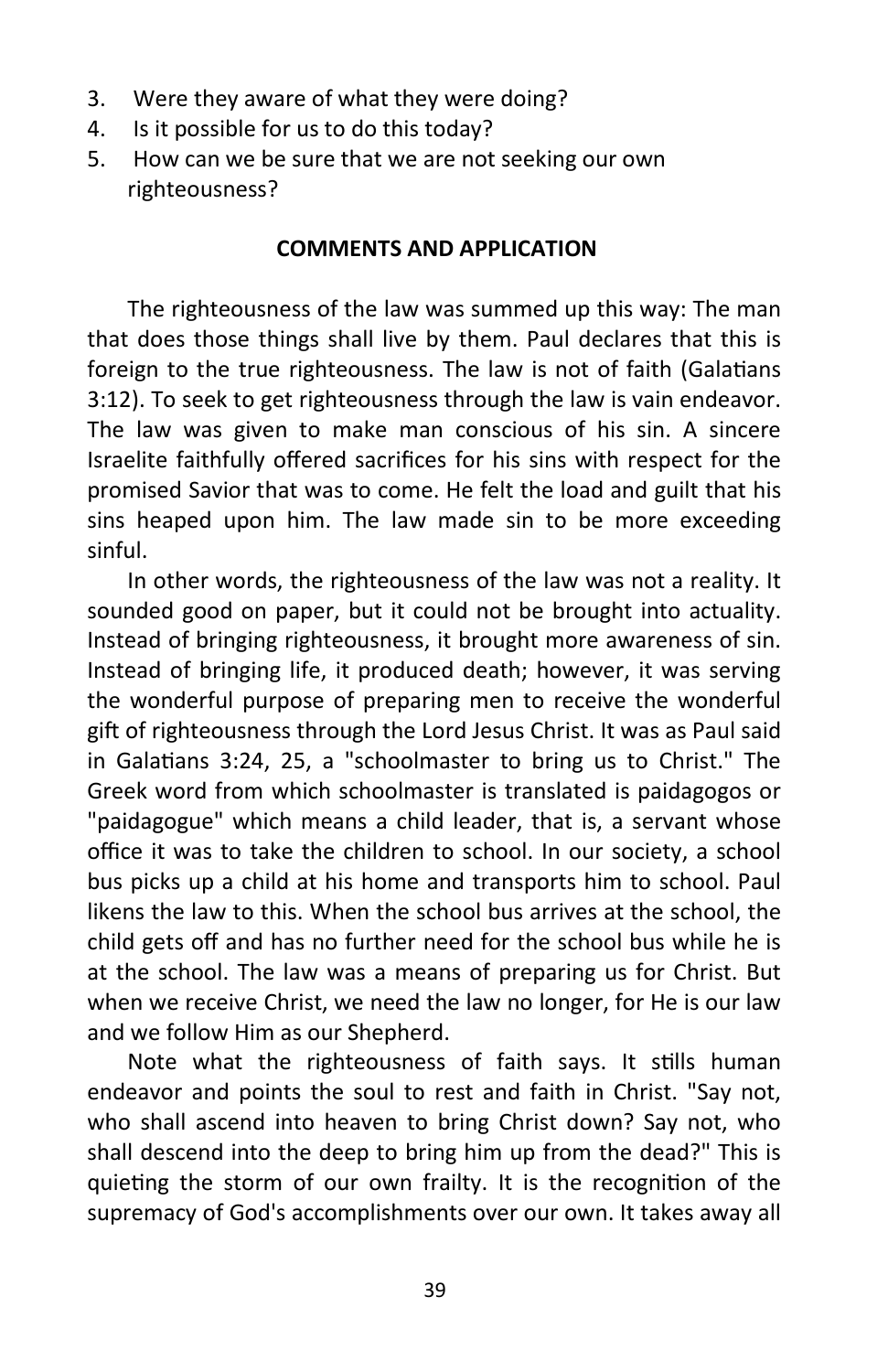boasting and replaces it with thanksgiving, honor, and worship.

The righteousness of faith is taking hold of the promises and laying claim to their eternal value. It is the accepting of the plan of salvation as the gift of God.

— Bro. Leslie Busbee

#### **REFLECTIONS**

Jesus said, "Think not that I am come to destroy the law, or the prophets: I am not come to destroy, but to fulfill." The scribes and Pharisees could only see that Christ healed on the Sabbath day, dined with publicans and sinners and even ate with unwashed hands! When the scribes and the Pharisees brought the adulterous woman to Jesus, they were only interested in justice being served as she was indeed guilty. But Jesus handled the situation with the law of righteousness, mercy and grace. After their accusations, Jesus ignored them and started writing on the ground. Was he writing down the sins of the accusers? Was he writing the commandments? Or was he writing words of love and hope? By stalling for time, He gave opportunity for justice to be served when he told them that "he that is without sin among you, let him first cast a stone at her." Incidentally, Jesus could have cast the first stone because he was without sin! After the accusers started weighing out their own sinful deeds, they slipped away quietly. I am certain they were hoping that no one was paying attention, especially the adulterous woman. When Jesus turned back to the woman, she heard for the first time in her life wonderful words of life: "Neither do I condemn thee, go and sin no more." Not only were these words of forgiveness but also of a new life. He did not pet her sins or leave her in a sinful condition.

 The spirit of self-righteousness is still present in this world today. It is always easier to criticize and abuse others rather than be held accountable for our own deeds. Jesus Christ came to this earth to bring hope and grace for each and every soul. His salvation is a saving grace and a keeping grace. "How wonderful that he would take this poor abode of sin, and wash me in his precious blood and now abide within."

Oh, what a Savior!

–Sis. LaDawna Adams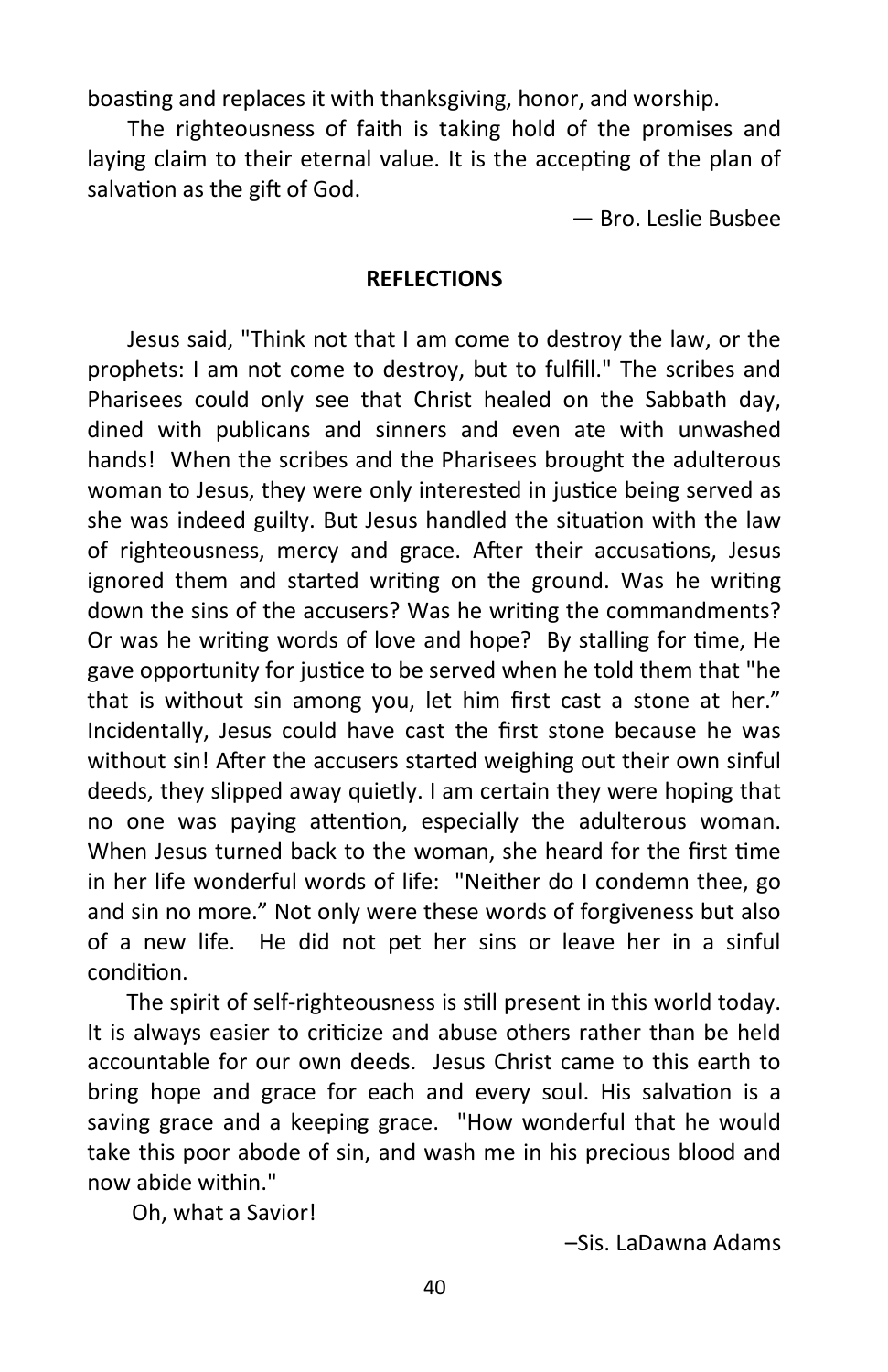# **DECEMBER 4, 2016**

# **THE LAW FULFILLED IN CHRIST**

Matthew 5:17 Think not that I am come to destroy the law, or the prophets: I am not come to destroy, but to fulfil.

18 For verily I say unto you, Till heaven and earth pass, one jot or one tittle shall in no wise pass from the law, till all be fulfilled.

22:37 Jesus said unto him, Thou shalt love the Lord thy God with all thy heart, and with all thy soul, and with all thy mind.

38 This is the first and great commandment.

39 And the second is like unto it, Thou shalt love thy neighbor as thyself.

40 On these two commandments hang all the law and the prophets.

Romans 13:8 Owe no man any thing, but to love one another: for he that loveth another hath fulfilled the law.

9 For this, Thou shalt not commit adultery, Thou shalt not kill, Thou shalt not steal, Thou shalt not bear false witness, Thou shalt not covet; and if there be any other commandment, it is briefly comprehended in this saying, namely, Thou shalt love thy neighbor as thyself.

10 Love worketh no ill to his neighbor: therefore love is the fulfilling of the law.

8:3 For what the law could not do, in that it was weak through the flesh, God sending his own Son in the likeness of sinful flesh, and for sin, condemned sin in the flesh:

4 That the righteousness of the law might be fulfilled in us, who walk not after the flesh, but after the Spirit.

3:29 Is he the God of the Jews only? is he not also of the Gentiles? Yes, of the Gentiles also:

30 Seeing it is one God, which shall justify the circumcision by faith, and uncircumcision through faith.

31 Do we then make void the law through faith? God forbid: yea, we establish the law.

**MEMORY VERSE:** Love worketh no ill to his neighbor: therefore love is the fulfilling of the law. —Romans 13:10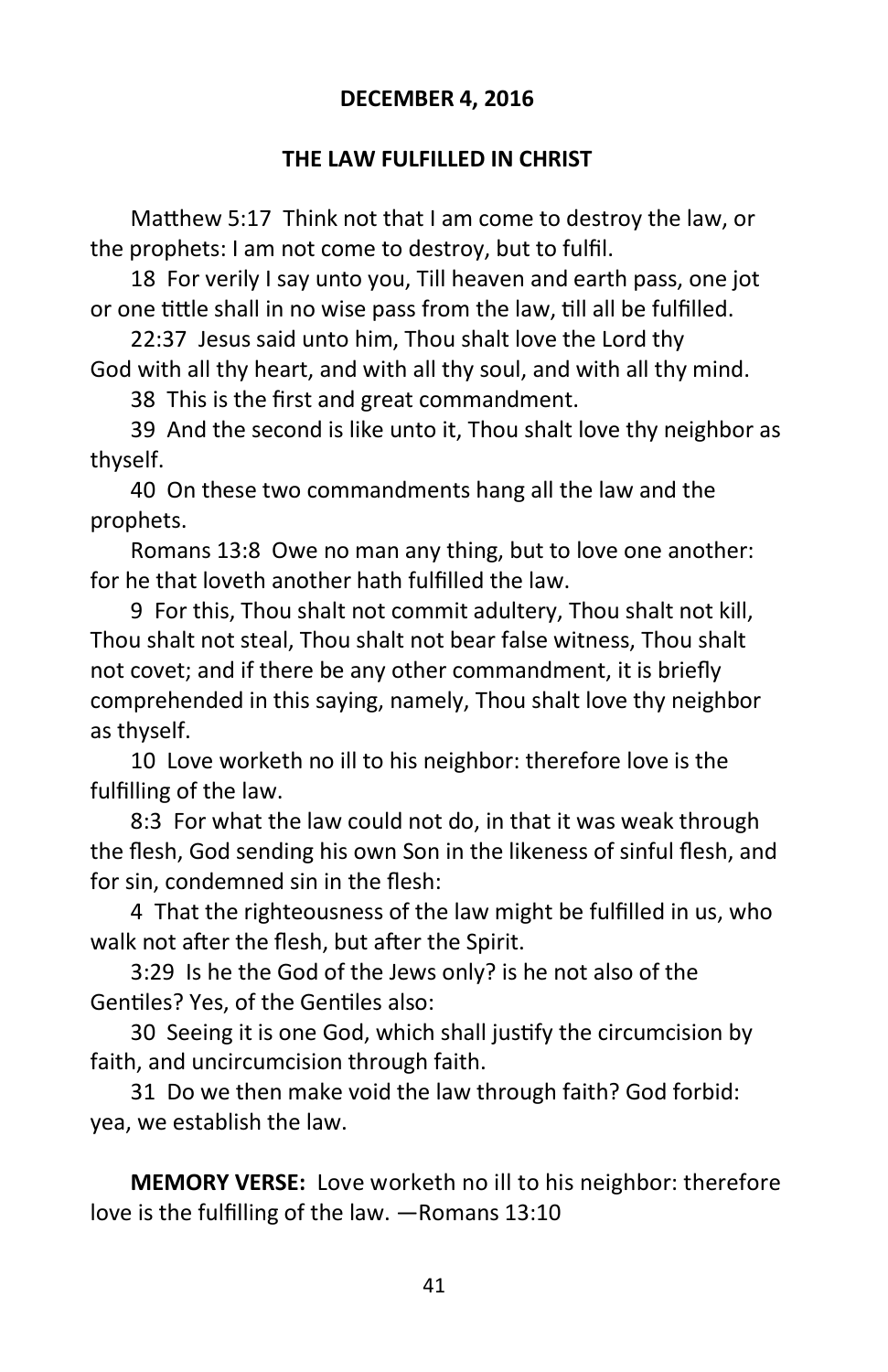**CENTRAL THOUGHT:** In Christ Jesus, only and through His grace, can the laws of God be truly fulfilled and obeyed.

#### **WORD DEFINITIONS**

Matthew 5:18 "Jot or tittle": In the Greek text it says one iota (letter "i") or fine point. "Fulfilled": to make complete, finish, or satisfy; What the grace of God accomplishes in the soul of man fills up and satisfies what the law was really requiring.

#### **LESSON BACKGROUND**

We have already learned that the laws of God as they were given on Mount Sinai were not sufficient to justify or bring righteousness to men. The law had its purpose and value, but it was not the answer to man's need. Our lesson today deals with the truth of the law being fulfilled through Christ and the grace that is found in Him for the soul of man.

The Scriptures are very plain. To follow Christ, to be a partaker of His power, grace, and resurrected life, and to obey His blessed commandments frees us from the obligations of keeping the law as it was in Moses' time. This covers many phases of thought. The law was a shadow, and a shadow is not the object. The real object was Christ; a shadow of His grace and salvation was cast in the law. Paul counseled in Colossians 2:16-17, "Let no man therefore judge you in meat, or in drink, or in respect of an holyday, or of the new moon, or of the sabbath days: which are a shadow of things to come; but the body [the object of the shadow, or the substance] is of Christ." Jesus spoke of all the law and prophets hanging on love—love supreme for God and love for man. No love was begotten in the heart by the righteousness of the law, but in Christ, the love and appreciation we have for Him and what He did for us constrains us to willingly obey His blessed voice.

Knowing Christ in the Spirit lifts us to a plane higher than the flesh. We walk not after the flesh but after the spirit; thus the righteousness of the law is fulfilled in us; thus the law is established. The holy experience of being justified and born again in Christ prepares us for the laws of God to be established in our hearts. The

42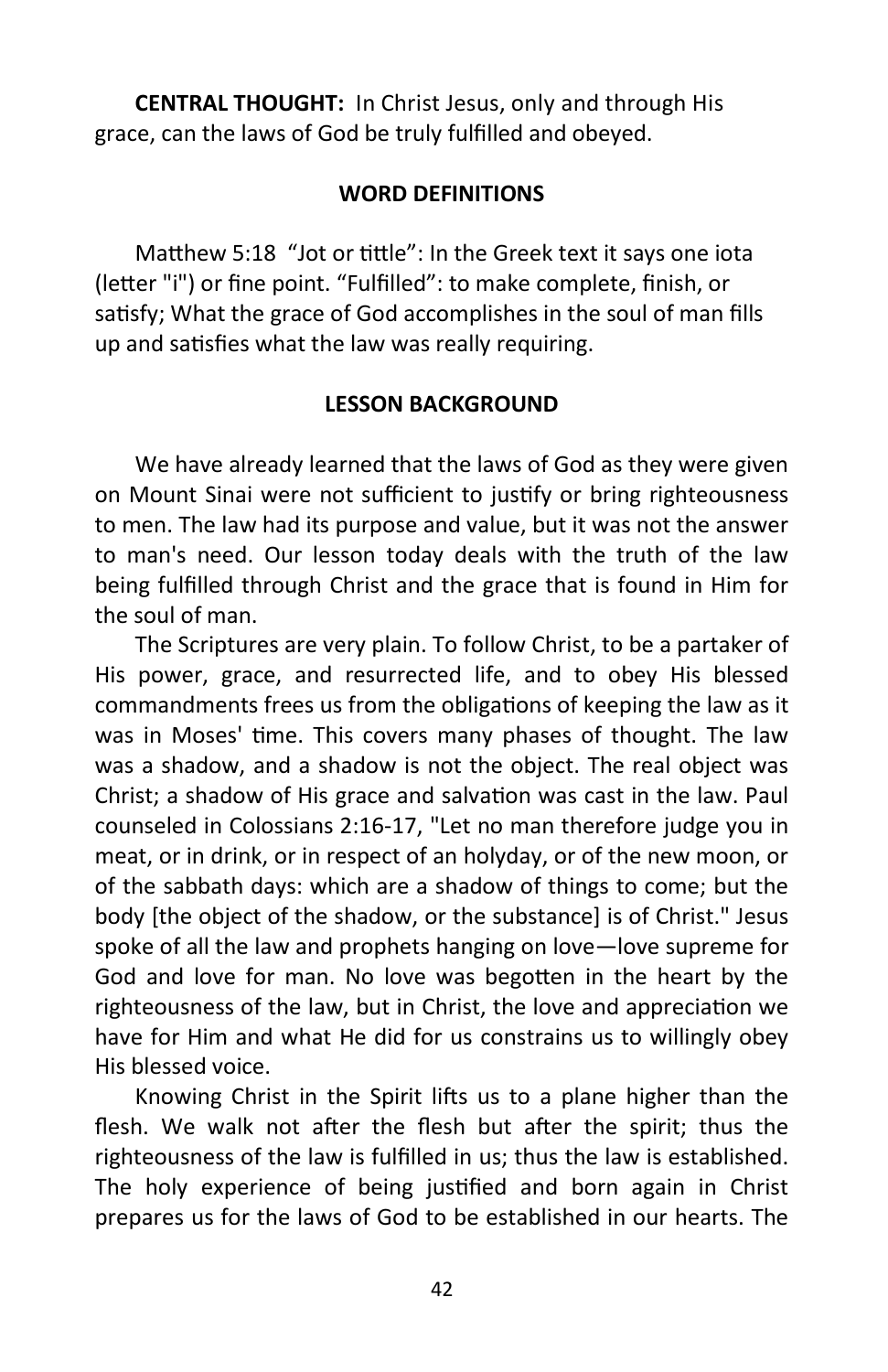law is fulfilled in our lives because of His grace and love and not of our own human effort.

—Bro. Leslie Busbee

# **QUESTIONS:**

- 1. What did Jesus come to do with the law?
- 2. On what two commandments do the law and the prophets hang?
- 3. What is the fulfilling of the law?
- 4. In whom is the righteousness of the law fulfilled?
- 5. How is the law established?

# **COMMENTS AND APPLICATION**

What a blessed truth for us to grasp and embrace today! Christ has fulfilled the law and by His grace we can walk in the way that will satisfy every demand that the law placed upon humanity. Mankind needed a Savior, not only to save him from the awfulness of his sins, but to generate and produce righteousness to be brought forth in His life.

The right ways of the Lord and the standard of His holiness are the fruits of the New Testament Christian. The pattern that Christ laid out for us to follow through the inspirations, anointing, and guidance of the Holy Spirit satisfies the great demands and spiritual essence of the law. We do not have to keep the law any more because the real essence and vital life of the law are carried out in the fruit of our lives as Christians. It is not that we ignore the law and its precepts or seek to discredit it in any way; rather we sense our inability to do so. God wanted His law fulfilled, but realized that man could not fulfill His law on his own. Man needed a helper and a Savior. Thus Jesus came into the world, setting forth the pattern of godliness and righteousness for us all to follow. His work was finished on Calvary, the law was satisfied, justice had been meted out on Calvary, and now by the grace of God we can live that spiritual, holy life with which God is well pleased. Instead of working and trying to win God's praise and favor, we become His workmanship, being created in Christ Jesus unto good works, in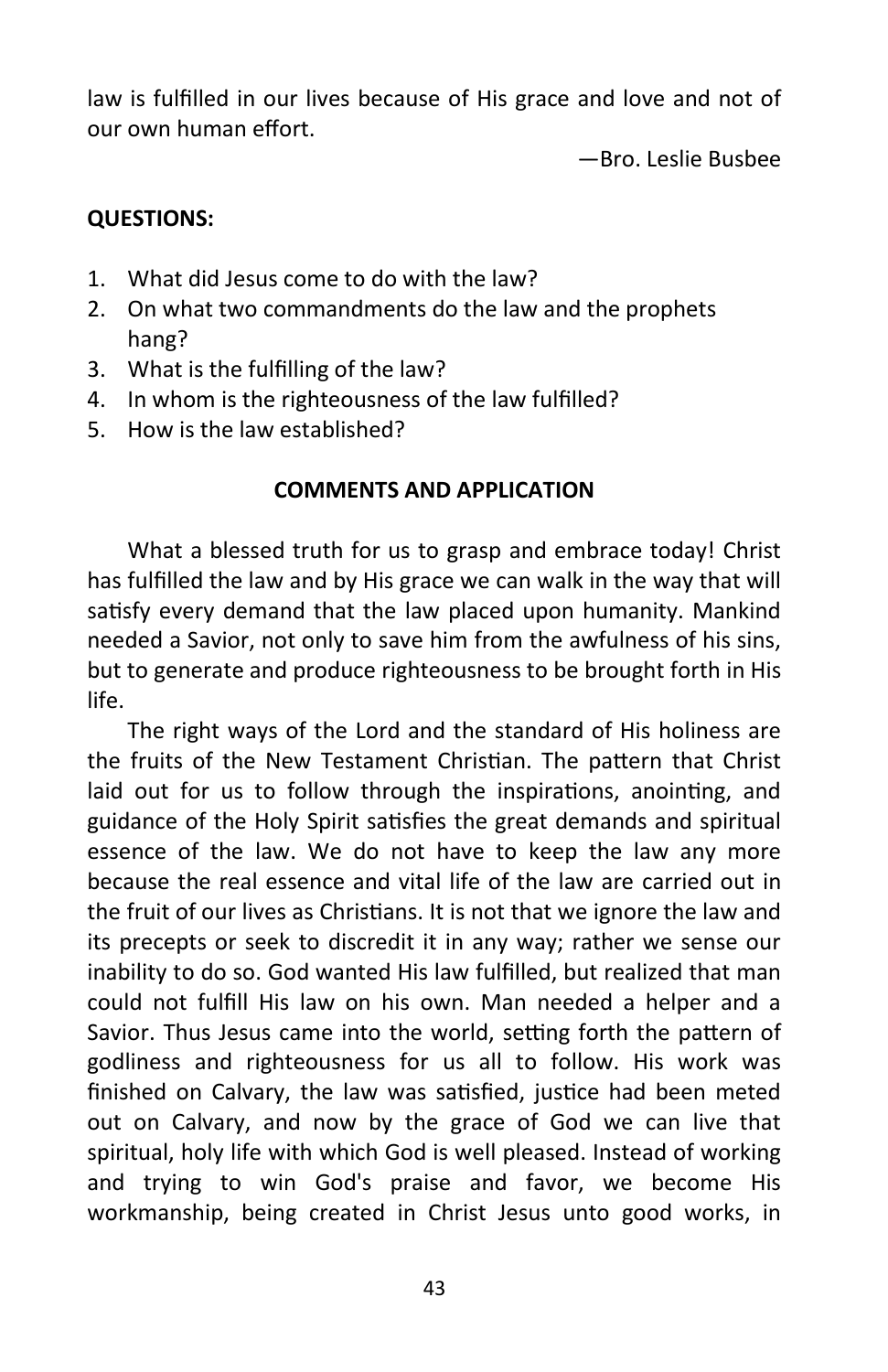which God has planned that we walk. The boasting is excluded, and we only acknowledge the grace of God for every Christian virtue seen in our lives.

We are won to love Christ supremely, and this love for Christ gives us love for our fellow man—a love that looks more on the welfare and benefit of others than our own. The law is established, satisfied, fulfilled, met with all requirements, and fully blessed of God in the soul of man. Praise the Lord for His marvelous grace and the New Testament given to us in Christ!

—Bro. Leslie Busbee

#### **REFLECTIONS**

The word *fulfill* or *fulfilled* has appeared at least six times in our lesson. It means to fill up, complete, be made full, perfect, supply, accomplish. Jesus Christ came to this earth just for that purpose: completing the plan of salvation was the mission he came to do. In Hebrews 10:7-9, Jesus says he came to do God's will. "Sacrifice and offering and burnt offerings and offering for sin thou wouldest not, neither hadst pleasure therein; which are offered by the law; Then said he, Lo, I come to do thy will, O God. He taketh away the first, that he may establish the second."

Just one sacrifice forever did this man offer for mankind's sins, then He sat down on the right hand of God. To "sit down" here means *to finish*. Christ did His Father's will; He completed His mission and now sits on the right hand of the Father interceding for us. His Father's will was completed. What was lacking in the Mosaic Law was now fulfilled in Christ coming to earth. We do not reject the law but rather gladly accept it as a schoolmaster that has brought us to Christ. There is now a complete and beautiful way made by God. The road is paved with the blood of Christ, the sacrificial lamb. It has a solid foundation built upon by the law and prophets. It is fully complete, there is nothing lacking. Thank God for this great salvation!

–Bro. James Bell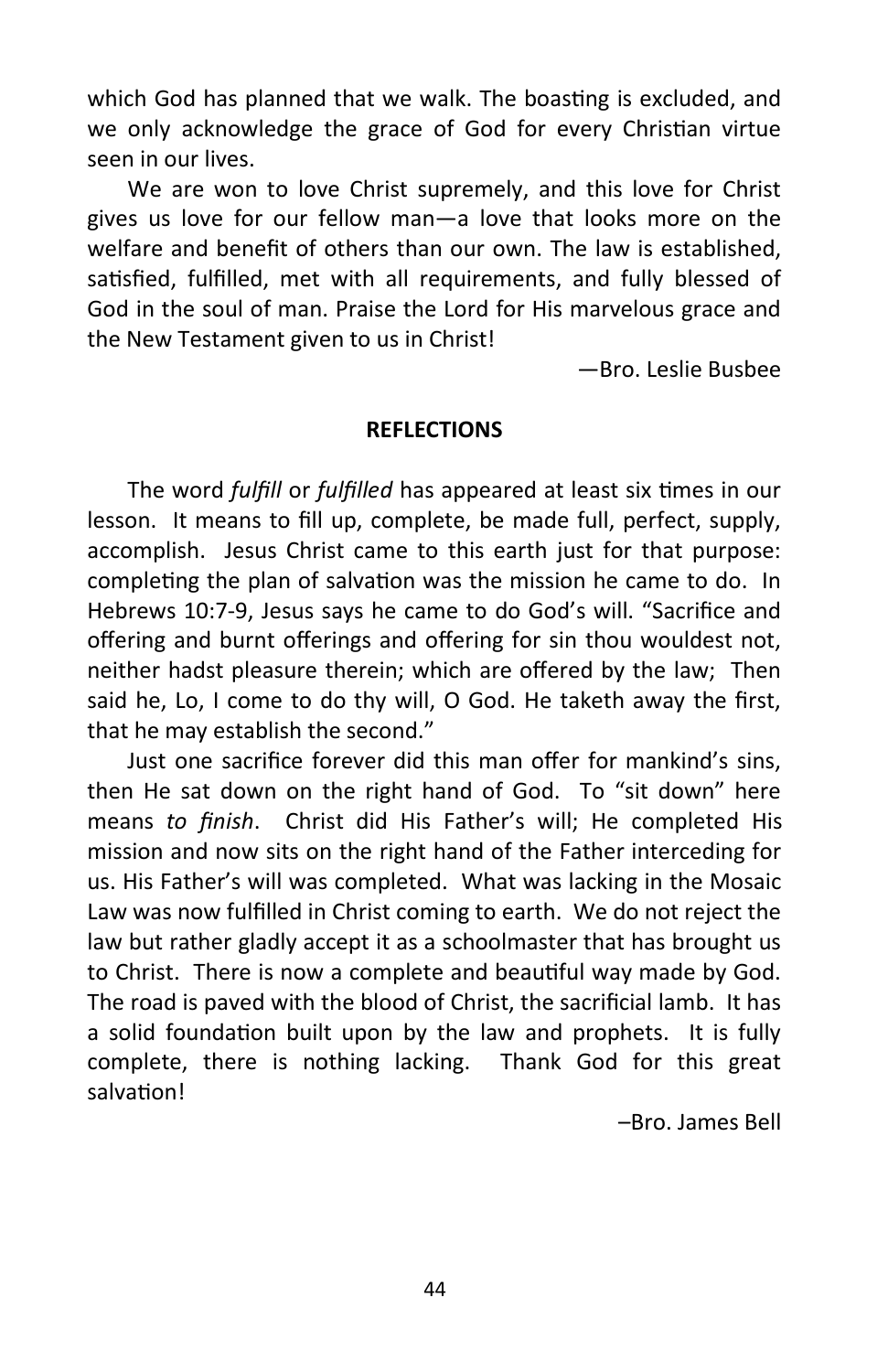# **DECEMBER 11, 2016**

#### **JUDGMENT AND MERCY**

Psalms 85:7 Shew us thy mercy, O Lord, and grant us thy salvation.

8 I will hear what God the Lord will speak: for he will speak peace unto his people, and to his saints: but let them not turn again to folly.

9 Surely his salvation is nigh them that fear him; that glory may dwell in our land.

10 Mercy and truth are met together; righteousness and peace have kissed each other.

John 8:3 And the scribes and Pharisees brought unto him a woman taken in adultery; and when they had set her in the midst,

4 They say unto him, Master, this woman was taken in adultery, in the very act.

5 Now Moses in the law commanded us, that such should be stoned: but what sayest thou?

7 So when they continued asking him, he lifted up himself, and said unto them, He that is without sin among you, let him first cast a stone at her.

8 And again he stooped down, and wrote on the ground.

9 And they which heard it, being convicted by their own conscience, went out one by one, beginning at the eldest, even unto the last: and Jesus was left alone, and the woman standing in the midst.

10 When Jesus had lifted up himself, and saw none but the woman, he said unto her, Woman, where are those thine accusers? hath no man condemned thee?

11 She said, No man, Lord. And Jesus said unto her, Neither do I condemn thee: go, and sin no more.

James 2:10 For whosoever shall keep the whole law, and yet offend in one point, he is guilty of all.

11 For he that said, Do not commit adultery, said also, Do not kill. Now if thou commit no adultery, yet if thou kill, thou art become a transgressor of the law.

12 So speak ye, and so do, as they that shall be judged by the law of liberty.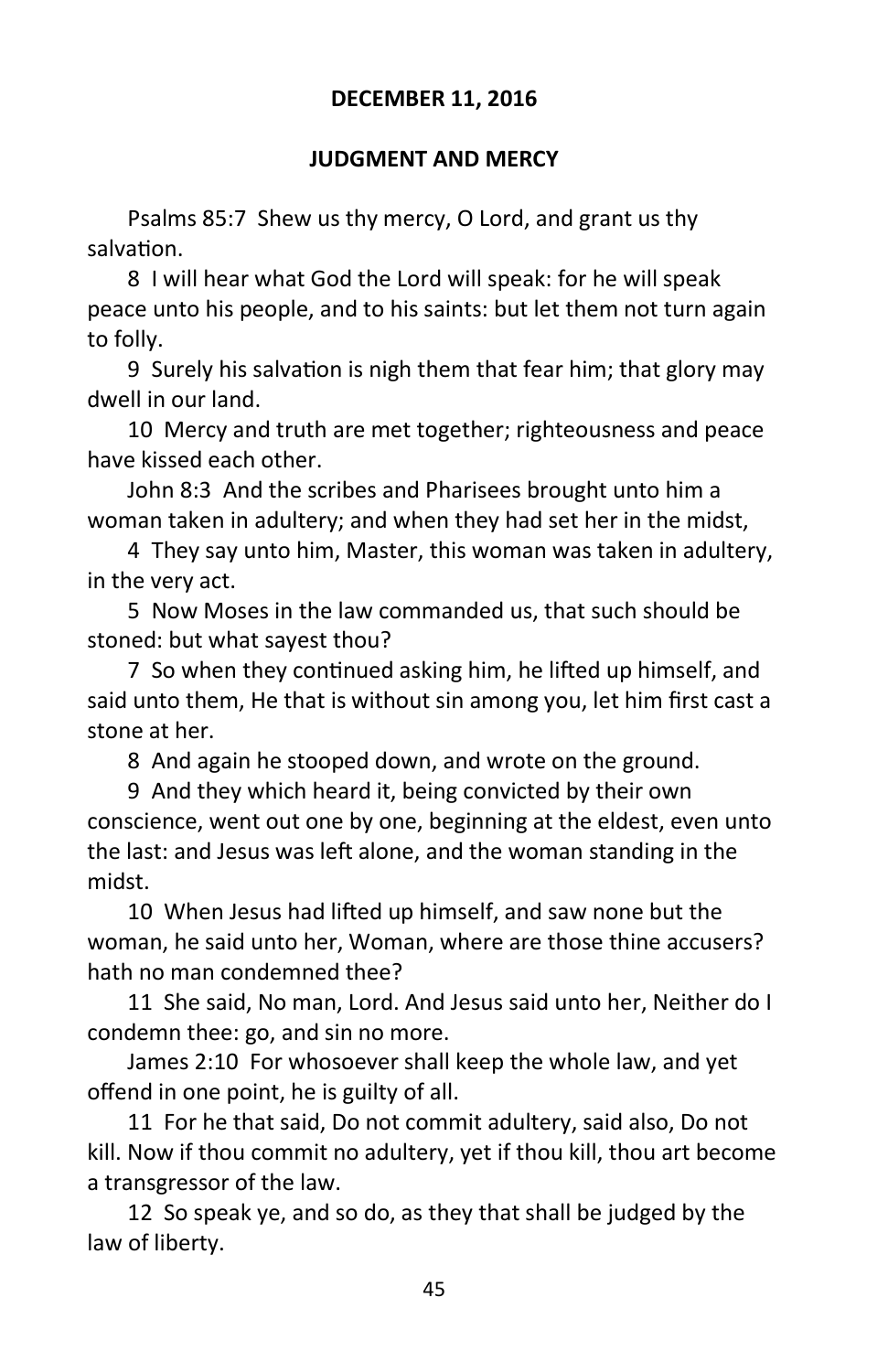**MEMORY VERSE:** For he shall have judgment without mercy, that hath shewed no mercy; and mercy rejoiceth against judgment. —James 2:13

**CENTRAL THOUGHT:** The laws and judgments of God are to be administered with mercy. They are to be accompanied by the love of God and Holy Spirit inspiration. A harsh, unkind, critical law spirit is not the spirit of Christ.

#### **WORD DEFINITIONS:**

James 2:13 **"**Judgment": justice or the divine law. "Mercy": compassion, pity, tender feelings and regard toward; an unwillingness to mete out punishment and judgment.

#### **LESSON BACKGROUND**

The 85th Psalm was no doubt written concerning the return of Israel from the captivity in Babylon. God's judgment had been sore upon them, for their departure from His ways had been terrible, but it had been mixed with mercy. Mercy is being shown to them in their return to their own land. The judgment of God still stood in that He gave them warnings about not turning to folly again. But mercy and truth are met together in Christ. The truth of man's wanderings and departure from God and God's holiness are met together in mercy and loving-kindness. Righteousness and peace have embraced, bringing soul rest to the one who has erred from the way.

The Pharisees brought to Jesus the woman caught in adultery. The way that our Savior handled this clearly reveals how mercy and truth are met and righteousness and peace kiss each other. The truth of her sin was not denied, but mercy instead of condemnation was shown.

Let us always remember that mercy rejoices against judgment. Notice especially the text of scripture in James. "So speak ye, and so do, as they that shall be judged by the law of liberty." If we judge by the law without mercy we shall be thus judged, but if we render judgment by the law of liberty, we shall be judged by the same. What is the law of liberty? It is the law that is based on love alone;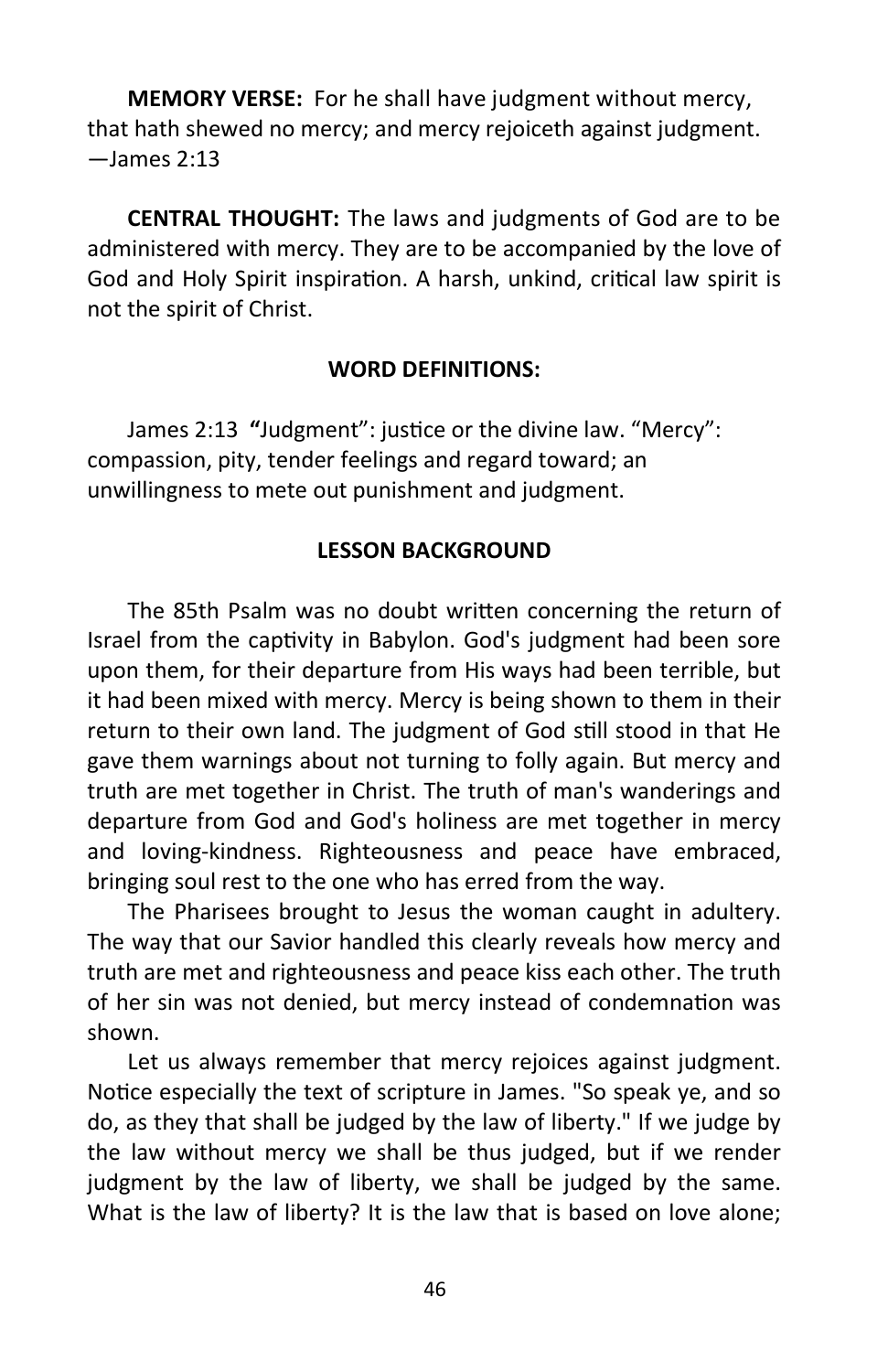the love of God burning in a man's soul sets him at liberty. This liberty is found in the soul's willingness to be in bondage to Christ. It is being moved and inspired and strengthened by the grace of God. It is the opposite of the law of sin and death. "The letter killeth, but the Spirit giveth life." Just the cold letter of the law will fail. But the love of God with the grace of God will inspire man to the highest and most holy plane. A message was preached once in which sinners were pictured as being in the graveyard of sin with the gates shut and locked by the Law, but Mercy came and opened the gates. This is true—mercy does rejoice against judgment.

—Bro. Leslie Busbee

# **QUESTIONS:**

- 1. How has the law and mercy been brought together in Christ?
- 2. How did mercy and judgment meet together in the case of the woman taken in adultery?
- 3. Did Jesus condone the evil that the woman had done?
- 4. What is the law of liberty?
- 5. What will be our judgment if we show no mercy toward others?
- 6. How does mercy rejoice against judgment?

# **COMMENTS AND APPLICATION**

It is very easy to put out judgment on others and fail to show the mercy that is needed. It is easy to do this, but it is not so easy to reap that kind of judgment. On the occasion when the Pharisees condemned the disciples for plucking ears of corn on the sabbath day, Jesus made this statement: "But if ye had known what this meaneth, I will have mercy, and not sacrifice, ye would not have condemned the guiltless" (Matthew 12:7). Oh, what depth is in these words! Quoting directly from Hosea 6:6, we see the heart of God reaching out to a lost world: "For I desired mercy, and not sacrifice; and the knowledge of God more than burnt offerings." A merciful attitude toward our fellow man, and a constant growth in the true knowledge of God will satisfy the great heart of our Creator more than all the law system ever did.

The Jewish nation was caught up in the ceremonial part of the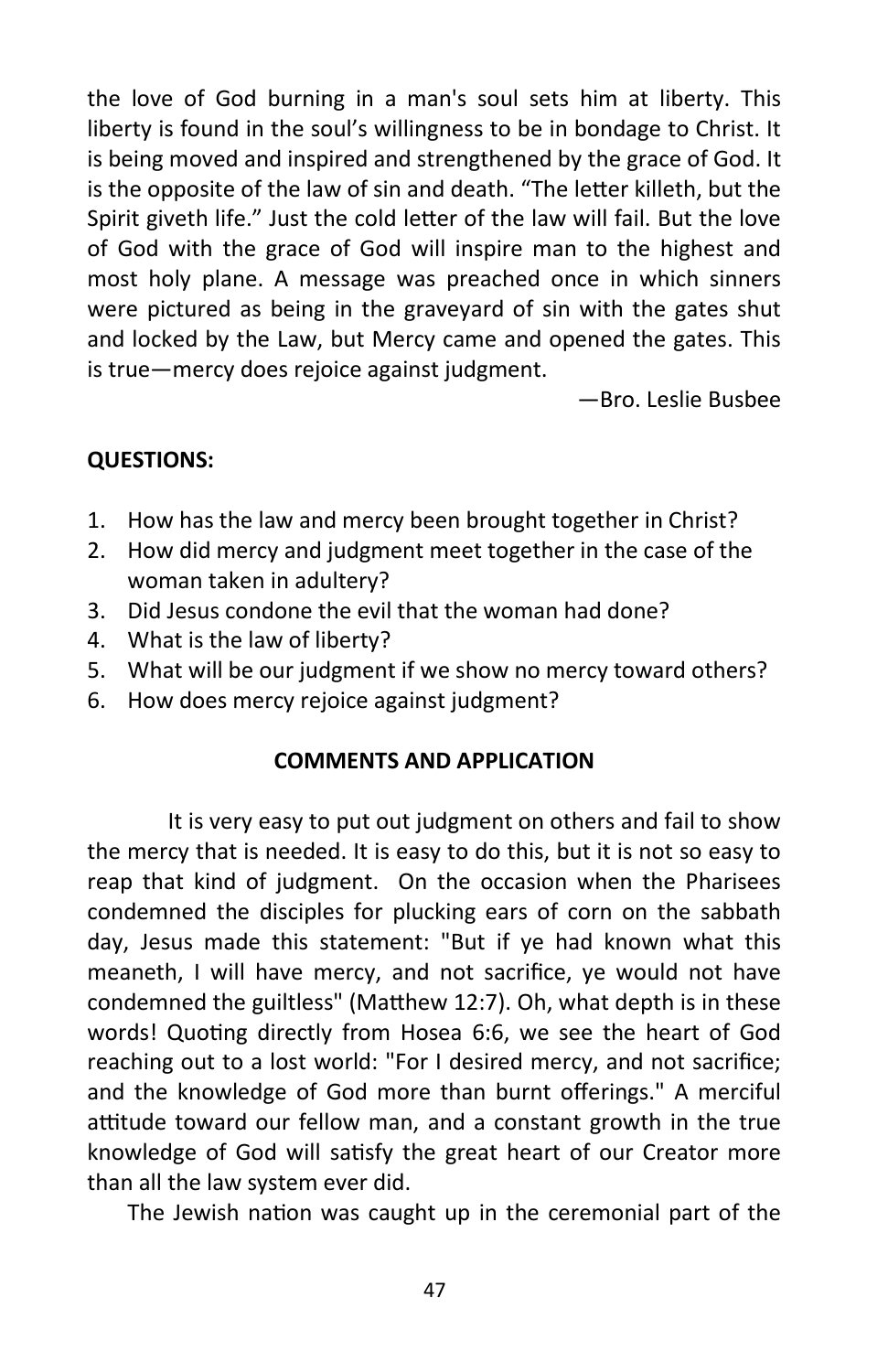law, having lost sight of the spiritual value and significance therein. The sacrifices and the temple procedures of worship had become a form without life or meaning. Jesus came to bring us the life that we need. One man, after hearing Jesus explain that the greatest commandments to keep were (1) to love God with our whole heart, soul, mind, and strength, and (2) to love our neighbor as ourself, summed it up very well. He said that to do so was "more than all whole burnt offerings and sacrifices." Jesus told him that he was not far from the kingdom of God (Mark 12:32-34).

Micah 6:8 says that we are "to love mercy." Now everyone loves mercy when it is coming his way, but when God really wants us to love mercy is when we must show it to our fellow man. Instead of condemning, we will be seeking to help. Hard feelings, anger, malice, jealousy, and such like are evidences of a lack of mercy. It is very evident that if we show no mercy we will be given no mercy.

The Pharisees were ready to see the woman condemned but were not ready to accept such judgment themselves. If we refuse to have mercy on others now, we will not be able to walk away free at the judgment: we will meet our judgment just as we gave it out. In the gospel of Jesus Christ, judgment is tempered with mercy, giving souls a chance to recover themselves from the error of their way.

—Bro. Leslie Busbee

#### **REFLECTIONS**

 An elementary school teacher held up a messy, scribbled paper before her class and asked, "What do you think should be done to a student who would hand in such a paper as this?" A little boy sitting at a distance in the classroom hollered, "Whop him! Whop him!" Still holding up the paper, the teacher began slowly walking down the aisle toward where he was sitting. As the teacher drew closer the little boy realized with dismay that the paper was his own! Then, with stammering voice, he replied, "M-m-m-miss [1] believe I'd just make him stand in the corner!"

 How well this describes human nature! How easy it is to feel good about a severe judgment being meted out to the other fellow. But when the same is turned toward us, how do we feel then? We want mercy, don't we?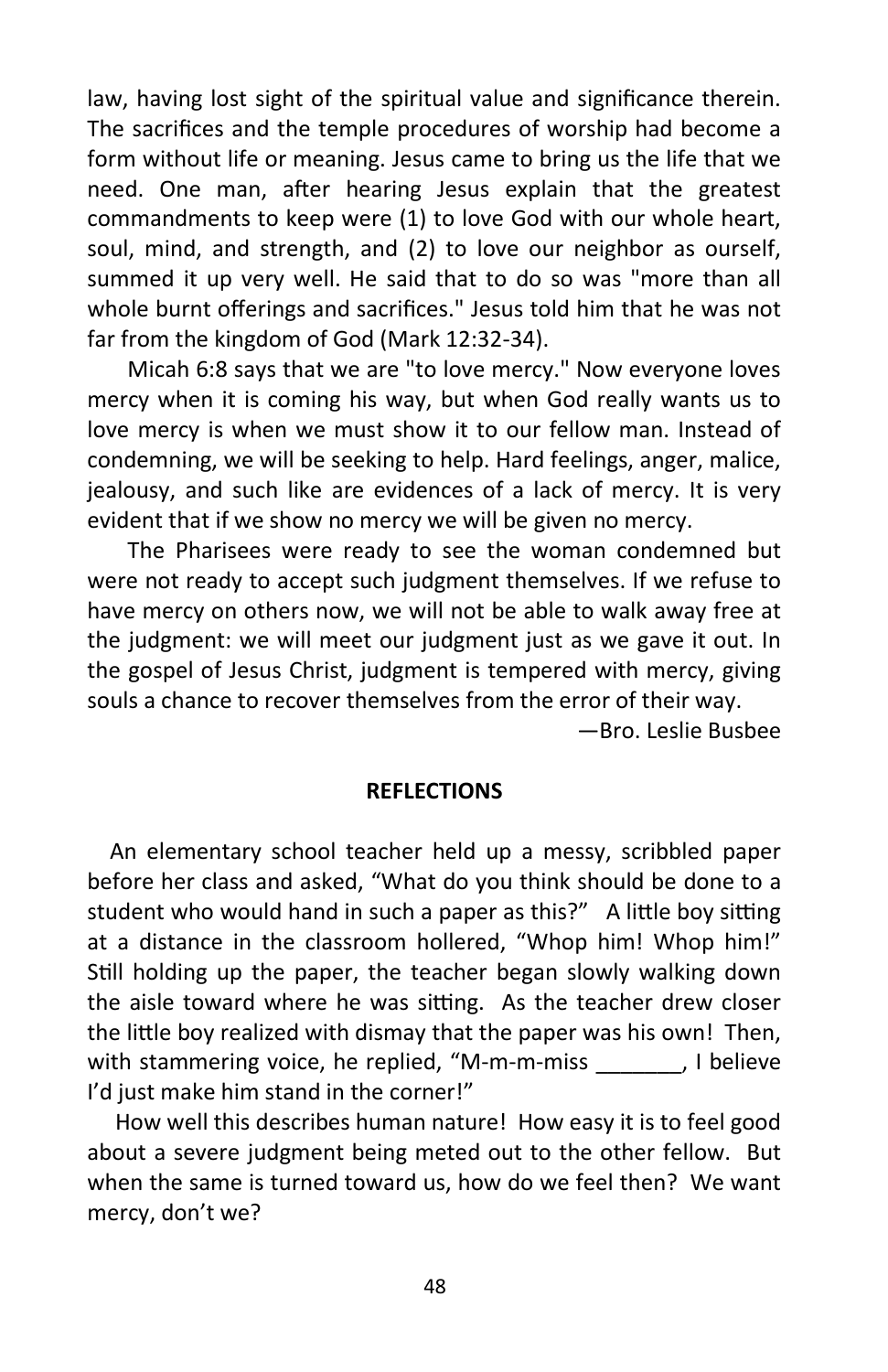But Jesus said, "For with what judgment ye judge, ye shall be judged: and with what measure ye mete, it shall be measured to you again" (Matthew 7:2). In the case of the little boy, the teacher decided to go ahead and give him a paddling instead of just make him stand in the corner. His was a lesson well learned!

—Bro. Harlan Sorrell

# **DECEMBER 18, 2016**

# **THE NEED FOR A SAVIOR**

Hebrews 9:24 For Christ is not entered into the holy places made with hands, which are the figures of the true; but into heaven itself, now to appear in the presence of God for us:

25 Nor yet that he should offer himself often, as the high priest entereth into the holy place every year with blood of others;

26 For then must he often have suffered since the foundation of the world: but now once in the end of the world hath he appeared to put away sin by the sacrifice of himself.

27 And as it is appointed unto men once to die, but after this the judgment:

28 So Christ was once offered to bear the sins of many; and unto them that look for him shall he appear the second time without sin unto salvation.

10:5 Wherefore when he cometh into the world, he saith, Sacrifice and offering thou wouldest not, but a body hast thou prepared me:

6 In burnt offerings and sacrifices for sin thou hast had no pleasure.

7 Then said I, Lo, I come (in the volume of the book it is written of me,) to do thy will, O God.

8 Above when he said, Sacrifice and offering and burnt offerings and offering for sin thou wouldest not, neither hadst pleasure therein; which are offered by the law;

9 Then said he, Lo, I come to do thy will, O God. He taketh away the first, that he may establish the second.

10 By the which will we are sanctified through the offering of the body of Jesus Christ once for all.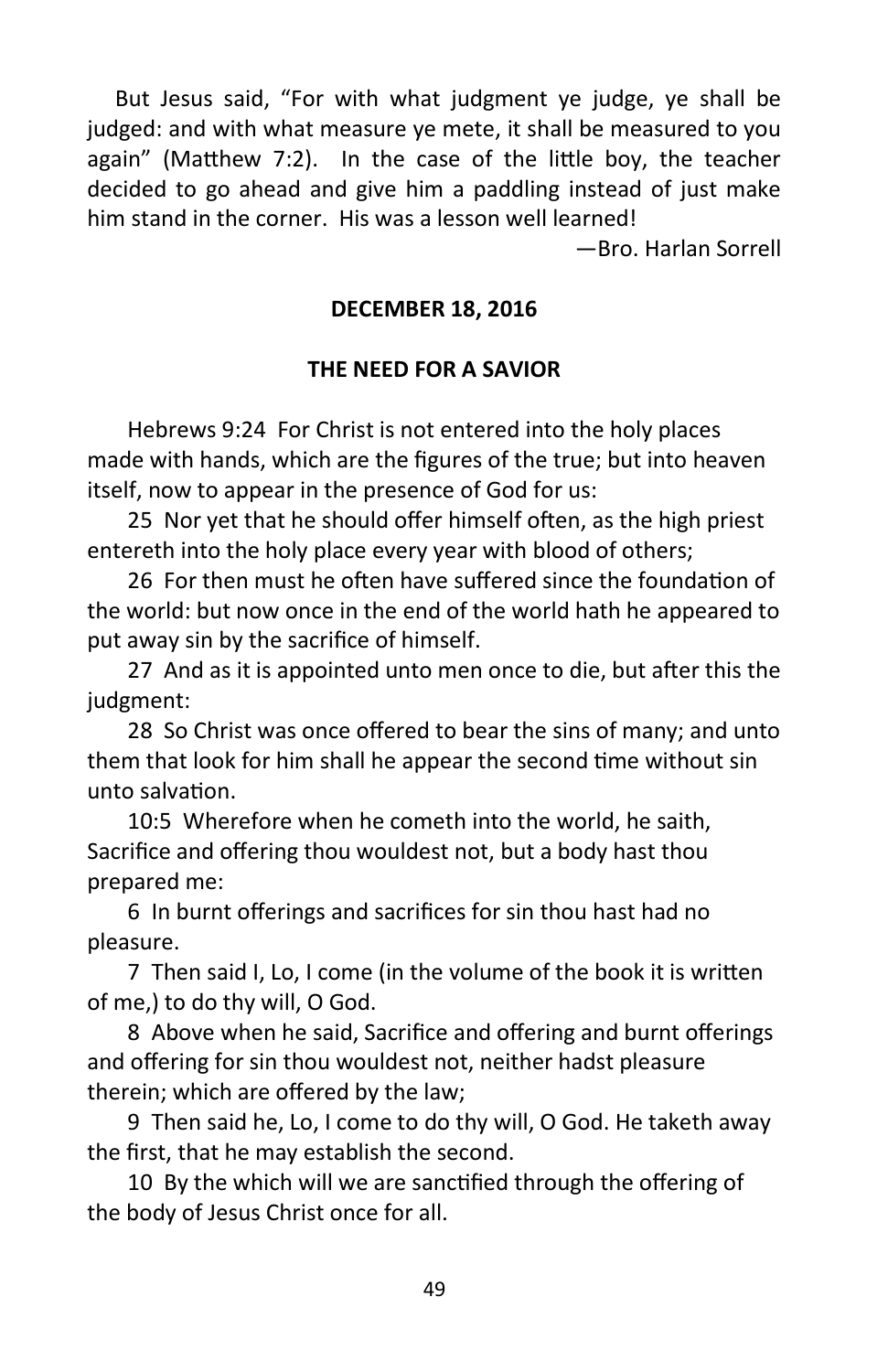11 And every priest standeth daily ministering and offering oftentimes the same sacrifices, which can never take away sins:

12 But this man, after he had offered one sacrifice for sins for ever, sat down on the right hand of God;

13 From henceforth expecting till his enemies be made his footstool.

14 For by one offering he hath perfected for ever them that are sanctified.

**MEMORY VERSE:** And the angel said unto them, Fear not: for, behold, I bring you good tidings of great joy, which shall be to all people. For unto you is born this day in the city of David a Savior, which is Christ the Lord. —Luke 2:10-11

**CENTRAL THOUGHT:** After the law had failed, God sent His Son, Jesus Christ, into the world to be the Savior of mankind. He came in human flesh to make the perfect sacrifice for the atonement of sin so that we can be sanctified and free from sin and its bondage forever.

#### **LESSON BACKGROUND**

It is very evident that the Jewish nation in general was looking forward to the coming of the Messiah; however, as it was with other matters that had to do with their relationship with God, their minds were quite clouded and obscure as to what the work of the great Redeemer would be.

The vain and self-righteous leaders viewed the Messiah merely from a political and fleshly aspect. Their hearts were set on being delivered from the jurisdiction of Rome. They wanted to become a great nation in the eyes of the world again. However, this was far from the truth. Christ's coming into the world was not for their political prestige. It was to deal with the issue and the root of their true condition: Jesus came to bring salvation for the soul. He came to make the sacrifice that would erase the wrath of God from the account. Men and women were to be changed from the ways of sin and evil to the strait and narrow way of righteousness and truth.

God was not satisfied with the system of burnt offering and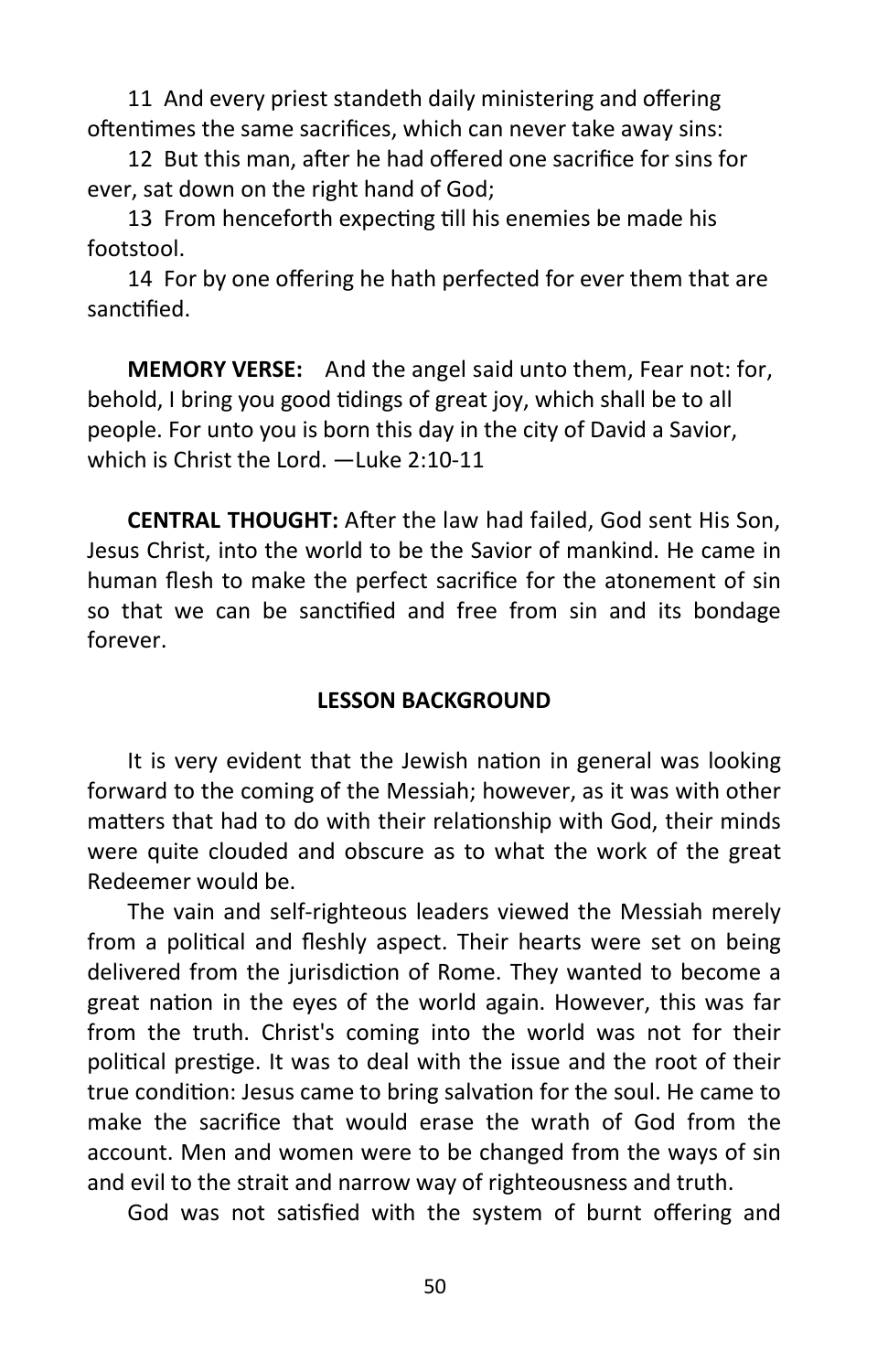sacrifices that had been going on for years and years. The writer here in Hebrews draws from the Old Testament writings in the 40th Psalm: "Sacrifice and burnt offerings for sin thou wouldest not, but a body hast thou prepared me." In the Old Testament we read, "Sacrifice and offering thou didst not desire; mine ears hast thou opened" (Psalm 40:6). It is interesting to note the variation in the expression here. The writer translates the phrase "mine ears hast thou opened" into "a body hast thou prepared me." The raw Hebrew renders this, "ears hast thou digged for me." Let the reader draw his own conclusion and bring the two texts together. The scripture in Psalm 40 is undoubtedly as prophetic of Christ as it can be. It was necessary for Christ to assume the nature of humanity. Thus He could share in their sorrows and perfect for them with His divine power the life that He willed for them to know.

—Bro. Leslie Busbee

# **QUESTIONS:**

- 1. Why was God dissatisfied with the sacrifices under the law?
- 2. Why did Jesus have to come in the flesh?
- 3. What sacrifice did Jesus make?
- 4. What was accomplished by this sacrifice?
- 5. How often was Jesus to make this sacrifice? Why?

# **COMMENTS AND APPLICATION**

The law was just a shadow of better things in the future. It foreshadowed the great sacrifice that Christ would have to make of Himself upon the cross of Calvary. The many animal sacrifices that were offered under the law did not suffice for man's sin. They were accepted only as a type and a shadow of Christ's offering of Himself. Jesus Christ became the victim for man's redemption. When Jesus came into the world He knew that He was destined for the cross. The burnt offerings and sacrifices for sin did not meet the approval of God. "I come to do thy will, O God. In the volume of the book it is written of me."

Jesus stood on the pinnacle of time. Viewed from the past by those who had long before sealed their faith and testimony in death,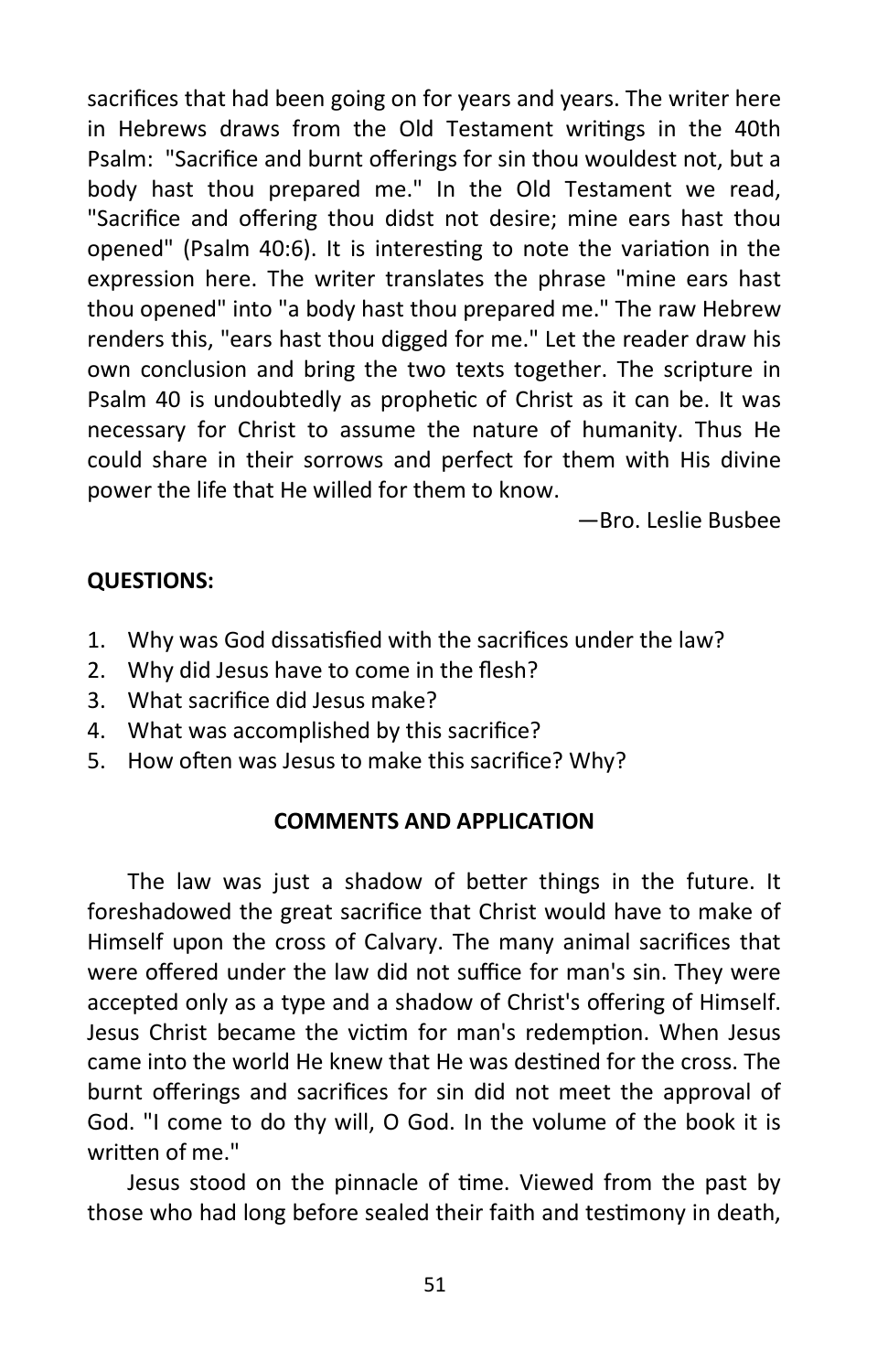He bears the weight of their sin. Believed on and adored by all who would thereafter look to Him, He perfects that which concerns them. The sacrifice that He made on Calvary is sufficient to work deep into the human heart and cleanse it from every trace of sin. The law and its unnumbered sacrifices could not do that. Every year the people would return and offer the same sacrifices. Once a year the High Priest would don his holy garments and make the fearful approach to enter the Most Holy place. All of this was but a shadow: now, the real has come. The Substance of that Shadow now approaches. The fulfillment of all of those sacrifices is now offered upon the cross of Golgotha.

Oh, the magnitude and wonder of these truths! Oh, dear reader, stand amazed and view the glory of this scene: let the Spirit of God burn it upon your soul. The Lord Jesus, the King of Glory, has brought a perfect plan for the souls of men. We can be saved from our sins forever! We can be sanctified wholly and made as pure as heaven! We can be lifted from the entanglements and sins of the world to a heavenly life in Christ and live in preparation for His coming. Praise the Lord for His gift and great love!

—Bro. Leslie Busbee

#### **REFLECTIONS**

In *The Christian's Secret to a Happy Life*, Hannah Smith illustrates the difference between the law and grace. A woman could oversee and manage a household as a servant, but if the owner of the household married her, she could be doing many of the same responsibilities but now she does it as a wife who has married the householder. She now has an invested interest in the household and the motivation would be completely different. "Wherefore, my brethren, ye also are become dead to the law by the body of Christ; that ye should be married to another, even to him who is raised from the dead, that we should bring forth fruit unto God."

Animal sacrifices never cleansed the heart of man; man was still unclean and the Holy Spirit cannot abide in an unclean vessel. When Jesus shed his blood, the perfect price was paid and the cleansing of the heart made it possible for the Holy Spirit to come in and dwell.

Philippians 2:13 says, "It is God which worketh in you both to will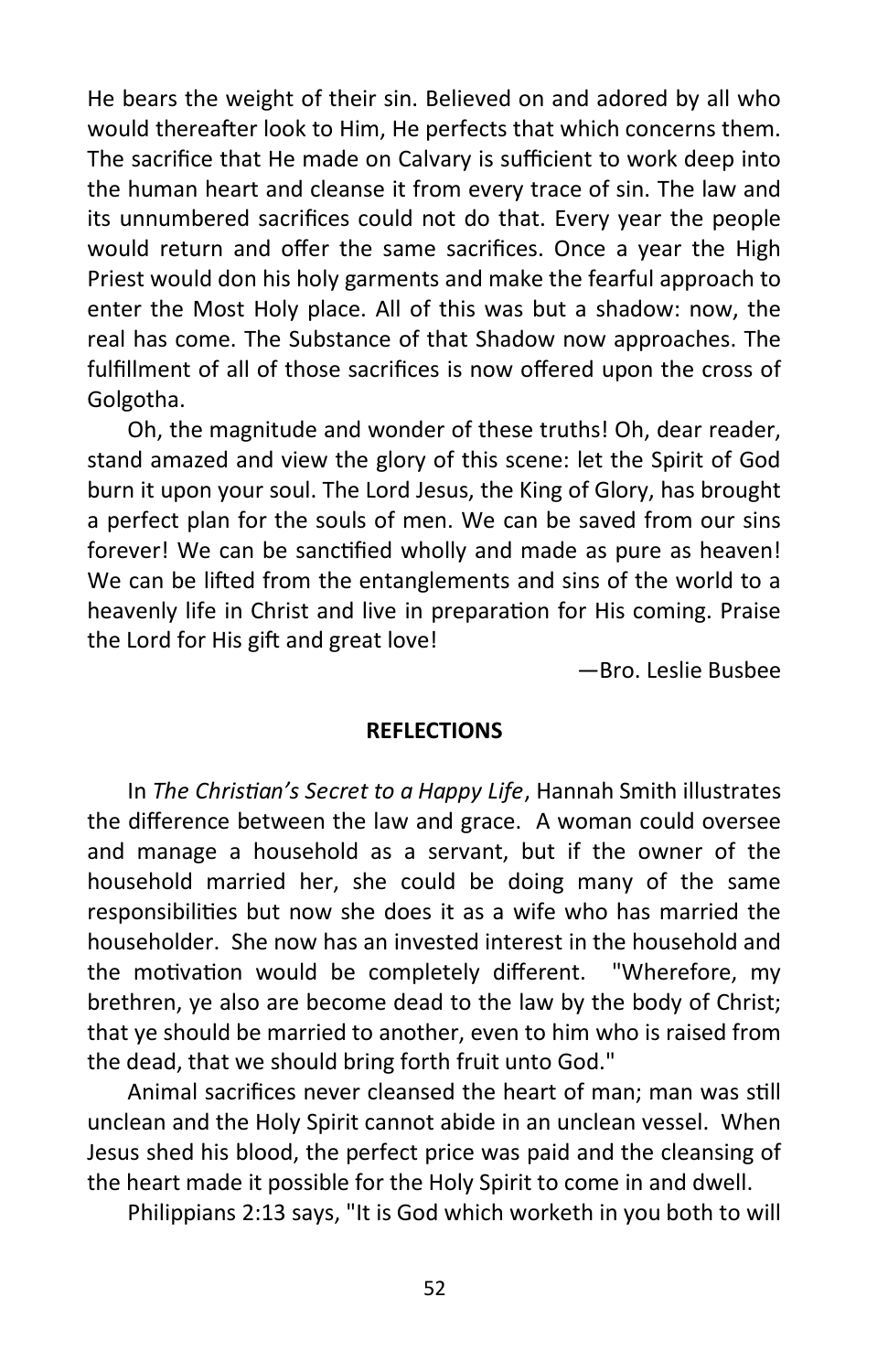and to do of his good pleasure." The sanctified heart has the enabling power of the Holy Spirit abiding within, giving him the desire and mind to do his good pleasure.

The Holy Spirit works from within. The fruit and service is one of liberty and not of bondage.

—Bro. Bob Wilson

# **DECEMBER 25, 2016**

# **THE SPIRITUAL HEAVENS SHAKEN IN CHRIST**

Hebrews 12:14 Follow peace with all men, and holiness, without which no man shall see the Lord:

15 Looking diligently lest any man fail of the grace of God; lest any root of bitterness springing up trouble you, and thereby many be defiled;

18 For ye are not come unto the mount that might be touched, and that burned with fire, nor unto blackness, and darkness, and tempest,

19 And the sound of a trumpet, and the voice of words; which voice they that heard entreated that the word should not be spoken to them any more:

20 (For they could not endure that which was commanded, And if so much as a beast touch the mountain, it shall be stoned, or thrust through with a dart:

21 And so terrible was the sight, that Moses said, I exceedingly fear and quake:)

22 But ye are come unto mount Sion, and unto the city of the living God, the heavenly Jerusalem, and to an innumerable company of angels,

23 To the general assembly and church of the firstborn, which are written in heaven, and to God the Judge of all, and to the spirits of just men made perfect,

24 And to Jesus the mediator of the new covenant, and to the blood of sprinkling, that speaketh better things than that of Abel.

25 See that ye refuse not him that speaketh. For if they escaped not who refused him that spake on earth, much more shall not we escape, if we turn away from him that speaketh from heaven: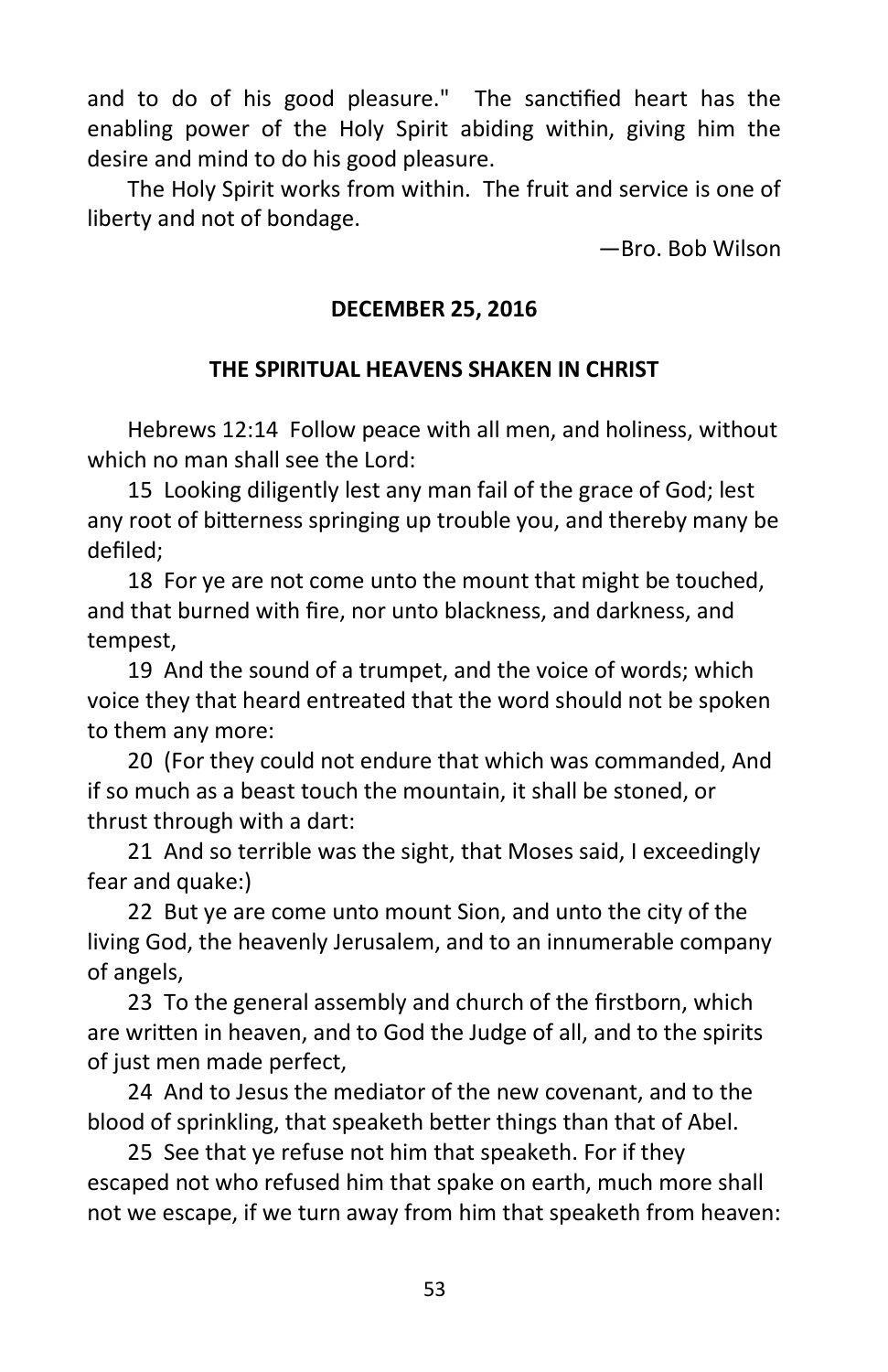26 Whose voice then shook the earth: but now he hath promised, saying, Yet once more I shake not the earth only, but also heaven.

27 And this word, Yet once more, signifieth the removing of those things that are shaken, as of things that are made, that those things which cannot be shaken may remain.

28 Wherefore we receiving a kingdom which cannot be moved, let us have grace whereby we may serve God acceptably with reverence and godly fear:

29 For our God is a consuming fire.

**MEMORY VERSE:** See that ye refuse not him that speaketh. For if they escaped not who refused him that spake on earth, much more shall not we escape, if we tum away from him that speaketh from heaven. —Hebrews 12:25

**CENTRAL THOUGHT:** In the giving of the law of Moses the earth quaked fearfully. In the giving of the New Testament in Christ, the spiritual heavens, the realm of the souls of men, are shaken. We should give diligent heed, for we shall not escape if we do not yield to Him who speaks now from heaven**.**

# **LESSON BACKGROUND**

This is the final lesson in our series of studies concerning the law of Moses and the law of grace in Christ Jesus, the Lord. We have seen how faith was first implanted in the soul of man as a standard for God's dealings and man's responsibility. We have studied how the law was given, how it failed, why it failed, and why the Savior needed to come. We have beheld the wonders of His grace and what it can do for the soul which the law could not do. For our final lesson, we have chosen to dwell on the serious side of the dispensation of grace. We are not only to welcome and rejoice at the inception of the grace of God into our lives, but we are to realize the seriousness and the responsibility that is ours thereby.

When we receive the grace of God we become very responsible creatures. God is expecting something of us. Those who despised Moses' law and turned away from the voice that spoke on Mount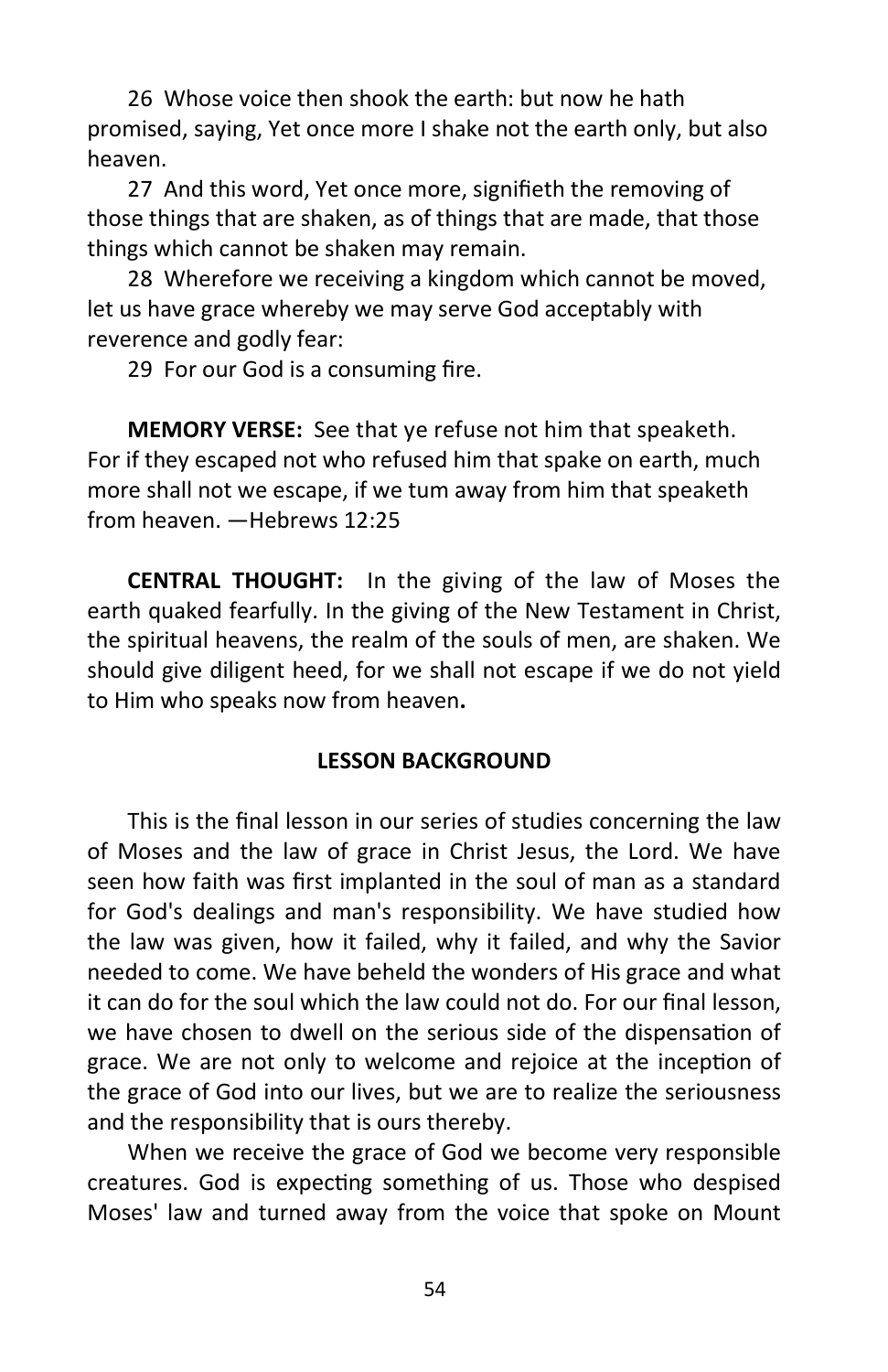Sinai were punished. They did not escape. How much more should we reverence and respect the voice of God that speaks to us now by way of the Holy Spirit, the blood of Jesus, the Word of God?

It is not for us to just take or leave; it is for us to receive and give allegiance and obedience to. If we refuse it, the consequences are dire and certain. If we receive it and then fail to diligently pursue the mark and yield to the will of God, we are going to face an awful judgment.

We must not receive the grace of God in vain (2 Corinthians 6:1). We must give the more diligent heed to the things which we have heard. As the book of Hebrews also teaches, Christ has an inheritance above the angels. Therefore, we ought to sincerely and earnestly pursue the truth that is in Christ and follow in His steps. Let us receive that kingdom that cannot be moved. For even though the wrath of God has been appeased in Christ, those who refuse His grace will merit a fiercer anger from God and from Christ.

—Bro. Leslie Busbee

#### **QUESTIONS:**

- 1. What is our fate to be without holiness?
- 2. Is there any danger of losing the grace of God?
- 3. What is the fearful and serious warning in our lesson?
- 4. What are we come to in Christ?
- 5. How should we serve God? Why?

#### **COMMENTS AND APPLICATION**

There is a tendency for people to say, "We are under grace now, so we do not have to be so careful." This is erroneous thinking. We do not have to be under the strain of condemnation, but the dispensation of grace has brought great responsibility upon mankind. The grace of God has been provided for all, but there is much on our part to exercise and to do for the grace of God to be effectual in its administration. We must follow and pursue peace with our fellow man; we must follow holiness with God.

Under the law we could not be holy, but in Christ we can and must be holy. We want the law of holiness to be written upon our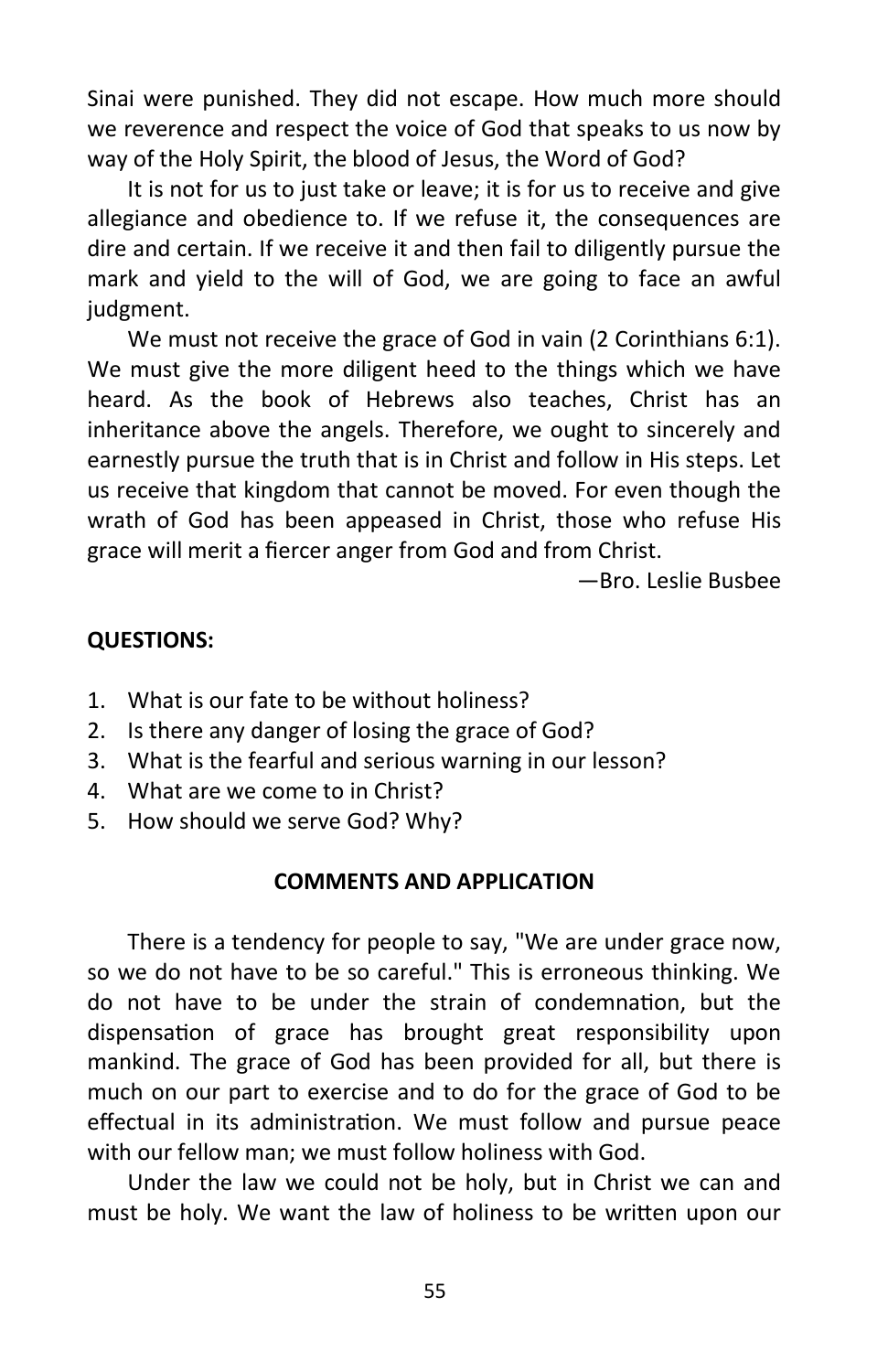hearts that by lives of purity we may be worthy of His name. We must be diligently on our guard for any deviation from the strait and narrow way. Satan is not going to leave us alone. He will be permitted to try us from every quarter.

We are not come to a phenomena such as was seen on Mount Sinai. It was a fearful sight that caused Moses to even fear and quake, but we are come to spiritual realities. Instead of to the old literal city of Zion and Jerusalem, we are come unto a spiritual experience in which we are raised up from fleshly and carnal appetites and living to a close walk with God. It is not imaginary, but a spiritual reality. This heavenly Jerusalem that we are come to in the grace of God is the Church which He purchased with His own blood. We come to it and are made a part of it when we are truly born again.

Jesus is the Mediator of the new covenant. His blood sprinkled on the heart pleads for favor and mercy with God. Abel's blood cried out for vengeance, but Christ's blood cries out for mercy and pardon. This voice of the covenant shakes the spiritual places. It refines and purifies the soul; it leaves nothing in its path unturned. It is like an ever working leaven that spreads throughout the entire man. It has been the means of every spiritual awakening down through the Church age. This scripture in Hebrews 12:26, 27, was one of the main texts that moved and inspired the early pioneer ministers and helped usher in the Evening Light Reformation. It is the New Testament Covenant of Grace. Mankind has a tendency to drift from it into formality and man-rule, which go along with a law spirit, but revivals and spiritual awakenings have restored it time after time. We today need to be constantly renewed in spirit and refreshed in the glory of the Spirit of the Living God sent down from Heaven.

—Bro. Leslie Busbee

# **REFLECTIONS**

*"For our God is a consuming fire."* Moses shielded his face with his hand as he looked upon an awesome but fearful sight: a bush ablaze, yet, as he stared in amazement, not turning into lifeless, charred embers, but standing, leaves, branches and all, as strong and vibrant as when he had admired it early that morning.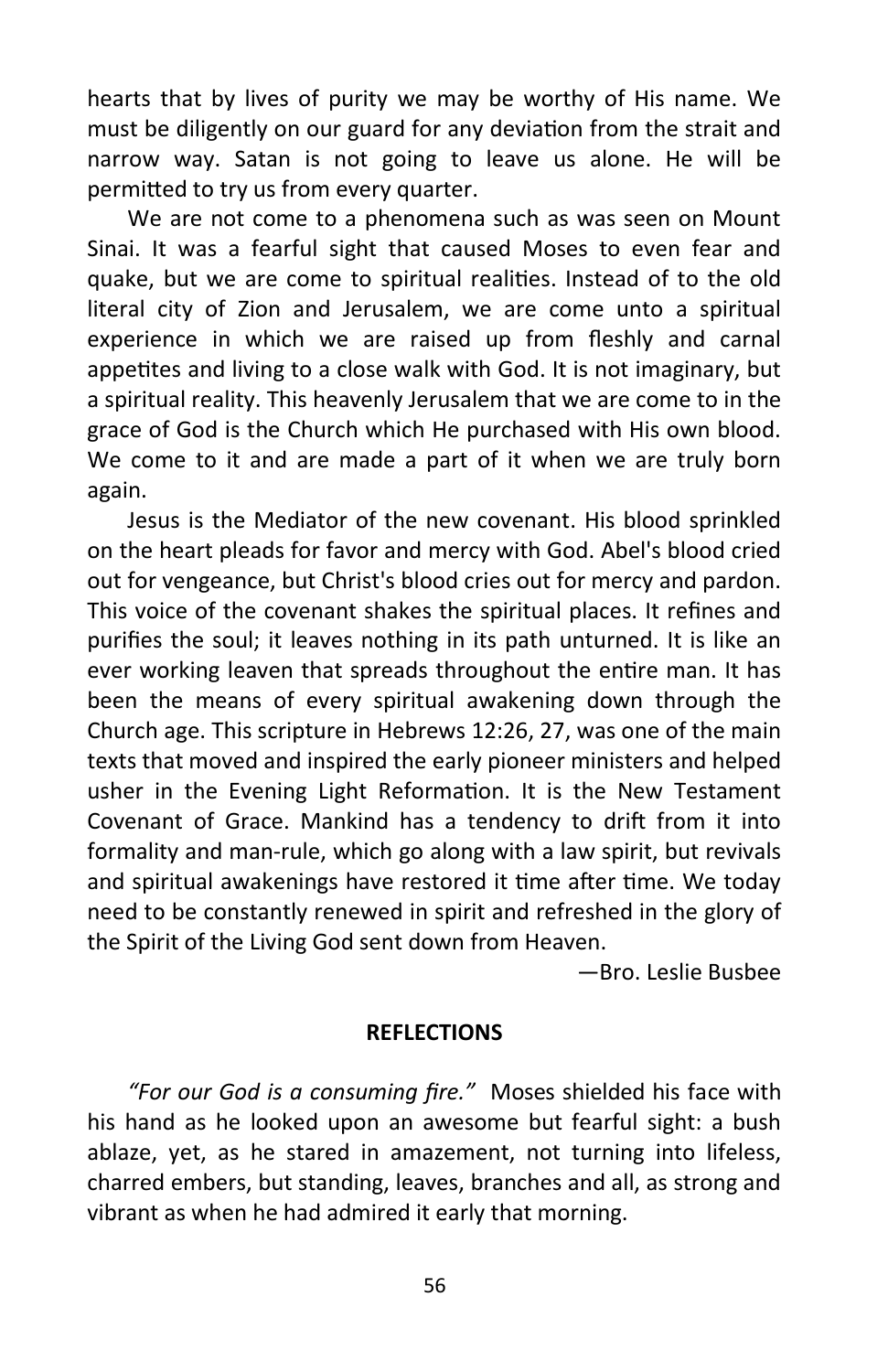He drew nearer to find meaning in the mystery. So we, looking on the wonder of salvation–Christ in you–can only gaze in silent awe. A consuming fire–dwelling in us? But other words come to add explanation: "It is of the Lord's mercies that we are not consumed, because His compassions fail not. They are new every morning: great is thy faithfulness" Lamentations 3:22-23). And, ". . . the good will of him that dwelt in the bush. . ." (Deuteronomy 33:16). As Jacob was preserved and transformed by his encounter at Peniel, as Isaiah was purged by the living coal; as God's people, represented by the burning bush, have emerged with only the cords that bound them burned off, let us also receive the kingdom into our hearts; be purged, be shaken, be liberated.

Being under grace does not mean that we are free from all responsibilities of faith and obedience. Having Christian duties and obligations to obey does not mean that we have to *work* to *deserve* or *obtain salvation*. Contrary to popular religious thought, there *is* still a yoke of restraint upon our lives; however, it is light–not heavy– and we walk at liberty because it is *love* that constrains us. What we do, we do because of the love of Christ in us.

In Christ, truly, mercy and truth are met together; righteousness and peace have embraced. The consuming fire is enveloped in good will and compassion. And we are saved.

—Sis. Angela Gellenbeck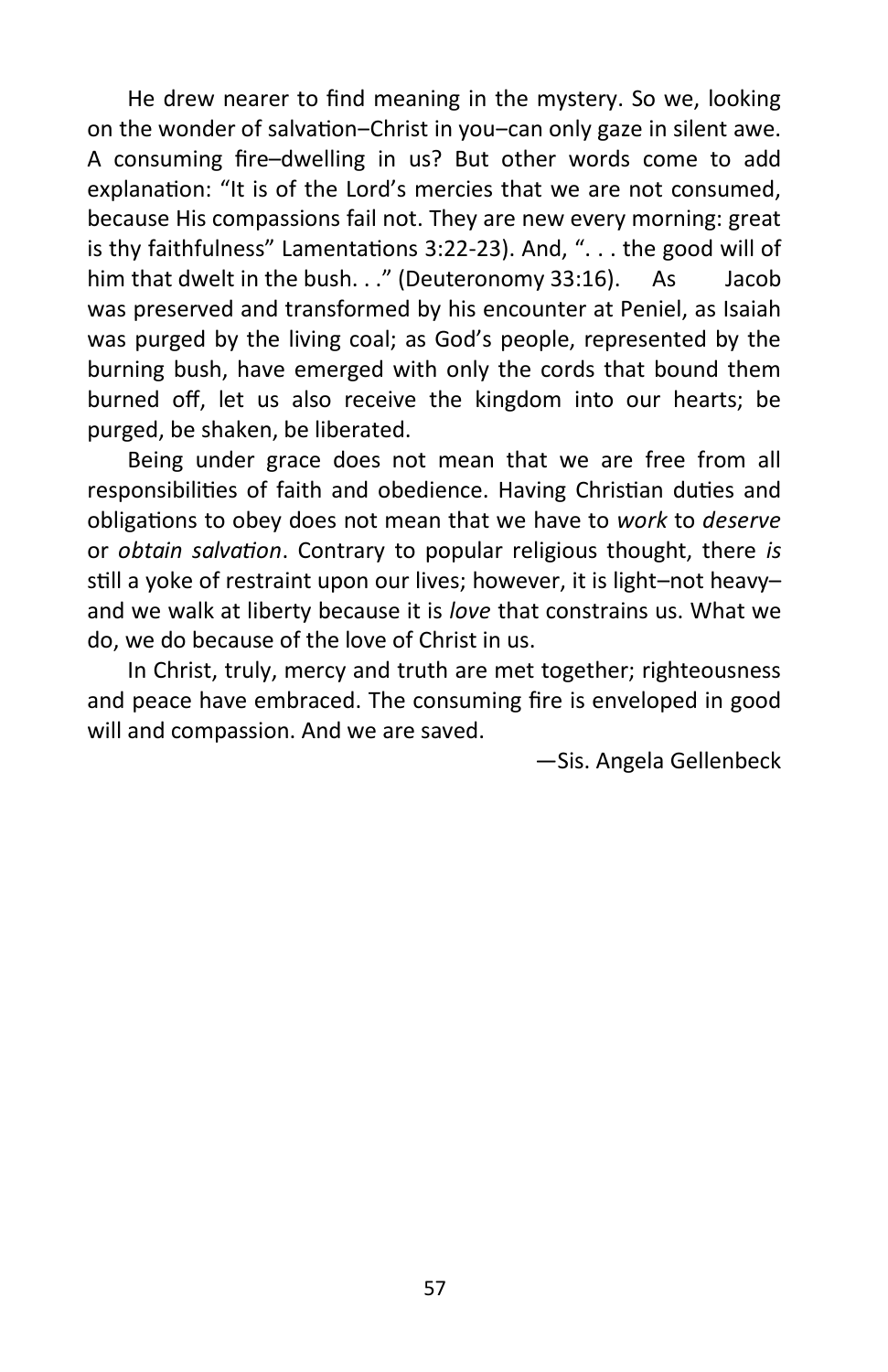

# **Leslie Calvin Busbee 1938~2016**

Leslie Calvin Busbee was born August 25, 1938 in Guthrie, OK, to Ray and Thelma Davis Busbee, the fourth of seven children. Bro. Leslie loved to tell of his happy childhood, playing with cousins, attending Guthrie schools, and, most importantly, going to Sunday School and services at the chapel on 6th and West Warner. His home was a loving home, and the importance of family ties was something that stayed with him his entire life. From little up, he was taught about God, his parents lovingly guiding him into paths of good character and manliness. His Sunday School teacher made a deep impression on his young mind as she described with tears what Jesus meant to her. Then, as he grew up, there were many other people whose lives helped shape him into the man he was, and their memory was blessed to him!

When Bro. Leslie was a tall, lanky, freckle-faced boy of 10, his brother, Louis, gave him a guitar and taught him to play. Thus began a life-long love. He became very popular in his teen years, singing all the songs of that time, and even having one of his high school teachers turn over the entire class time to him and his guitar. He could have gone to the top in the world of country music, being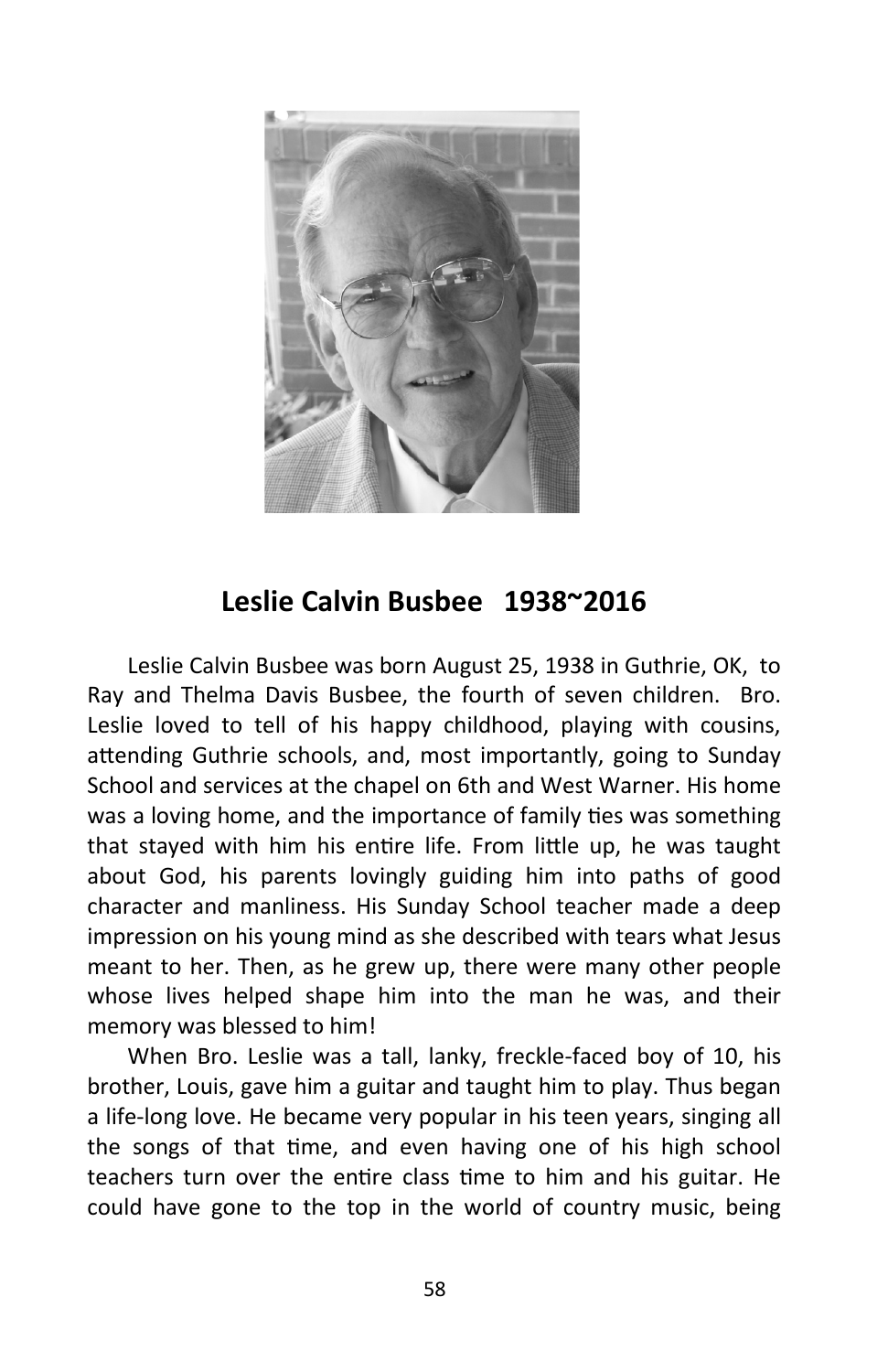voted "Most Likely to Succeed" in his senior year, but it all changed when Jesus won His heart, and after that he purposed to sing only those songs that would please the Lord, giving his talents for use of the Master. Bro. Leslie also learned to play the piano, and throughout his life spent many hours for his own enjoyment, at the nursing homes, and with family and friends playing and singing hymns on both the guitar and piano. He had a wonderful voice of wide range, and the Lord also used him many times leading the singing in the services.

The world had a strong pull for Bro. Leslie in his youth. In addition to his musical talent, he was a fine basketball player, and was sought out by the high school coach for a position on the team, but his father wisely discouraged that. He had a steady girl friend in high school, but, again, his father restrained him, and Bro. Leslie tells us how thankful he was for his father's guidance. When he was 17 years old, he went out one night to run. In the dark, he ran into a guy wire from a telephone pole which caught him across his throat, flipping him backwards to the hard ground. Knowing he was hurt, bleeding from his mouth and nose, he ran back to his house, calling for his mother. She called the pastor, Bro. O.C. Porter, who came to pray. But Bro. Leslie was already praying. He told the Lord that if He would stop the bleeding, he would give his heart to God and live for Him. He tells us that in just a few minutes the bleeding stopped. It was a turning point in his young manhood, and he began to seek the Lord, praying earnestly that God would save his soul. He gave up his girlfriend, telling her he could not go with her and live for God. This was very hard for him, but he knew he was doing the right thing. He doesn't tell us an exact date, but shortly after graduation, before the Monark Springs Campmeeting, 1956, he began a loving relationship with the Lord Jesus Christ, which lasted 60 years.

In December of that year, at the Assembly Meeting at Guthrie, Bro. Murphy Allen preached a message using Hosea 10:12 as his text. "…it is time to seek the Lord, till he come and rain righteousness upon you." Bro. Leslie was leading the singing, and after the message, he started the song then fell on his knees at the altar. He didn't care who heard him, or what anyone thought. He wasn't getting up until his soul was satisfied! Soon all Heaven came down, and he rose quickly from his knees rejoicing as the Holy Spirit filled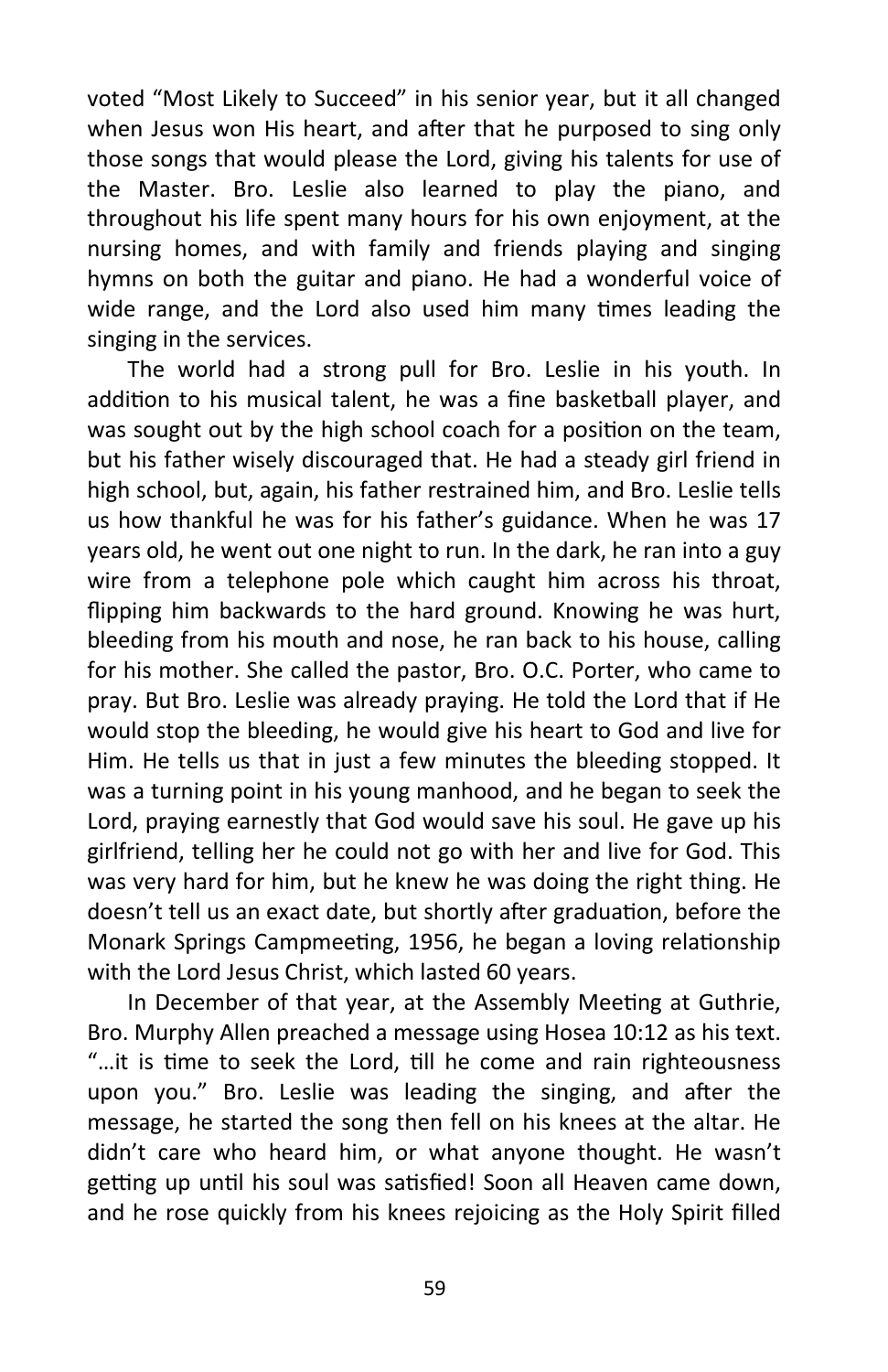him through and through! Not long after that, he heard and heeded God's call to preach the Gospel.

Bro. Leslie spent a lot of time with Bro. Fred Pruitt, Bro. Darius Gibson, and other ministers, laboring with them in different areas of ministering, including time spent at the Faith Publishing House. Then he began to notice a beautiful young woman who had also felt God's call on her life and had come to give her time and talent at The Lord's Printshop. He earnestly sought God's will for him in this, and God assured him that she was the one, but that he was to wait for His timing. Bro. Leslie submitted to this, but it was 2 years before the Lord gave him clearance to tell Sylvia Forbes of his love for her. They were married on July 17, 1960, following the morning worship service at the chapel in Guthrie. This was a story he dearly loved to tell all of their life together. To this union was born 5 children. On January 31, 1964, God took their first little son, Joseph Erle, to be with Him in Heaven. Through this awful grief, the trials and triumphs of raising a family, and pastoring 5 different congregations, Bro. Leslie and Sis. Sylvia stayed deeply in love, sharing a beautiful example of a godly marriage. Bro. Leslie passed away the day following their 56th wedding anniversary.

Bro. Leslie pastored congregations in Anthony, KS; Springfield, MO; Coffeyville, KS; Guthrie, OK; and Enid, OK. After making his final move to be in with his children in Kansas, he still faithfully shared with them what the Lord gave him. His final message in the pulpit was for the ordinance service just before Easter. The very last message he preached, while sitting in his chair at his home, was about the sufferings of Jesus and how much this meant to him. Even in his weakened physical condition, he was so greatly inspired that his discourse was vibrant! During his life, Bro. Leslie never wavered in his complete trust to the Great Physician, and endured a great fight of affliction for many years. God gave him amazing strength and grace, even in this last year of declining health. He embraced the knowledge that the end of his life was at hand, rejoicing that, at last, he was going to see his Lord and Savior face to face. Up until the hour of death, he responded to his loved ones, giving them hugs and pats on the back. He flew away to be with Jesus at 3:42 p.m., Monday, July 18, 2016 while we were singing "Abide With Me," #342 in our hymnal.

In addition to his little son, Joseph Erle, Bro. Leslie was preceded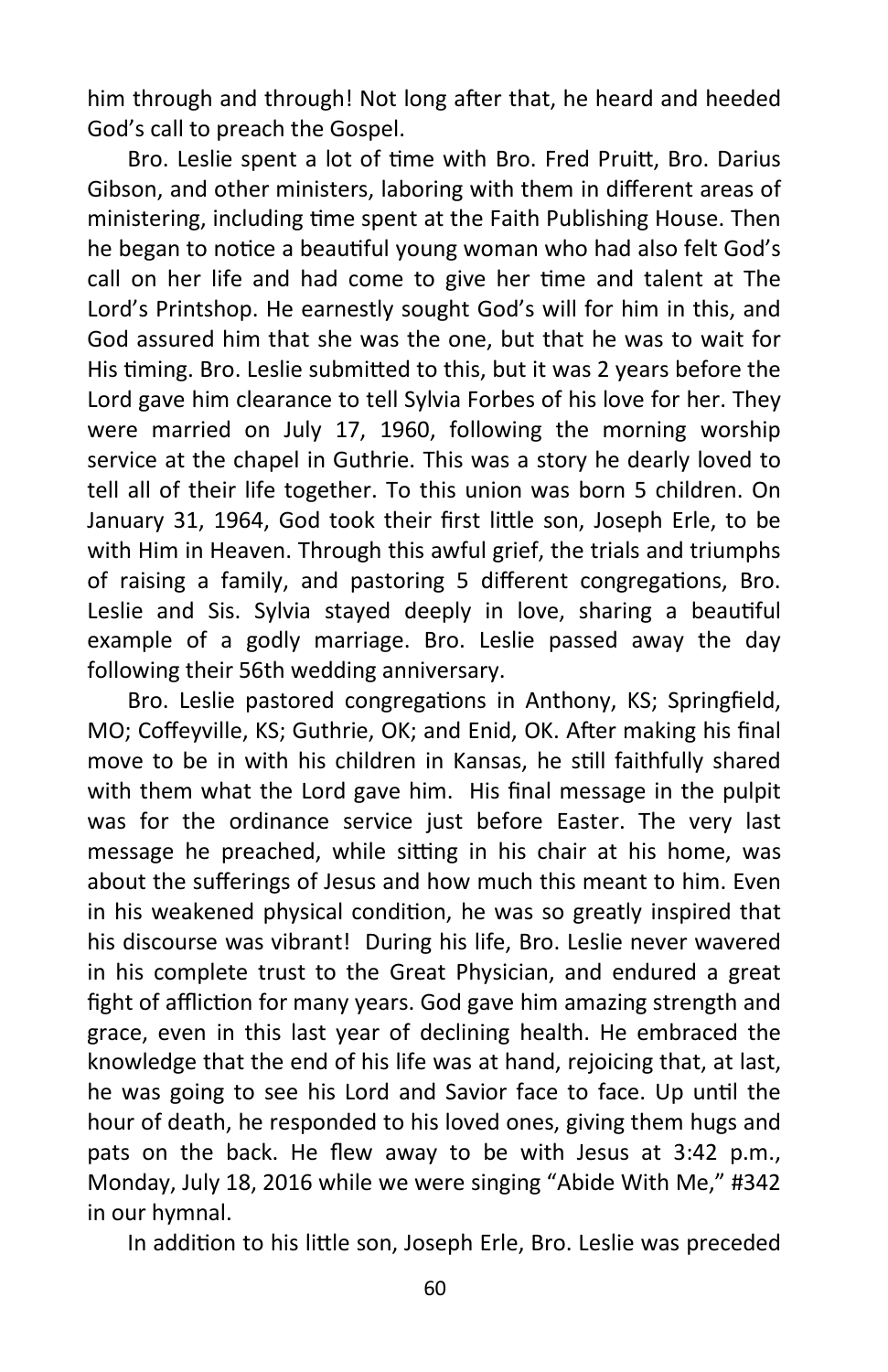in death by his parents, Ray and Thelma Busbee; his mother in the Lord, Sis. Marie Miles, two brothers, Louis and Lawrence; a niece, Jan Busbee; a nephew, Lance Busbee; and his son, Jonathan Ray. Those left behind to cherish wonderful memories of this godly man are his faithful wife, Sylvia; one son, Phillip, of Oklahoma City, OK; two daughters: Jeanne and husband, Herschel Eck, of Bartlett, KS, and Angela and husband, Dan Gellenbeck, of Gravel Switch, KY; one daughter-in-love, Dee Ann Busbee (Jon's wife), of Guthrie, OK, two very special daughters in the Lord: Trudie Stapleton of Bakersfield, CA, and Dena Porter of Guthrie, OK; one special son in the Lord, Carl Shaffer, Meeker, OK; 18 grandchildren, and 4 great-grandchildren, with one more great-grandchild he would have welcomed with much joy had he lived until November of this year. Two brothers: Leland and wife, Barbara, of Lorena, TX, and Loren and wife, Maxine, of Edmond, OK; two sisters: Doris Bardell of Hot Springs, MT, and Sandra and husband Richard Porter of Lake Park, GA; one sister-inlaw, Dorothy Busbee, of Woodward, OK. He also leaves an innumerable host of friends and family, especially the family of God, whom he dearly loved.

Funeral services were held Thursday, July 21, 2016, under the open-air tabernacle at the Monark Springs National Campgrounds, near Neosho, MO. He was taken on Friday, July 22, 2016, to his final resting place in the Summit View Cemetery, Guthrie, OK.